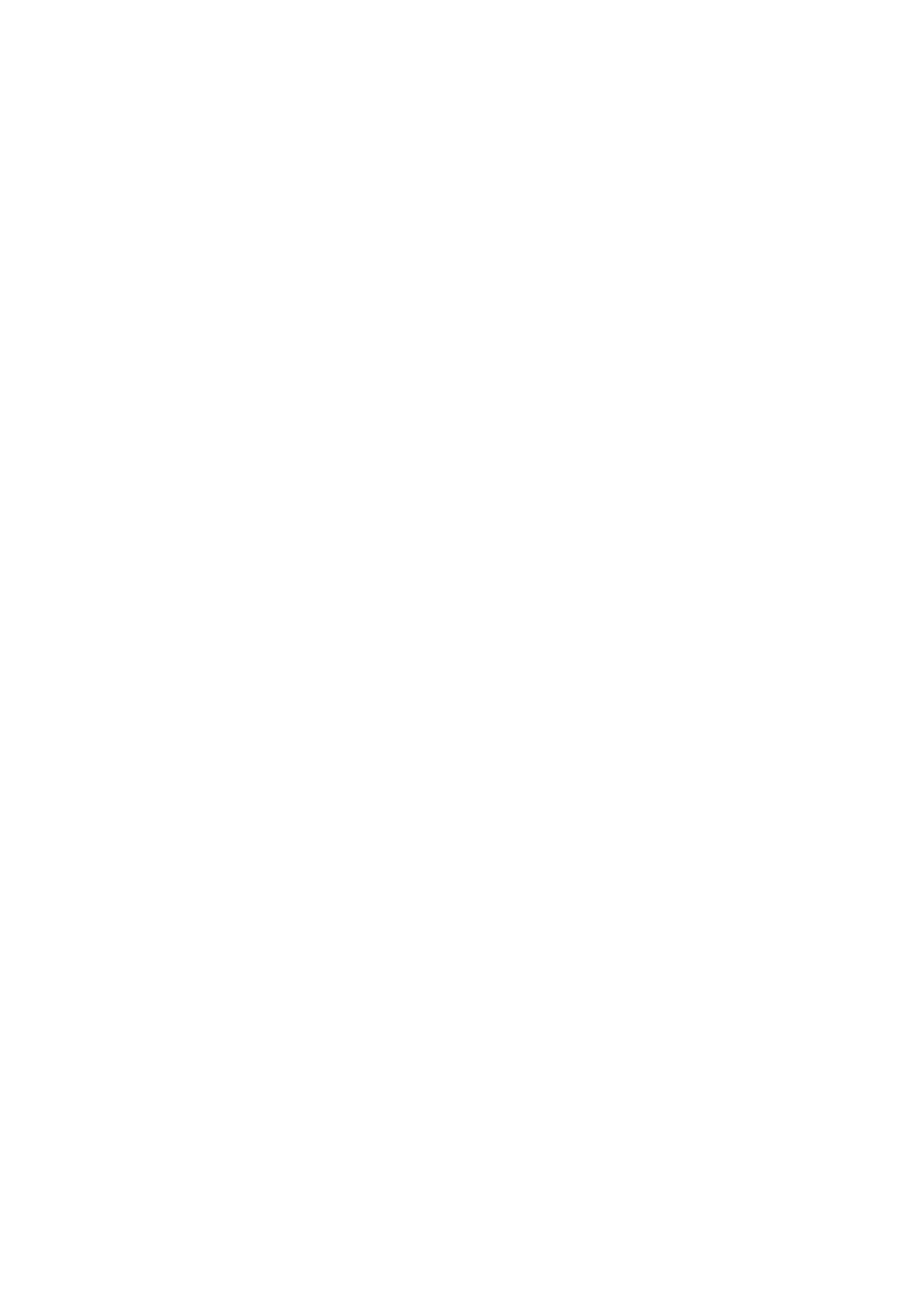### **Contents**

**Contents** 

| Contents i          |                                                                                              |                                            |
|---------------------|----------------------------------------------------------------------------------------------|--------------------------------------------|
| 1.                  | <b>Introduction</b>                                                                          | 1                                          |
| $\mathbf{2}$        | Green growth and developing countries                                                        | $\mathbf{1}$                               |
| 3                   | <b>Categorising donor-business partnerships</b>                                              | $\begin{array}{c} 2 \\ 2 \\ 2 \end{array}$ |
| 3.1                 | One-to-one approach                                                                          |                                            |
| 3.2                 | Multi-stakeholder initiative                                                                 |                                            |
| 3.3                 | Platforms for achieving global development goals                                             | $\ensuremath{\mathsf{3}}$                  |
| 4                   | Comparison of the different partnership approaches                                           | $\bf 6$                                    |
| 4.1                 | One-to-one approach                                                                          |                                            |
| 4.2                 | Multi-stakeholder initiative                                                                 |                                            |
| 4.3                 | Platforms for achieving global development goals                                             | 6<br>6<br>6<br>7                           |
| 5                   | Selecting and categorising case studies                                                      |                                            |
| 5.1                 | Principles of case study selection                                                           | $\boldsymbol{7}$                           |
| 5.2                 | Categorisation of case studies                                                               | $\boldsymbol{7}$                           |
| 6                   | Case studies on donor-business partnerships                                                  | $\begin{array}{c} 9 \\ 9 \end{array}$      |
| 6.1                 | Unilever sustainable tea in Kenya                                                            |                                            |
| 6.2                 | SAGCOT – Clustering small-holder production into a transnational agricultural corridor       | 11                                         |
| 6.3                 | Ethiopia drought insurance pilot project                                                     | 14                                         |
| 6.4                 | Micro-Hydro Scheme around Mt Mulanje, Malawi                                                 | 15                                         |
| 6.5                 | Solar energy in Tunisia (The PROSOL programme)                                               | 17                                         |
| 6.6                 | Planting trees and reducing greenhouse gases in Tanzania                                     | 19                                         |
| 6.7                 | Affordable Green Housing in Mexico City                                                      | 20                                         |
| 6.8                 | Investing for an energy-efficient chemicals sector in Russia                                 | 22                                         |
| 6.9                 | Fuel-Cell Bus Commercialisation in China                                                     | 24                                         |
| 6.10                | Co-Processing of Waste Materials in Cement Production                                        | 26                                         |
| 6.11                | Post-consumer Plastics Recycling System for Tanzania                                         | 29                                         |
| 6.12                | Incubating solid waste management co-operatives in India                                     | 30                                         |
| 6.13                | Community-led Water Quality Management in Egypt                                              | 32                                         |
| $\overline{7}$      | Lessons from selected literature on opportunities for donor-business partnerships and        |                                            |
| green growth        |                                                                                              | 34                                         |
| 7.1                 | Recommendations from the 4 <sup>th</sup> High Level Forum on Aid Effectiveness               | 34                                         |
| 7.2                 | Areas of opportunity relating to green growth specifically                                   | 34                                         |
| 7.3                 | Requirements for skills development and entrepreneurship support in relation to green growth | 36                                         |
| 8                   | <b>Conclusion</b>                                                                            | 38                                         |
| <b>Bibliography</b> |                                                                                              | 40                                         |

i

 $\cdots$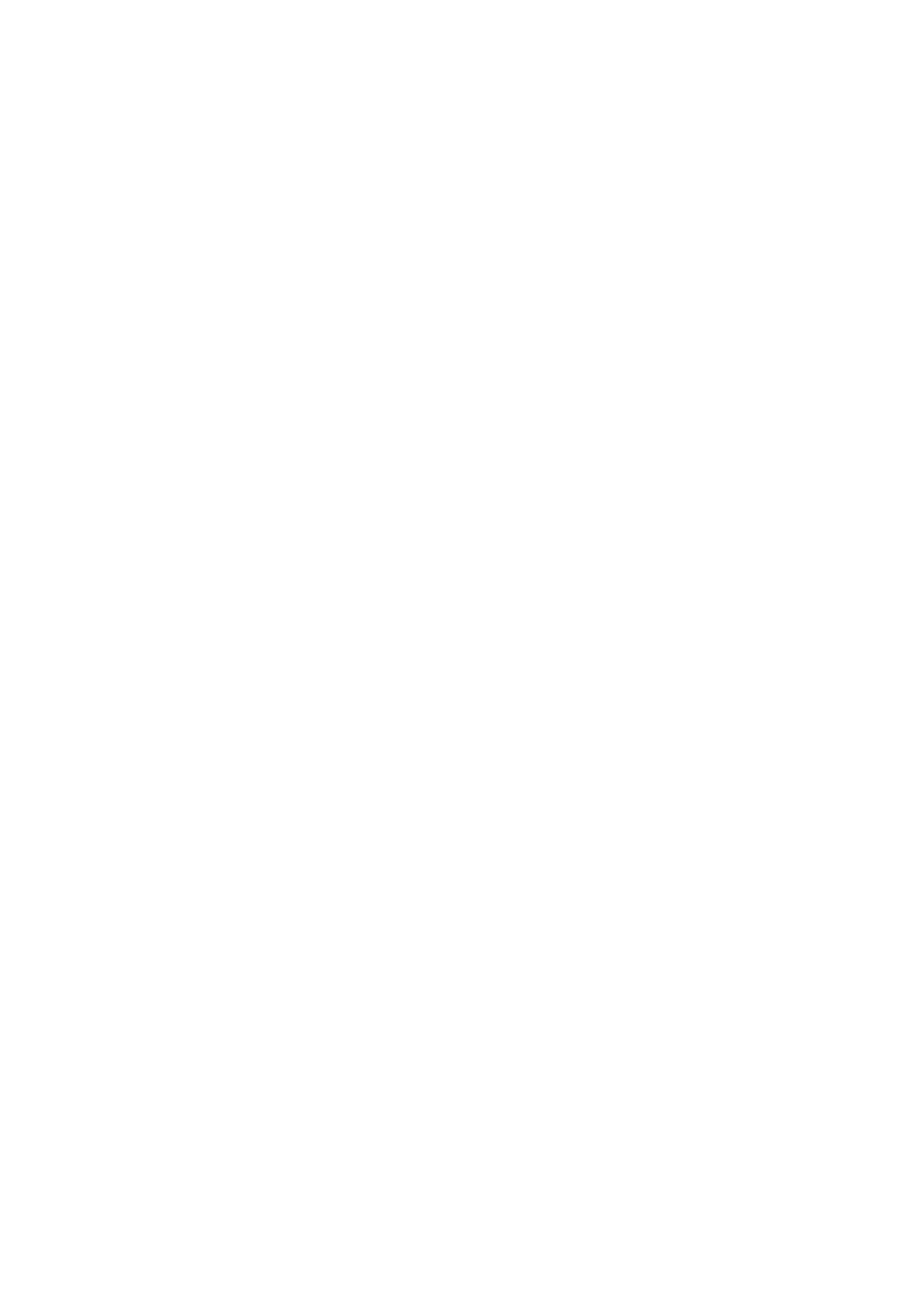# **1 Introduction**

Achieving 'green growth' – or more environmentally sustainable and socially inclusive forms of growth, which is our definition of green growth for the purposes of this paper - is the new global imperative, and will provide the backdrop for the whole international development agenda going forward. The achievement of green growth will be challenging, and collaboration between the public and private sector will be essential. This scoping report discusses different models of partnership between donors and businesses to promote green growth, and presents a number of examples of different kinds of approaches that have been adopted.

By partnership, we refer to an arrangement whereby an individual business or group of businesses works with one or more donors in a joint project or programme to deliver a specific outcome. Alternatively, it could include initiatives which are set up to facilitate a number of partnerships between business and donors such as the Business Innovation Facility, Challenge Funds, or the Business Call to Action.

The paper reviews a series of case studies drawn from developing countries around the world, showcasing different partnerships adopted between business and donors. We have reviewed partnerships established in a range of different relevant sectors, including agriculture, energy (incl. energy generation and energy efficiency), forests, disaster reduction, water supply (incl. sanitation), recycling/waste management, green buildings construction, transportation, heavy industry and manufacturing, and some cross-sector issues.

The paper first pprovides a brief introduction to the concept of green growth and its relationship with developing countries. This is followed by a description of different types of donor-business partnerships, and a brief discussion of the pros and cons of the different approaches. The case studies of donor-business partnerships to promote different aspects of green growth are then presented, to illustrate the kinds of opportunities and partnership arrangements that exist. The report concludes by summarising findings from selected literature on opportunities for donor-business partnerships and green growth.

# **2 Green growth and developing countries**

The biggest question facing the development community today is whether (and how) environmental goals can be reconciled with growth and poverty reduction in the developing world. The concept of "green growth" focuses on how opportunities for more inclusive growth in developing countries can be achieved while conserving the environment.

Developing countries are the key to achieving global green growth. Although today most developing countries contribute only minor shares to global greenhouse gas (GHG) emissions, their emissions will increase if they follow the same path to economic growth as developed countries have followed. Increasingly developing countries are becoming sources of global economic growth, but accompanied by growing emissions and more intensive use of natural resources. The potential socio-economic impacts of environmental degradation are particularly serious for developing countries given their dependence on natural resources for economic growth and their vulnerability to energy, food, water scarcity, climate change and extreme weather risks. All these factors are challenging their ability to develop.

Developing countries have the greatest opportunities for capitalising on the synergies between environmental and economic sustainability. A green growth approach is the chance for emerging and developing economies to leapfrog unsustainable and inefficient production and consumption patterns. They can factor environmental issues into their infrastructure investment decisions and can further develop agriculture and other natural resources in a way that improves livelihoods, creates jobs, and reduces poverty, while ensuring sustainability of the approaches adopted. They are less constrained than developed countries, which are now locked into investment choices and sunk capital from previous decades. Sufficient financing and capacity would enable developing economies to invest for the long term in the infrastructure and networks required to facilitate a sustainable development path.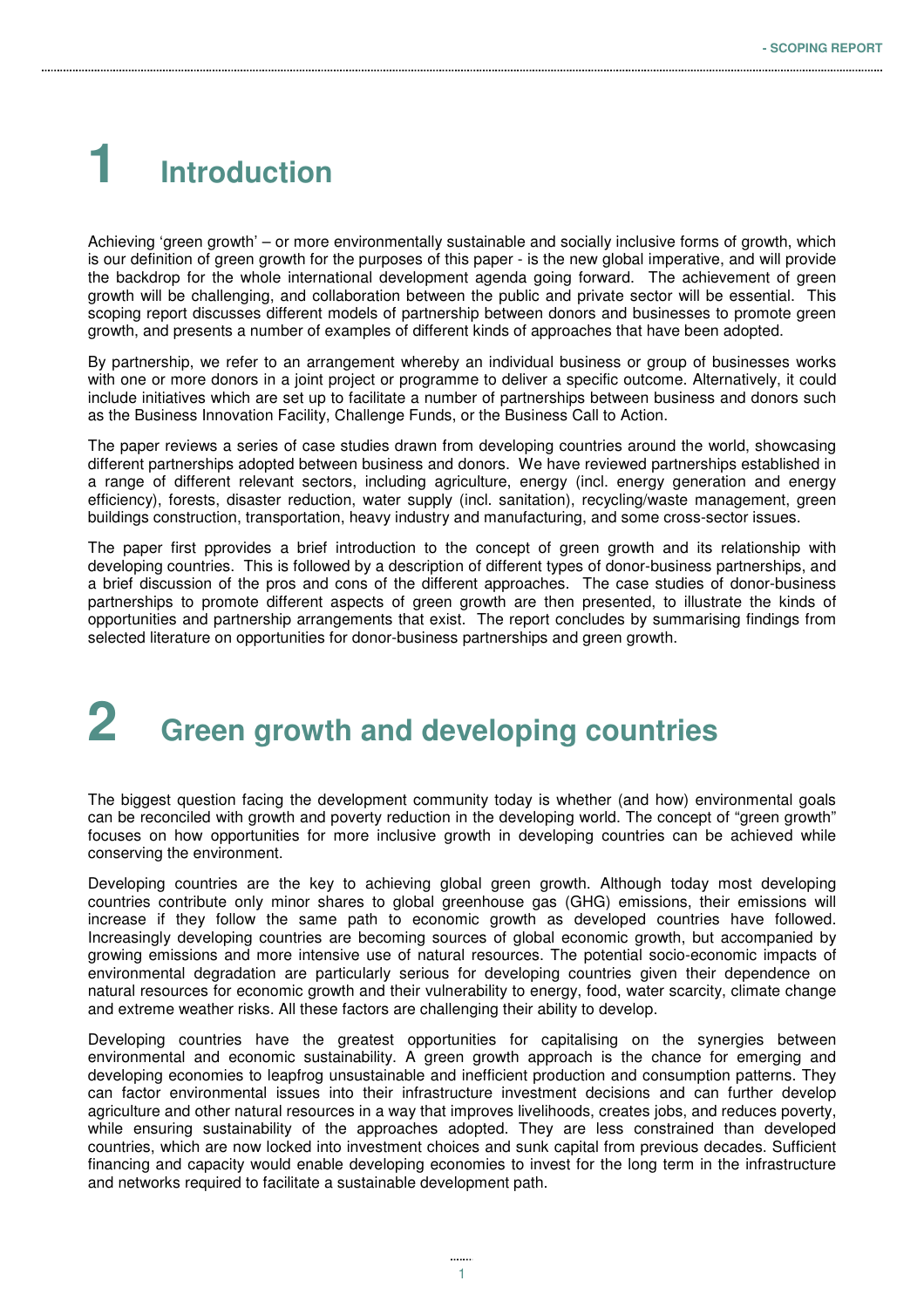Collaborations between developed and developing countries are essential in efforts to move towards global green growth. But there is no "one-size-fits-all" prescription for implementing a green growth strategy. National development strategies must be based on each country's strengths, bottlenecks and constraints. Developed, emerging and developing economies will have to cope with different challenges and opportunities in greening growth, as will countries with differing economic and political circumstances. (OECD, 2012)

# **3 Categorising donor-business partnerships**

The past 15 years have seen an expansion in collaboration between donor agencies and companies. A number of different approaches to implementing donor-business collaboration have emerged. As the UN Global Compact suggests, archetypes of donor-business partnership can be classified by the number of actors involved. Here we discuss three categories: a one-to-one approach; a multi-stakeholder approach; and a platform approach.

### 3.1 One-to-one approach

Many donor-business partnership projects are designed to support interaction between a single donor and a single company. The donor usually contributes a portion of the project's financing, contacts on the ground, and development know-how, while the company contributes its economic power, technical expertise, and operational capacities as its core business to provide public goods, infrastructure or services for a profit. (HLF4, 2011) This approach often addresses a specific challenge within the company's value chain that also has social and/or ecological impacts.

As an example, a company might encounter problems in finding qualified employees, and choose to collaborate with a donor to finance and organise vocational training. (UN Global Compact, 2011). Another example could be the fact that some companies may come across barriers in product development. A oneto-one partnership may involve donor support to promote early-stage product development enabling critical research and development activities, and supporting project developers and trial projects. (3GF, 2012).

| One-to-one partnership                                                                     |                                                                     |  |
|--------------------------------------------------------------------------------------------|---------------------------------------------------------------------|--|
| <b>Player</b>                                                                              | <b>Roles</b>                                                        |  |
| <b>Business:</b>                                                                           | Core business, investment and implementation partner                |  |
| Host government:                                                                           | Regulator, partner                                                  |  |
| Donors:                                                                                    | Support to or capacity building of government to implement its role |  |
| Civil society:<br>Advisors, representatives of stakeholder groups in governance structures |                                                                     |  |
|                                                                                            | (HLF4, 2011)                                                        |  |

### 3.2 Multi-stakeholder initiative

Some challenges are too complex or too big to be addressed solely by one company or one donor. Often, no single player can make a difference in a particular market due to coordination problems. A classic example can be drawn from the agricultural field. Farmers will not invest in seeds or irrigation until they have a market to sell their products, while buyers will not create a market where there is limited supply. Donors and businesses can collaborate through multi-stakeholder initiatives to overcome these challenges through joint efforts. Businesses combine their resources and competencies to develop the community or wider society in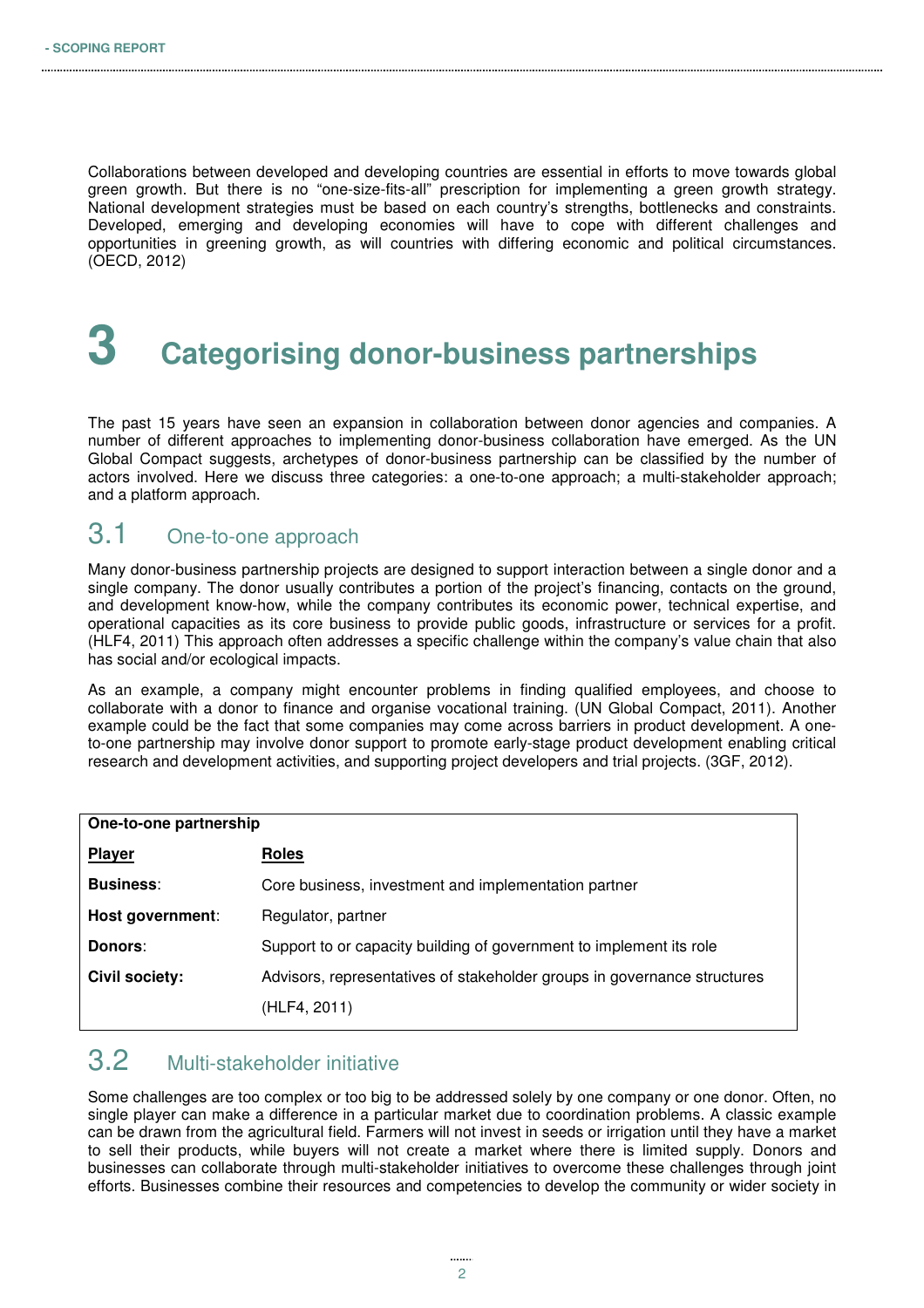which it operates: for the management of risk, reputation and social/legal license to operate, and to have the social, business and physical infrastructure to operate effectively. (HLF4, 2011)

Coordinated approaches can bring together the various elements of a value chain to enable the creation of a new market; and actors from relevant industries can work together to overcome initial network effects. These approaches also combine logistical capabilities, infrastructure, local networks, and project management expertise which no single organisation possesses alone (3GF, 2012). Donors may act as brokers and coordinators in such multi-stakeholder initiatives, while the business sector implements the projects (UN Global Compact, 2011).

| Multi-stakeholder/Cross-sector partnership |                                                                                                                              |  |
|--------------------------------------------|------------------------------------------------------------------------------------------------------------------------------|--|
| <b>Player</b>                              | <b>Roles</b>                                                                                                                 |  |
| <b>Business:</b>                           | Partner (potentially both financial and implementing)                                                                        |  |
| Host government:                           | Partner (potentially both financial and implementing); champion; regulator<br>(usually only light touch if necessary at all) |  |
| Donors:                                    | (potentially both financial and implementing); facilitator/broker;<br>Partner<br>partnering capacity builder                 |  |
| Civil society:                             | Partner; champion; advisor<br>(HLF4, 2011)                                                                                   |  |

### 3.3 Platforms for achieving global development goals

An important trend during the past decade has been the establishment of new multilateral platforms for achieving particular global development goals. Some were established as, or became, independent entities, and others are housed within existing public or non-profit institutions. Many are global, and others are regional or sector-specific. Donor agencies often fund, organise or govern these platforms. They act as a focal point for companies and other stakeholders, enable coordination, spread know-how, and have the ability to catalyse collective action and systemic approaches. They are especially valuable in channelling the philanthropic activities of companies in such a way to increase their effectiveness, by combining the resources and capabilities of many players (UN Global Compact, 2011).

Some of these platforms focus on mobilising private capital or innovative funding mechanisms, harnessing market forces, overcoming market failures and/or addressing governance gaps to achieve greater scale in tackling complex, systemic challenges in global food security, climate change mitigation and adaptation (Nelson, 2010). A notable example related to green growth is the Alliance for a Green Revolution in Africa – all of whose operations have been catalysed by funding from public donors, corporations and philanthropic foundations such as the Bill & Melinda Gates Foundation and the Rockefeller Foundation.

Other multilateral platforms concentrate on improving sector-wide accountability and transparency for social, environmental and human rights performance in industries and supply chains that have a major influence on development, such as extractives, manufacturing, agriculture and construction. Examples include the Extractive Industries Transparency Initiative and the Voluntary Principles on Human Rights and Security, which focus on oil, gas and mining; the Equator Principles, which focuses on project finance; the Marine Stewardship Council, which focuses on fisheries; and many fair trade and sustainability certification programmes in agriculture and consumer goods. For oil, gas and mining sectors, the Global Greenhouse Gas Flaring Reduction Partnership (GGFR) was set up and led by the World Bank. (See the box about GGFR below.)

Business-led coalitions have provided an increasingly important platform for convening multi-stakeholder initiatives and mobilising business sector engagement in development. They include the World Economic Forum, the World Business Council for Sustainable Development, the International Business Leaders Forum, and the Initiative for Global Development and Business Action for Africa.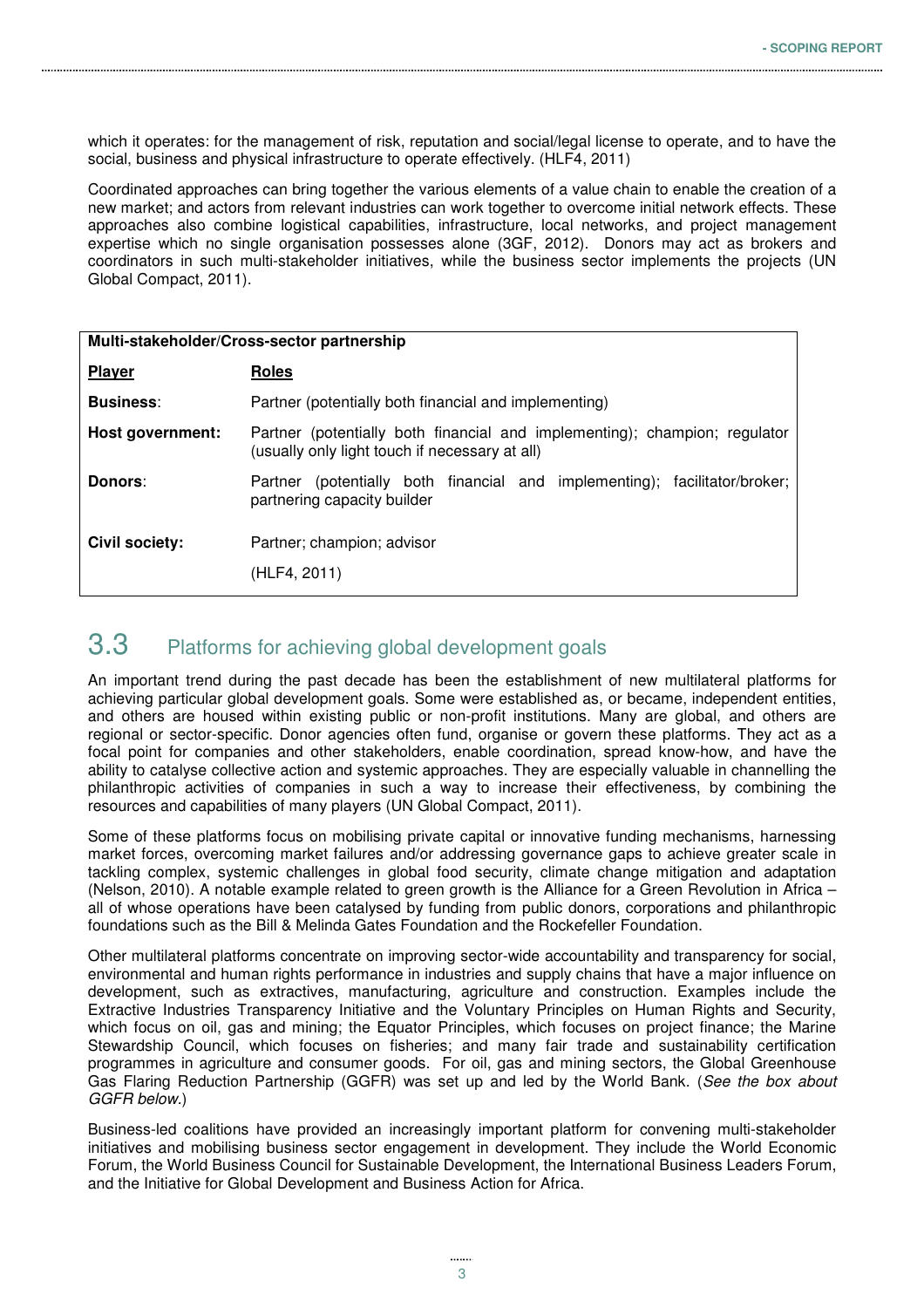**- SCOPING REPORT**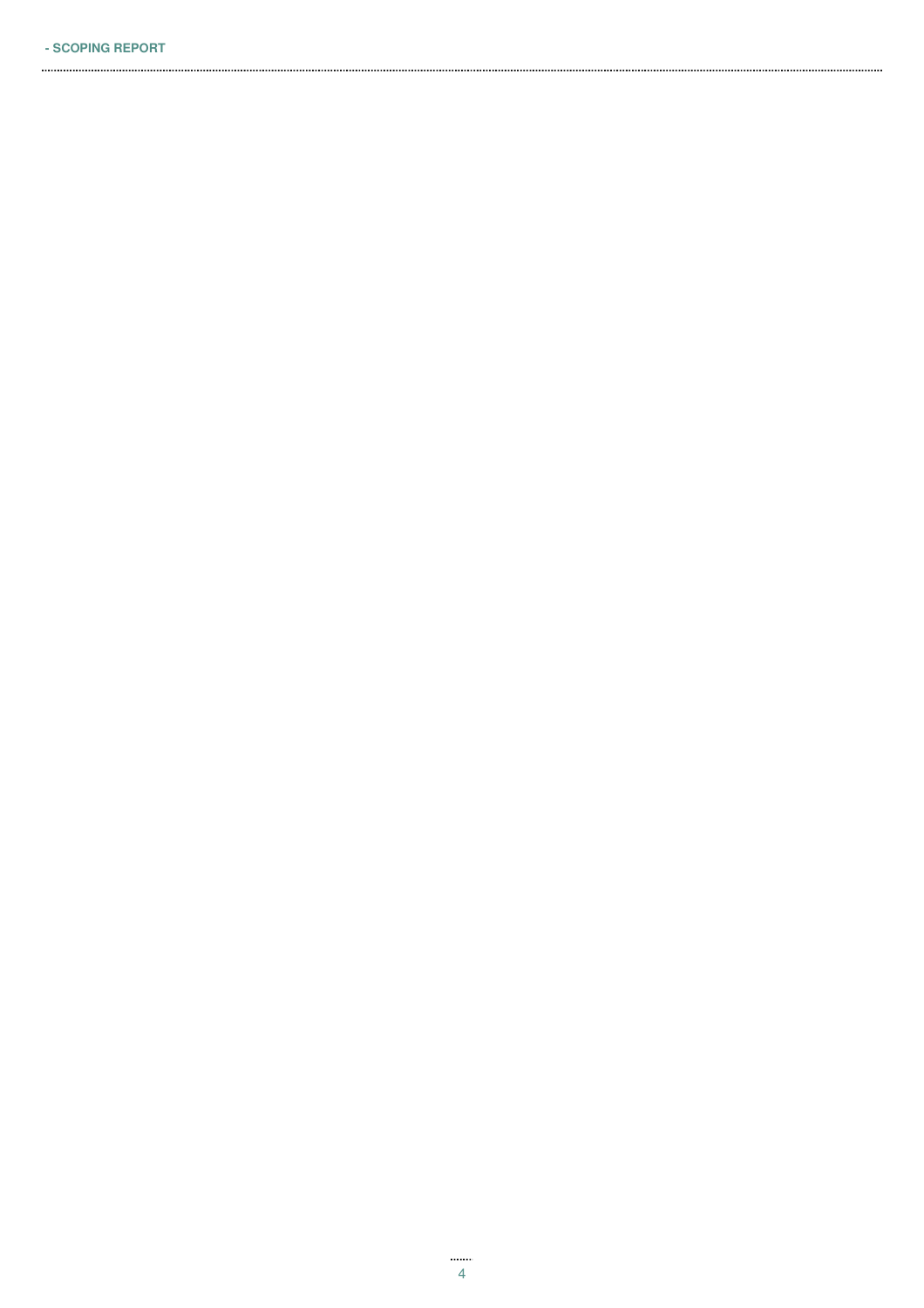### **Global Gas Flaring Reduction Partnership (GGFR)**

The World Bank's GGFR public-private partnership was launched at the World Summit on Sustainable Development in Johannesburg in 2002. GGFR supports the efforts of oil-producing countries and companies to increase the use of associated natural gas and thus reduce flaring and venting, which wastes valuable resources and damages the environment.

**Mission:** The GGFR partnership is a catalyst for reducing wasteful and undesirable practices of gas flaring and venting through policy change, stakeholder facilitation and project implementation.

**Partners:** The World Bank Group, European Union, Algeria (Sonatrach), Angola (Sonangol), Azerbaijan, Cameroon (SNH), Ecuador (PetroEcuador), Equatorial Guinea, France, Gabon, Indonesia, Iraq, Kazakhstan, Khanty-Mansijsysk (Russia), Mexico (SENER), Nigeria, Norway, Qatar, the United States (DOE) and Uzbekistan, BP, Chevron, ConocoPhillips, ENI, ExxonMobil, Marathon Oil, Maersk Oil & Gas, Pemex, Qatar Petroleum, Shell, Statoil, TOTAL and Wärtsilä (Associated partner)

**Approach:** GGFR partners have established a collaborative Global Standard for gas flaring reduction. This Global Standard provides a framework for governments, companies, and other key stakeholders to consult with each other, take collaborative actions, expand project boundaries, and reduce barriers to associated gas utilization. Poverty reduction is also an integral part of the GGFR programme, which is developing concepts for how local communities close to the flaring sites can use natural gas and liquefied petroleum gas (LPG) that may otherwise be flared and wasted. The programme has already evaluated opportunities for small-scale gas utilisation in several countries.

Source: Excerpt from World Bank (2012) (World Bank, 2012)

#### **Example of projects supported:**

Less Gas Flaring in Niger Delta in Exchange for Carbon Credit

Background: Due to a weak domestic market and lack of important gas-gathering infrastructure, Nigeria burns off large quantities of its natural gas associated with oil production, producing vast amounts of global-warming emissions and harming the health of local populations.

Project description: Italian company ENI built 450 megawatt gas-fired power plant in 2006 at Kwale in the Niger Delta. Key to making this \$400m investment commercially viable was qualification for carbon credits under the Kyoto Protocol, made possible by technical advice and other support from the World Bank-led Global Greenhouse Gas Flaring Reduction partnership.

Impacts: By 2012, 7.5 million tonnes of carbon emissions will have been avoided. In its first ten years, the project is expected to avoid pollution equivalent to taking 2.7 million cars off U.S. roads. Kwale was the first project in Nigeria to qualify for carbon credits under the (Kyoto) Clean Development Mechanism project. It provides much-needed investment in a troubled region and can potentially be replicated in other countries.

Source: Excerpt from DCED (2012) (DCED, 2012)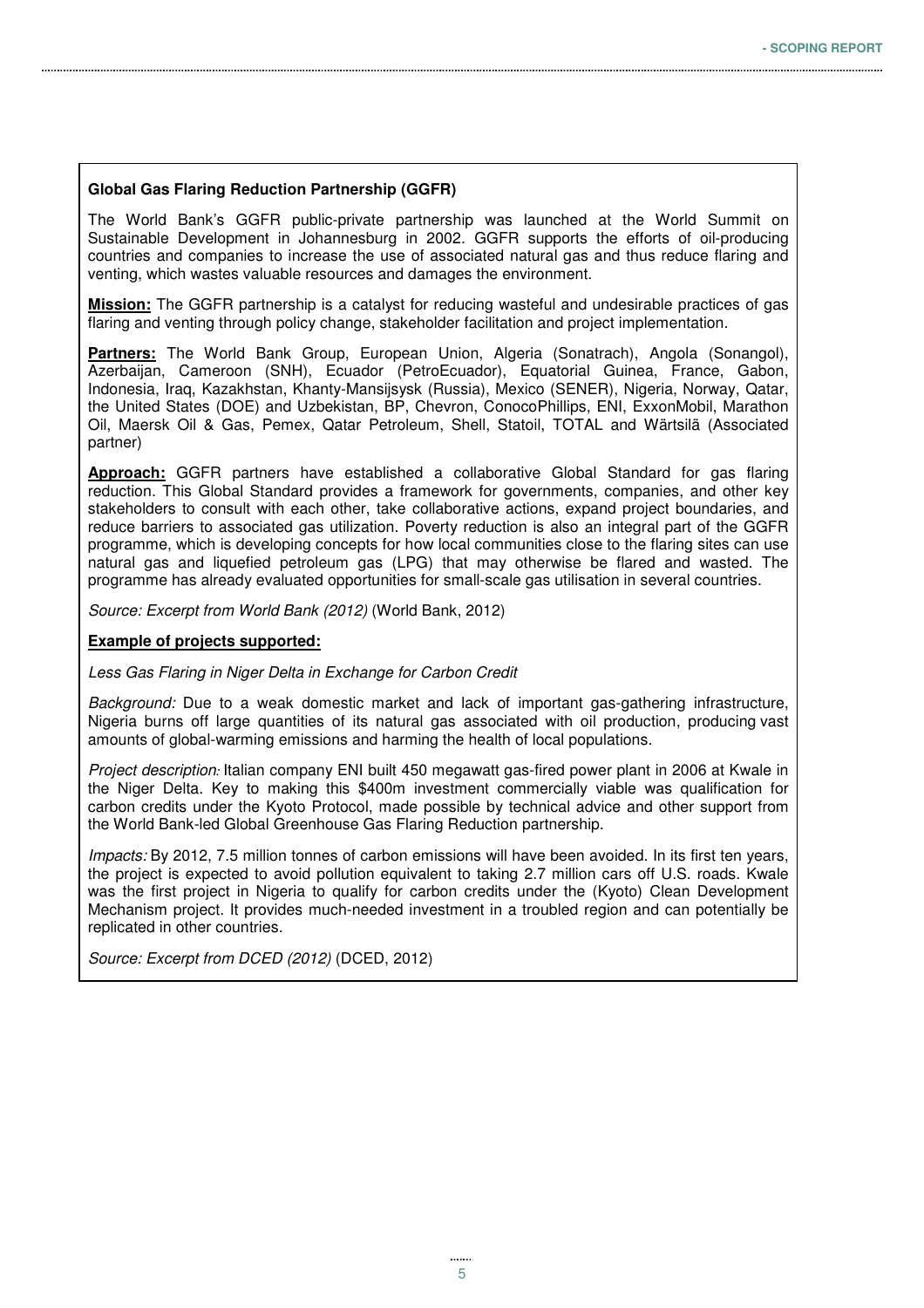## **4 Comparison of the different partnership approaches<sup>1</sup>**

### 4.1 One-to-one approach

Under the one-to-one approach, there are only two parties in a development partnership, i.e. a development agency and a single company. Compared with multi-stakeholder or multilateral partnerships, the project design under a one-to-one approach is relatively simple, the collaboration quite straightforward and implementation more efficient. The timeline of these projects tends to be shorter, say a few months to a few years at most. The length of time taken for bipartite negotiation is shorter as well. As there is no need to set up a governance structure or procurement regime that involves many players, the administration cost is lower than other approaches. If the partnership is carried out well, immediate benefits to the aid-recipient community can be achieved within a short period of time.

However, the one to one approach has been criticised for various reasons: it benefits one company, thereby potentially distorting the market; it wastes resources if the company project fails; and it increases the risk of failure where more players are required to create a market. The latter challenge is especially pronounced in LDCs, where markets sometimes need to be built from scratch. In many cases, establishing new markets or value chains require the contribution of more than one player. Undertakings of this nature require coordination and, in some cases, multi-stakeholder solutions. (UN Global Compact, 2011)

### 4.2 Multi-stakeholder initiative

A multi-stakeholder initiative can address more complex and advanced development challenges e.g. by tackling various barriers to progress simultaneously, overcoming coordination failures, or creating a new market for certain sustainable products/services as joint efforts can optimise an existing value chain. Resource efficiency or economies of scale are also more likely to be achieved when different players contribute the resources in which they have relative advantage.

The time span of a multi-stakeholder initiative is often longer than a one-to-one partnership. Also, longer commitments with clear, plural development objectives, with the additional flexibility to react to the risk of failures and changes in the project plan, may be able to attract more companies interested in having a longterm impact rather than those focused on less ambitious short- to medium-term trade partnerships or cooperation.

Compared with a one-to-one approach, involvement of more actors means multi-stakeholder initiatives are more complex in programme design and implementation. As players often have different mentalities or come from different cultures, it takes a longer time to negotiate and achieve the necessary compromise. So it may take a longer time for a complex project to achieve tangible benefits for the recipient community in a developing country. Administration costs are also likely to be higher.

### 4.3 Platforms for achieving global development goals

A global platform can involve a lot more players, including donors (development agencies), multi-national corporations, local businesses, social enterprises, NGOs and charitable foundations from a variety of sectors and countries, in pursuit of broader development goals in a cross-border setting. On a global platform, various one-to-one and multi-stakeholder partnerships could be incubated and executed. Like multistakeholder initiatives, global platforms are more able to address more complex and diverse regional and international development challenges under one or more specific themes. Since the projects organised and funded through these global platforms usually cover much larger populations or areas than the two approaches evaluated above, can potentially achieve much larger or more systemic development impacts. 

<sup>&</sup>lt;sup>1</sup> Most of the pros and cons outlined in these two sections are based on and re-organised from the report by the UN Global Compact (2011).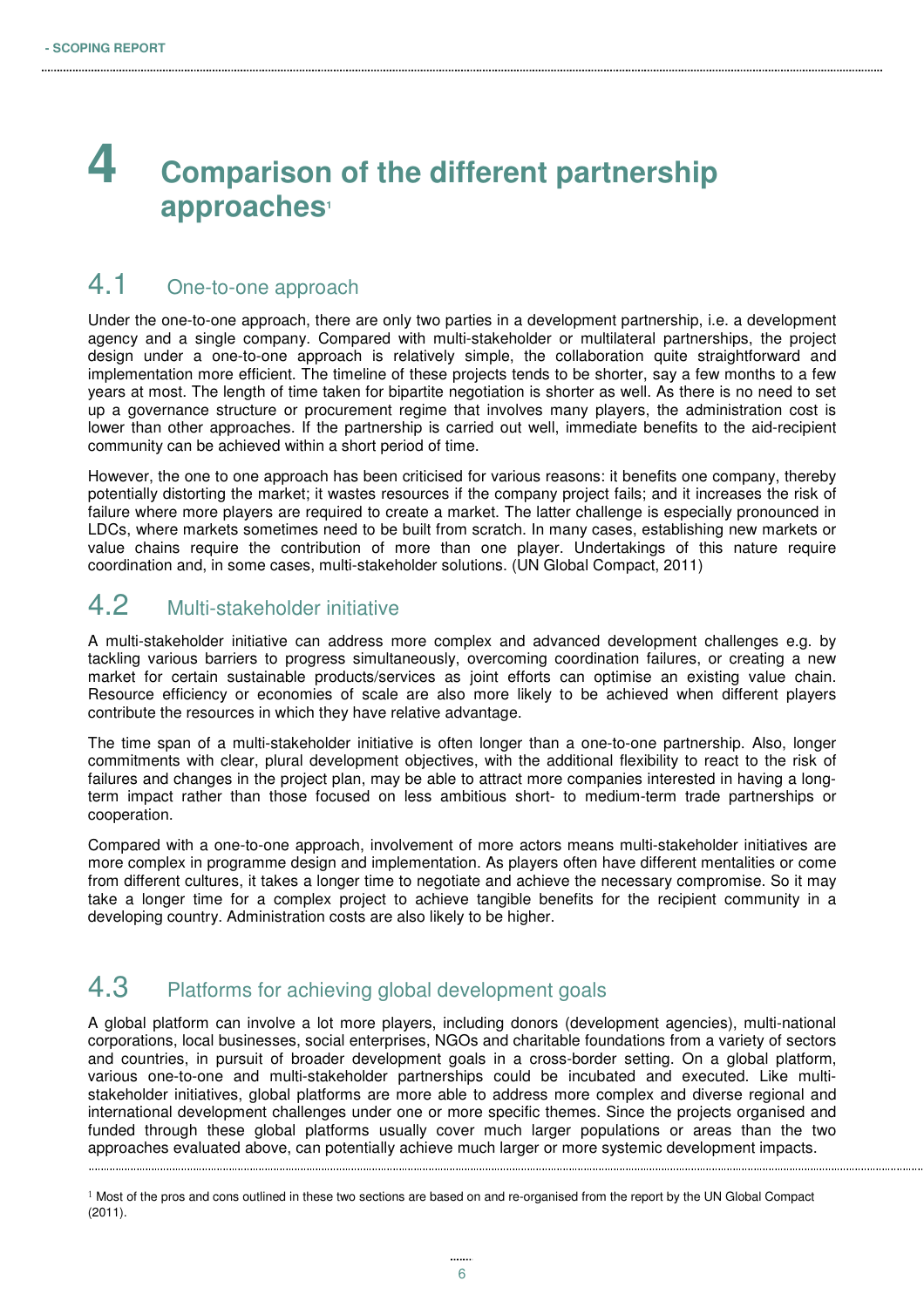Akin to multi-stakeholder initiatives, collaboration projects organised through global platforms often enjoy an even longer time span with more stable funding, owing to the joint resource support from a variety of public and private sector players which might cross-subsidise or cross-complement different sub-projects under a bigger regional programme. A longer time span can provide greater certainty and a critical mass that attracts more businesses to participate in cross-border projects aiming at higher developmental and environmental impacts.

One of the problems with the first two approaches is that even though donors support the local private sector via their private-sector development (PSD) programmes they keep these engagements largely separate from their collaboration programmes. PSD has developed over decades from the bottom up, whereas high-profile, high-impact collaborations with multinational companies have been triggered through high-level debates on global governance. Breaking down these divides through global platforms may prove particularly beneficial for private-sector engagement in developing countries. (UN Global Compact, 2011)

Because of the larger number of players involved in a global platform, the project design, outreach, implementation and evaluation demonstrate the greatest degree of complexity amongst the three approaches evaluated here. A global platform often involves the establishment of a complicated, hierarchical governance structure to ensure sufficient legitimacy and representativeness.

## **5 Selecting and categorising case studies**

For this scoping exercise, we have drawn case studies of donor-business partnerships from a number of key sectors which present good opportunities for green growth: energy, agriculture, forest, disaster reduction, water supply (including sanitation), recycling/waste management, green building construction, transportation, and heavy industry and manufacturing. We have then categorised them into the three types of partnership set out above, as set out in the matrix below.

### 5.1 Principles of case study selection

The theme of this report is donor-business partnerships for green growth. Case studies are therefore selected based on two principles below:

Demonstration of adaptation and/or mitigation efforts

### Case studies should –

- Deal with the issues of adaptation and/or mitigation, considering that problems climate change triggers are barriers to the development of developing countries;
- Promote development of the sector(s) of focus, giving due consideration to climate change and the environment in order to facilitate economic growth in a balanced or innovative manner;
- Reflect Nationally Appropriate Mitigation Actions (NAMAs) and National Action Programmes (NAPs) of the host country;

### Enhancement of partnership between public and private sector

Meanwhile, case studies should also –

- Demonstrate a strategy of collaboration between public (donor) and private (business) sectors to increase private investment to and within developing countries by using public finance or financial aid as leverage; or
- Enhance partnership between public and private stakeholders to stimulate job creation and sustain employment opportunities.

### 5.2 Categorisation of case studies

The following matrix cross-lists and categorises selected case studies under different sectors and different partnership approaches.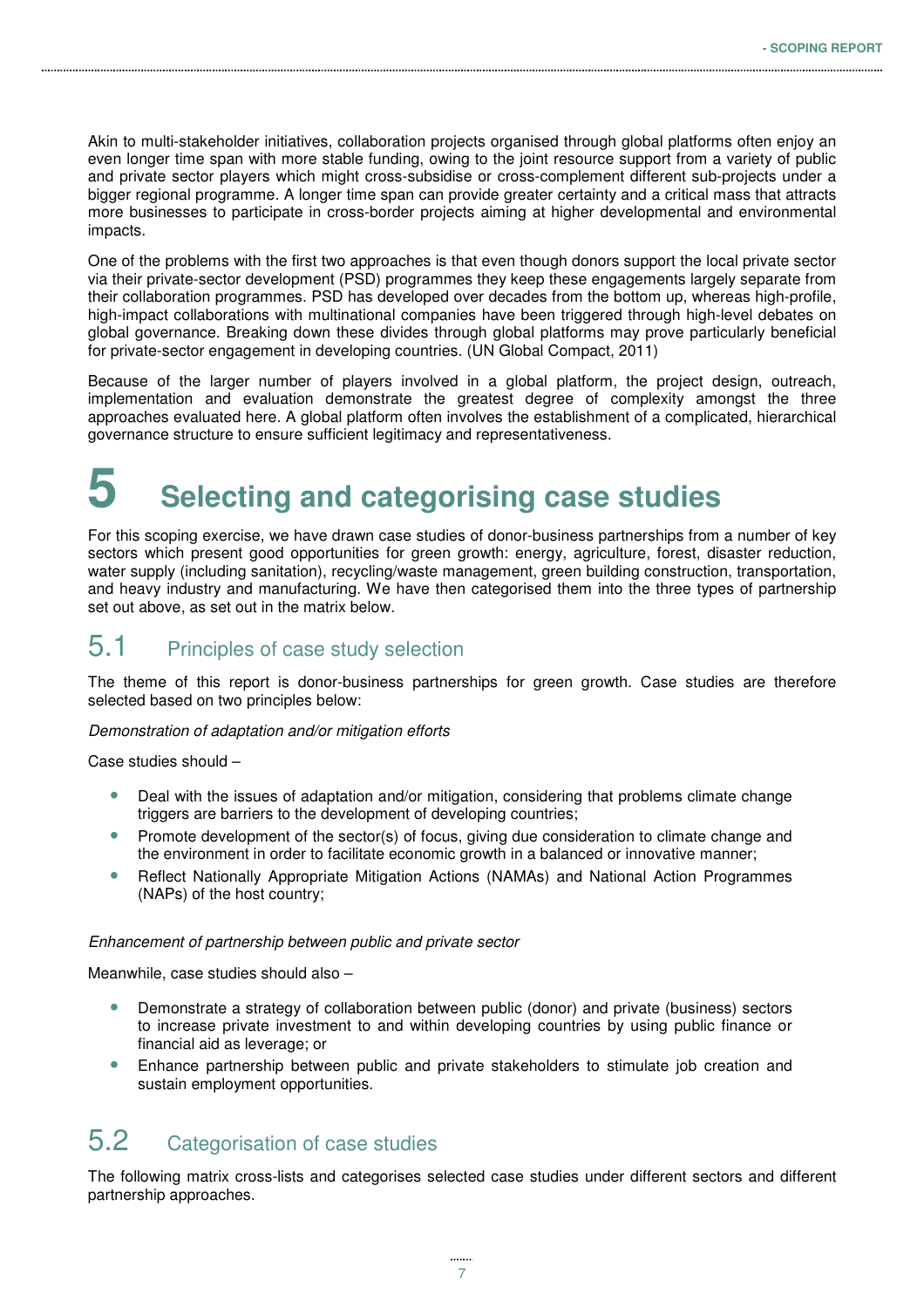|                                              | One-to-one approach                                                     | Multi-stakeholder initiative                                                                                                        | Platforms<br>for<br>achieving<br>global development goals         |
|----------------------------------------------|-------------------------------------------------------------------------|-------------------------------------------------------------------------------------------------------------------------------------|-------------------------------------------------------------------|
| Agriculture                                  |                                                                         | Unilever sustainable tea in<br>Kenya                                                                                                |                                                                   |
| Energy                                       | Scheme<br>Micro-Hydro<br>around<br>Mt<br>Mulanje,<br>Malawi             | Solar energy in Tunisia<br>(The PROSOL programme)                                                                                   | World Bank-led Global Gas<br>Flaring<br>Reduction<br>Partnership* |
| Forest                                       | Planting<br>and<br>trees<br>reducing<br>greenhouse<br>gases in Tanzania |                                                                                                                                     |                                                                   |
| <b>Disaster Reduction</b>                    |                                                                         | Ethiopia Drought Insurance<br><b>Pilot Project</b>                                                                                  |                                                                   |
| Water<br>supply<br>(including<br>sanitation) |                                                                         | Community-led<br>water<br>quality<br>management<br>in<br>Egypt                                                                      |                                                                   |
| Recycling / Waste<br>management              | plastics<br>Post-consumer<br>recycling<br>system<br>for<br>Tanzania     | Incubating<br>solid<br>waste<br>management co-operatives<br>in India                                                                |                                                                   |
|                                              | Co-processing of waste<br>materials<br>Cement<br>in<br>Production       |                                                                                                                                     |                                                                   |
| building<br>Green<br>construction            | Affordable green housing<br>in Mexico City                              |                                                                                                                                     |                                                                   |
| Transportation                               |                                                                         | Fuel-cell<br>bus<br>commercialisation in China                                                                                      |                                                                   |
| Heavy industry &<br>manufacturing            | Investing for an energy-<br>efficient chemicals sector<br>in Russia     |                                                                                                                                     |                                                                   |
| Cross-sector                                 |                                                                         | <b>SAGCOT</b><br>Clustering<br>$\overline{\phantom{m}}$<br>small-holder production into<br>a transnational agricultural<br>corridor |                                                                   |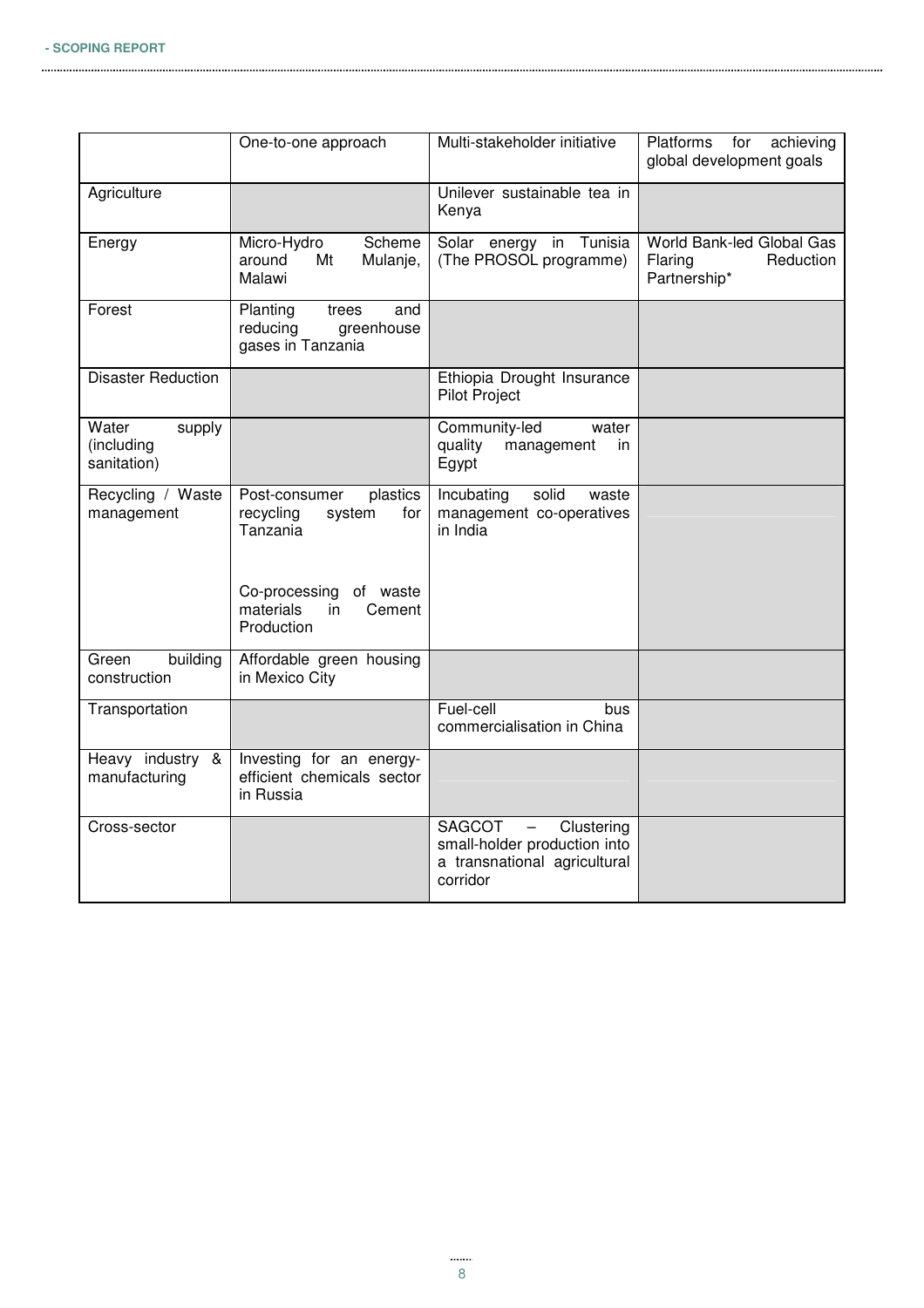# **6 Case studies on donor-business partnerships**

This section sets out a number of case studies of donor-business partnerships designed to promote different aspects of green growth. In each case the objectives and rationale of the partnership are discussed, the contributions made by the different partners are described, and any available information evaluating the impact of the partnership is provided. This evaluation information is based on publicly available information about the partnership, sometimes produced by the partners themselves. Thus it does not necessarily constitute an independent evaluation of the success or impact of the project, and has not been verified or validated by the author of this report.

### 6.1 Unilever sustainable tea in Kenya

Commodity value chains around the world are increasingly stressed, which is due to myriad social, environmental and economic challenges linked to the finite nature of natural resources and rapidly growing populations. Tea is one of the key commodity value chains. Unilever, the Anglo-Dutch food & beverage company, in partnerships with the UK's Department for International Development, the Dutch Sustainable Trade Initiative and supported by the Rainforest Alliance, Kenya Tea Development Agency (KTDA) and Oxfam, introduced a transformative initiative to make its own tea value chain sustainable. Starting with the Lipton brand in Kenya, it is gradually rolling out in other regions of the world.

### **Objectives of the partnership**

Against the serious repercussions of unsustainable farming practices on the environment and in grower communities presenting operational and reputational risk to the business, Unilever partners with the IDH's Tea Improvement Projects, which aim at addressing bottlenecks in tea production that hinder tea smallholders from implementing sustainable farming practices. The project is to demonstrate the economic value of good sustainable agriculture practices to the smallholder farmers, consistent with the MDGs for poverty reduction and sustainable environment and also helping improve the trading and financial system.

For the business, the rationale is to reduce the cost of tea production in smallholdings by fine-tuning inputs. From the environmental point of view, it is to reduce negative impacts of tea production on the Kenyan ecology. For local communities, it is to maintain product value in all KTDA traditional markets; facilitate recognition of KTDA famers by important customers and; enhance farmer earnings through alternative crops such as fuel wood. (CSR Europe, 2012)

### **PROJECT DETAILS**

| Year                                      | 2006 -09 (Pilot project with DFID);                                                         |  |
|-------------------------------------------|---------------------------------------------------------------------------------------------|--|
|                                           | Since 2009 (New project with IDH)                                                           |  |
| Donors                                    | of<br>International<br>UK.<br>Dept.<br>Development                                          |  |
|                                           | Dutch Sustainable Trade Initiative<br>(IDH)                                                 |  |
| Kev<br><b>Business</b><br><b>Partners</b> | Kenya Tea Development Agency<br>(KTDA); Unilever<br>(Lipton);<br><b>Rainforest Alliance</b> |  |
| Country                                   | Kenya                                                                                       |  |
| Green<br>Growth<br><b>Sector</b>          | Agriculture                                                                                 |  |
| Partnership<br>Approach                   | Multi-stakeholder initiative                                                                |  |
| <b>Further info</b>                       | http://www.idhsustainabletrade.com/                                                         |  |

### **Rationales of major partners**

**Unilever:** It recognises the challenge of risk management throughout its agricultural supply chain, as it is becoming increasingly observable that governments, consumers and campaigning organisations expect companies to take responsibility for a range of issues within the supply chain owing to the intensified media attention and public debates on food sourcing and the way it is produced.

**DFID/IDH:** The pressures of natural resource depletion and expanding populations threaten not only the raw material supply for key industries such as food & beverage and textiles, but also the livelihoods of tens of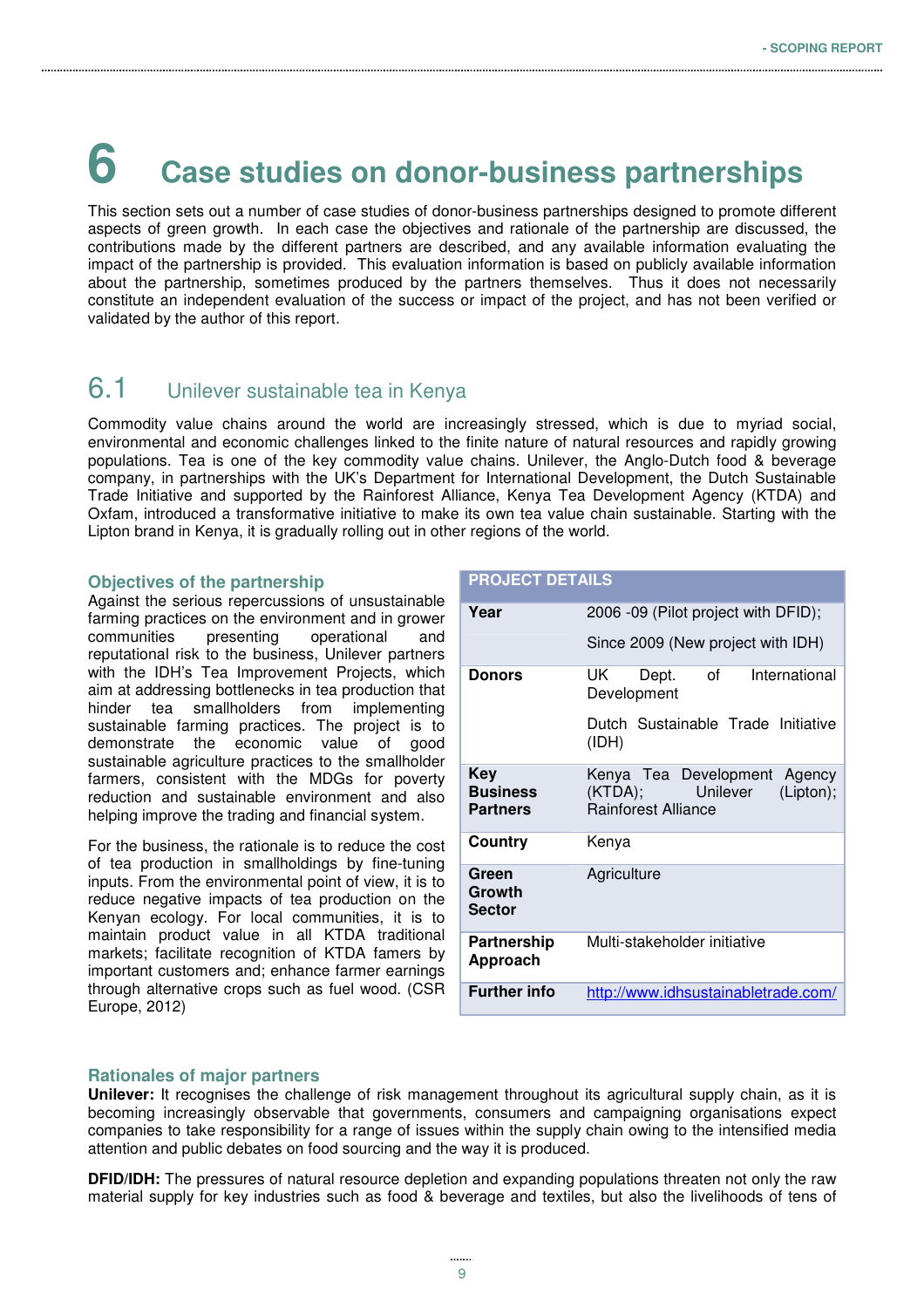millions of people and the natural resources on which they depend. Therefore, solutions are actively sought to render commodity value chains more sustainable. (Braga & Lonescu-Somers, 2010)

#### **Description of activities involved**

Unilever commits the company to sourcing all of Lipton tea bags from Rainforest Alliance Certified ™ farms at a premium price by 2015; it purchases around 12% of the world's black tea supply. The partnership with the Rainforest Alliance (RA), an international environmental organisation, guarantees that all the farms are certified. The company considered RA to be the most appropriate because of its comprehensive approach towards sustainable farm management, which covers social, economic and environmental aspects. (CSR Europe, 2012) To enhance famers' commitment and the sustainability of the programme, Unilever engage the farmers by setting up Farmer Field Schools (FFS), in partnership with DFID and KTDA, where smallholder tea farmers are trained about sustainable agricultural and management practices (tea cultivation) required for RA certification in groups, in the field, through a participatory approach.

#### **Contributions of each party to the partnership**

Unilever has recognised that no single entity can solve the complex issues around conversion of the tea value chain on its own. A partnership with RA for its certification of tea plantations and other donors for funding support can accelerate a transformation to sustainable Unilever tea products. Concurrently, they have built an effective, ground-breaking approach to communicating this shift effectively to tea-drinkers without undermining its consumer base. Specific contributions of each party include:

**DFID/IDH:** DFID and IDH provided financial support, amounting to £509,000 (€648,500) and €900,000 respectively. Partners made match funding for various activities in the recipient country.

**Unilever:** The Company provides implementation support by co-managing project, facilitating training, supporting KTDA through the provision of its key global and Kenyan personnel and assets worth £449,000 (€572,000). It also directly contributes to RA's origin development programme.

**KTDA:** The Agency provides implementation support at local level. It co-manages the project and facilitates the training in FFS and contributes directly to RA certification with its key technical personnel at Head Office and factory level (worth £224,000 (€285,400)) responsible for demonstrations and conducting field days.

**Rainforest Alliance:** It provides expertise for training services on the Sustainable Agriculture Network standard and RA Certification services for 20 KTDA factories. (Braga & Lonescu-Somers, 2010)

### **Evaluation of the success or impact of the partnership**

**Development impacts:** Globally, there is around 15% of tea coming from certified farms, representing good progress towards their goal of full certification for tea bags by 2015. Lipton's commitment to procure its tea exclusively from RA-certified farms, together with the premium price paid for certified tea, gave farmers a strong incentive to engage in the certification process. By mid-2010, 36,000 smallholders were certified. The certification led to benefits such as a 5% to 15% increase in yield through better agronomic practices. With increased income, farms invested in a variety of improvement measures, including protective suits for workers dealing with agrochemicals, waste water treatment equipment and micro-hydroelectric schemes.

**Business impacts:** Certification of farms has become a new marketing strategy resulting in supply chain security and reputational benefits. As at late 2009, about 80% of Lipton Yellow Label tea bags on sales in Western Europe were sourced from RA-certified farms. The Rainforest Alliance seal won Unilever a contract to supply tea for McDonald's in several European countries. Its market share increased in key European markets. (CSR Europe, 2012)

**Environmental impacts:** Better agricultural practices have improved productivity with better controlled inputs and at lower costs. Kenyan communities now enjoy a healthier local environment where 40,000 native trees have been planted and preserved, riparian areas conserved, and water resources protected. (Mitel, 2011)

The case study demonstrates a tangible framework for a "systems solution" to the complex sustainability dilemmas around tea production. It succeeded in impacting an entire commodity value chain far beyond the activities of the actual company involved. This example shows how a company, by carefully building multidimensional business cases for sustainability and strategic execution plans that account for the specific challenges of sustainability and partnerships, can grasp opportunities and forge new markets. It also shows how a company can become the first mover and leader in contributing to more sustainable business models,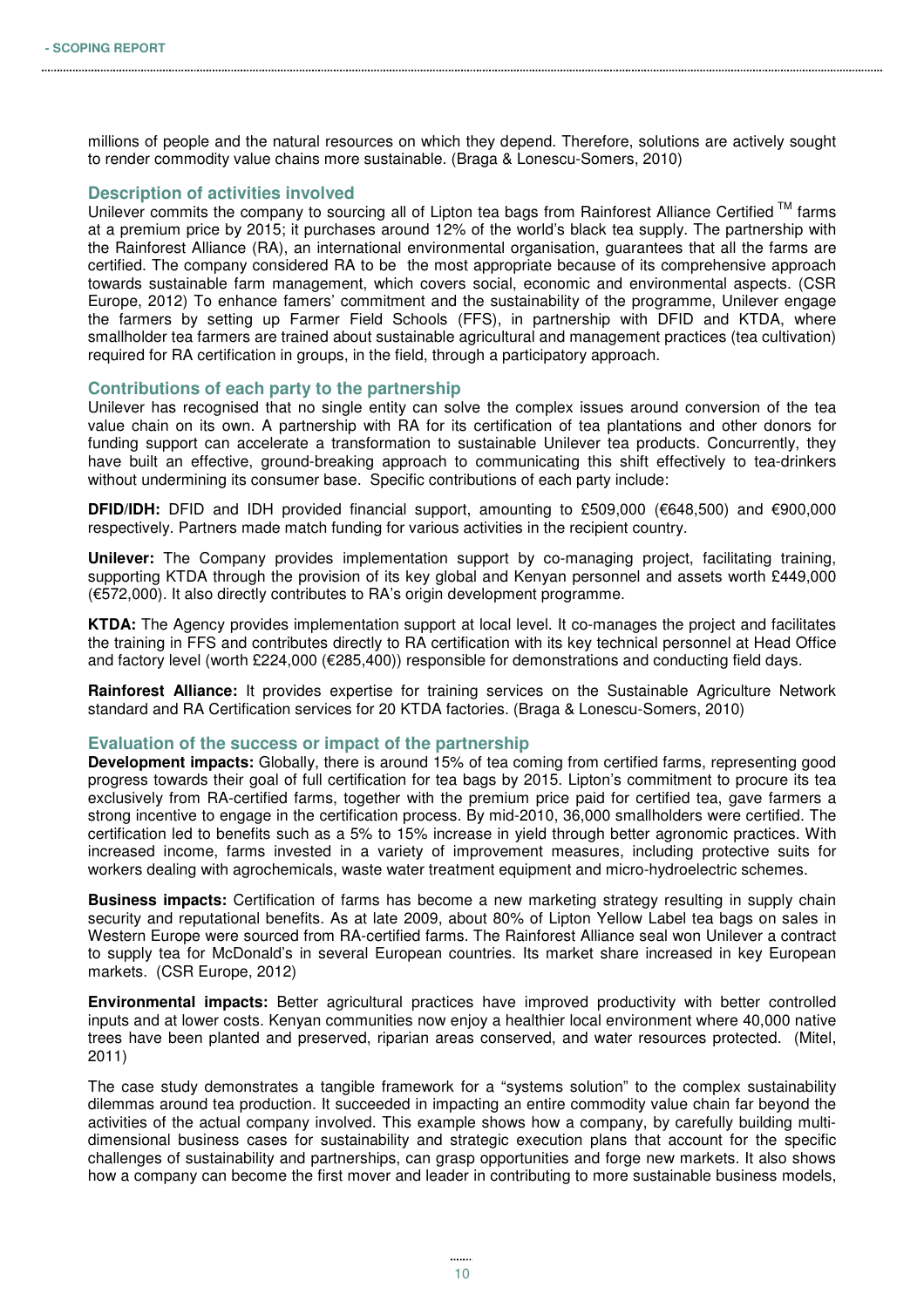stimulating multiple local environmental, social and economic pay offs while simultaneously ensuring the financial and longer-term sustainability of their core business.

#### **References**

Braga, T., & Lonescu-Somers, A. (2010). Unilever sustainable tea: Leapfrogging to mainstream. Utrecht: IMD/IDH.

CSR Europe. (2012). CSR Europe. Retrieved July 17, 2012, from Unilever - Sustainable Tea Certification: Lipton & The Rainforest Alliance: http://www.csreurope.org/solutions.php?action=show\_solution&solution\_id=726

Mitel, Z. (2011, July 11). Presentation on Unilever Tea Procurement - Sustainable Agriculture at the Overseas Development Institute. London: Unilever.

### 6.2 SAGCOT – Clustering small-holder production into a transnational agricultural corridor

The Southern Agricultural Growth Corridor of Tanzania (SAGCOT) is a new public-private partnership among local and international businesses, donors and the Tanzanian Government with the objective of transforming the country's agriculture into a highly productive sector and an engine of economic growth in Tanzania's south-central "granary" region. Alongside its huge agricultural potential, the SAGCOT region is also characterised by its high levels of poverty, extensive forests, wildlife, and protected areas, and increasing vulnerability to climate change. The Tanzanian economy is heavily dependent on its climate, therefore major weather events such as drought lead to a loss of crops and livestock, reduce hydro-power generation and

**PROJECT DETAILS**

electricity supply, and reduce industrial production, disturbing millions of livelihoods. These conditions favour the development of SAGCOT as a green growth model for agricultural-led development. (World Economic Forum, 2012)

Launched in 2010 during the World Economic Forum in Dar es Salaam, the initiative has developed an investment blueprint that envisions clusters of profitable agricultural farming and services businesses, with major benefits for domestic food supply, export earnings, smallholder farmers, and local communities. To advance market development, SAGCOT promotes the commercialisation of smallholder production by fostering the creation of clusters. A cluster is an interconnected grouping of farming and processing businesses. Each cluster needs coordinated investments in infrastructure, value chains, farming systems and human capital. It is hoped that innovative financing mechanisms, which include a multi-donor catalytic investment fund, will leverage over US\$2 billion of private investment.

### **Objectives of the partnership**

**Year** 2010 – Present **Major Donors** World Bank; FAO; WFP; IFAD; AGRA; AfDB; European Commission; USAID; DANIDA; UK DFID; Ireland Aid; Norfund; SIDA; JICA; Chinese Govt **Key Business Partners**  Unilever; Yara International; Diageo Africa; DuPont; Monsato; General Mills; SAB Miller; Syngenta; Standard Chartered Bank **Country Tanzania Green Growth Sector**  Cross-sector **Partnership Approach**  Multi-stakeholder initiative **Further info** http://www.sagcot.com

As a stimulus for a major revival of agriculture in

the southern corridor of Tanzania and the wider region, SAGCOT's objective is to nurture inclusive, commercially viable agribusinesses which would benefit the region's small-scale farmers, and in turn, improve food security, alleviate rural poverty and promote environmental sustainability. The risk-sharing model of a public-private partnership (PPP) approach has been proven successful in realising these goals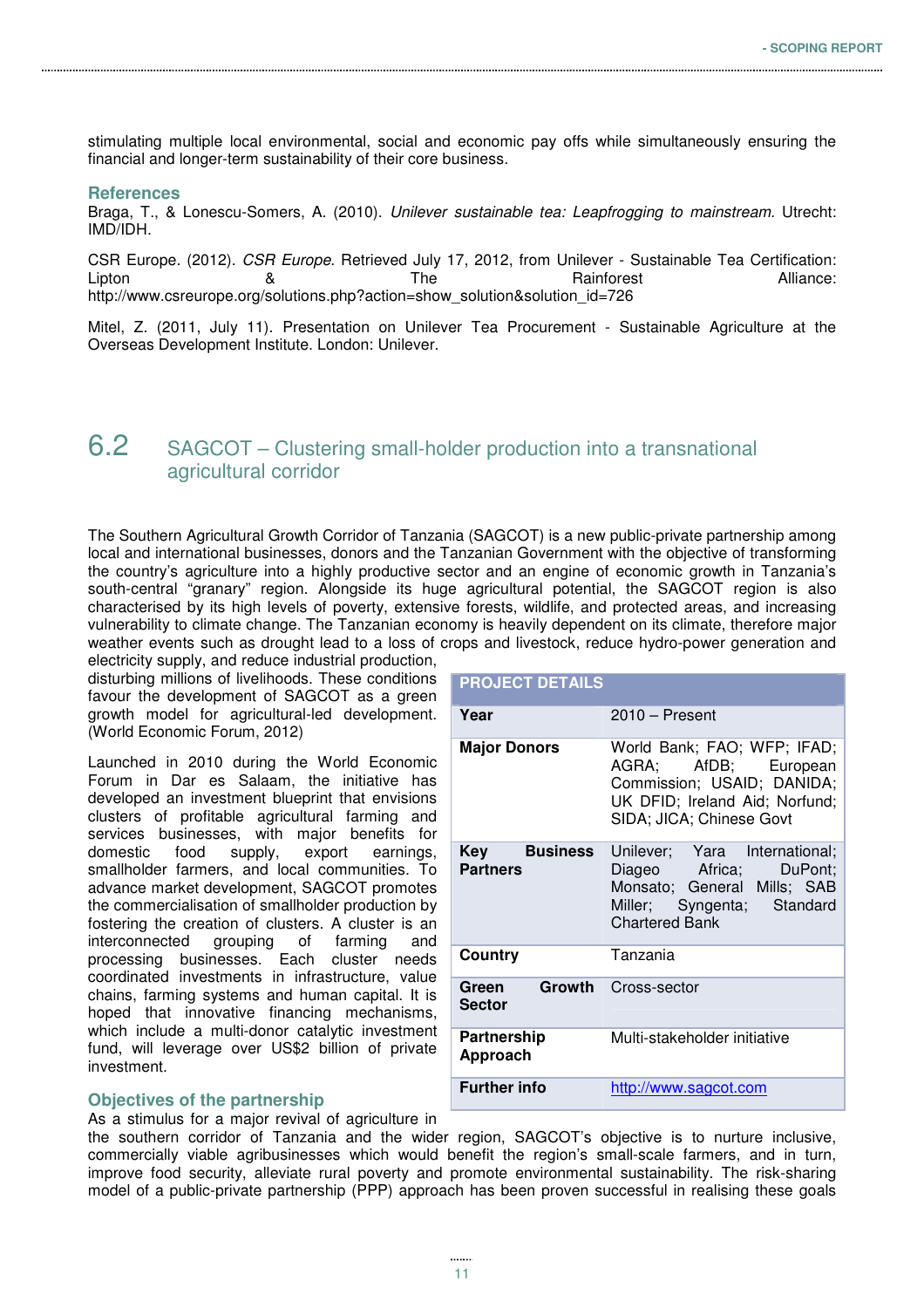and SAGCOT marks the first large-scale PPP in the agricultural history of Tanzania. (Africa Practice & ESEA, 2010)

#### **Rationales of major partners**

**Tanzanian Government:** Achieving Tanzania's potential is only possible if the challenges of land management, infrastructural planning, long-term financing and smallholders' knowledge gaps are overcome. Recognising these challenges, the government has joined a public-private partnership of local and international players in business, government and the donor community to address the challenge of modern agricultural development through an agricultural growth corridor approach, which "(i) addresses multiple bottlenecks at once; (ii) coordinates and targets a range of investments and interventions; (iii) covers a defined geographic area with high agricultural potential; and (iv) lays the foundations for sustained impact on a much greater scale than would be possible for individual players" to achieve on their own. (World Economic Forum, 2012)

**International development agencies (IDAs):** Other than the typical rationales of pushing forward development projects, IDAs in SAGCOT share a common vision and belief in the long-term goal of advancing agricultural development in Tanzania through partnerships. This provides the basis needed for successful alliance among such a range of diverse institutions. (Africa Practice & ESEA, 2010)

**Corporate partners:** Business investments are more likely to be successful and profitable if they are part of a coordinated strategy to develop a particular area. SAGCOT partners also benefit from full access to information, networking, and professional services by joining a community of some of the most respected national and international players in agriculture and beyond. The biannual Partnership Forum provides all partners with a regular opportunity to network with fellow partners and share information, ideas and best practice. (Africa Practice & ESEA, 2010)

### **Description of activities involved**

Green growth for the agricultural sector involves increasing food security (i.e. food availability, access, stability and utilisation) and improving nutrition, while conserving natural resources, reducing vulnerability to climate change, and limiting greenhouse gas emissions.

Early examples of green agricultural investments from the SAGCOT region include:

- Training programmes to support smallholders' agro-ecological intensification, including adopting systems of rice intensification, which increases yields while decreasing input costs and water use;
- Conservation agriculture adopted by small- and large-scale farmers to build soil organic matter, sequester carbon, increase water use efficiency and improve drought resistance for maize and other crops;
- "Block farming" schemes that pool land and labour while negotiating favourable input and output prices, which have increased efficiency and yield of smallholder agriculture;
- Warehouse receipt systems and small milling operators that form rural value chains while improving smallholders' income through value addition; and
- Vertically integrated commercial plantations established to benefit nearby communities by purchasing, processing and marketing crops.

The SAGCOT Green Growth Strategy will build on current successes by supporting inter-sectoral synergies through initiatives such as:

- Designating natural areas that protect ecosystem services for agriculture and rural communities (e.g. irrigation water supplies);
- Providing funding for new research trials and extension programmes to support climate-smart agriculture to capture carbon in soils and vegetation, improve yields and resilience to droughts and floods, and protect water quality and biodiversity;
- Steering agricultural investments that balance support for local food security and nutrition with opportunities for export earnings, e.g. by scaling up soya bean production that improves soil fertility through nitrogen fixation;
- Putting investments in value chains for agricultural inputs and markets that serve smallholders and other similar agribusinesses (e.g. outgrower schemes, warehousing, processing);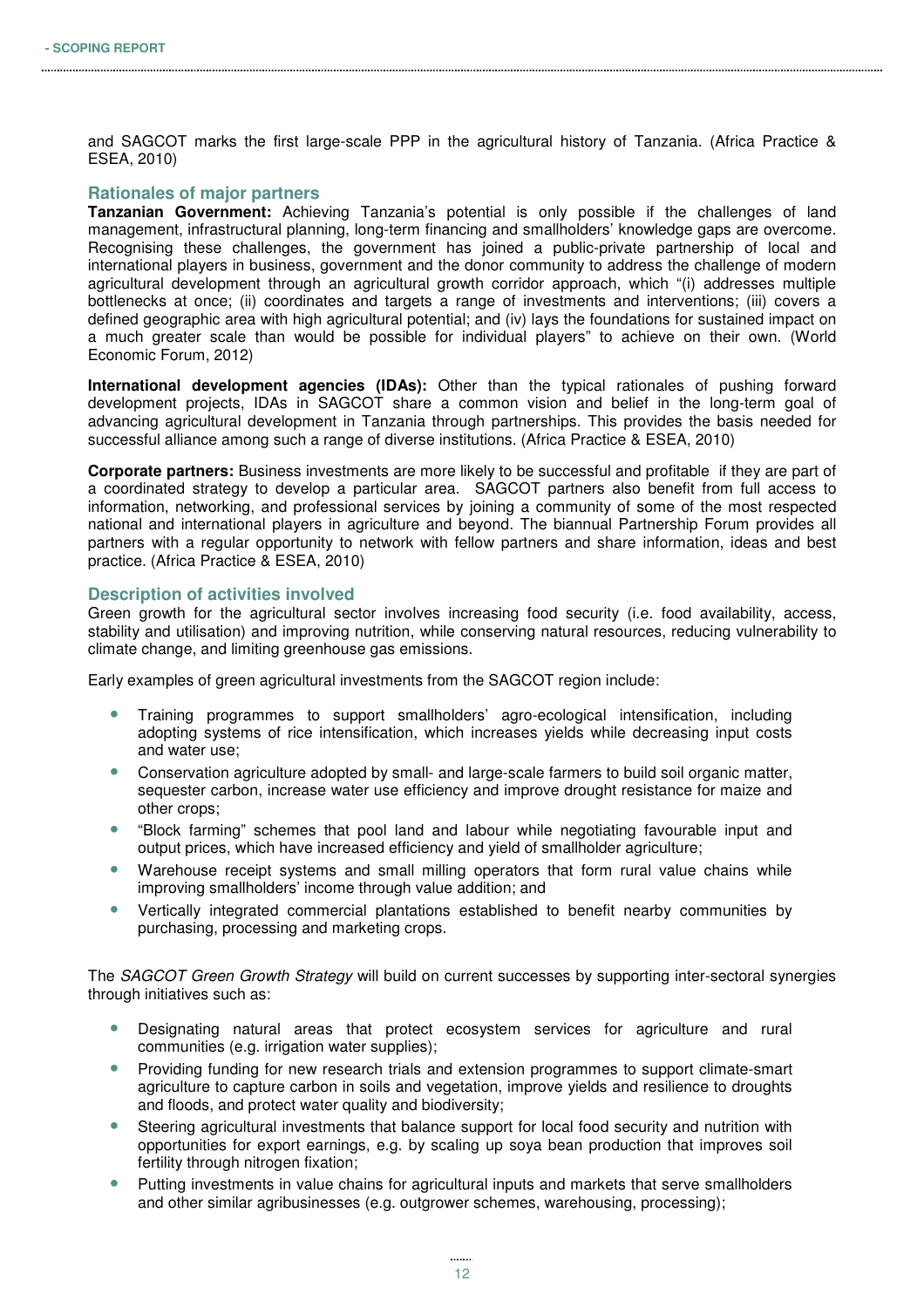- Leveraging REDD+ into financing transitions to low-emission energy systems such as sustainable bio-energy, distributed solar and micro-hydro for rural communities and agribusinesses;
- Designing wildlife corridors compatible with development planning to maintain biodiversity, support tourism revenues and minimise human-wildlife conflict; and
- Connecting local land-use planning with national and sub-national development planning to ensure coherent allocation of land and water, safeguard against land grabbing and empower communities in the negotiation process. (World Economic Forum, 2012)

### **Contributions of each party to the partnership**

Greening agriculture and agricultural landscapes can neither be achieved solely within the agricultural sector, nor solely through public sector action. To operationalise sustainable agriculture, rural development, watershed management, biodiversity conservation, and climate change adaptation and mitigation in a given landscape, strategic collaboration amongst stakeholders in assessment, planning, investment and monitoring activities is required.

### **Contributions of each party include:**

**Tanzanian Government:** The President reached out to a number of bilateral and multilateral donors and took the first step by committing US\$1 million a year to the Catalytic Fund, which is to provide social venture capital (i.e. low-cost debt and equity) to start-up agricultural businesses. To oversee the implementation of the partnership, the government set up a formal SAGCOT executive committee, co-chaired by the Ministry of Agriculture and Unilever, and comprising all partners.

**International development agencies:** All IDA partners have provided grants and/or loans of various amounts to support projects in the sectors of agriculture and agribusiness finance, power generation, road and rail development, port development and trade facilitation. For example, USAID committed to providing US\$2 million to the Corridor's US\$15 million Catalytic Fund.

**Corporate partners:** Businesses are providing finance to various projects, and making investments into building different essential facilities such as fertiliser terminals and electric irrigation systems, as well as providing consultancies or training to smallholder farmers. Prorustica and AgDevCo led the development of the investment blueprint. (World Economic Forum, 2012)

### **Evaluation of the success or impact of the partnership**

SAGCOT aims to expand investment in agribusinesses that contribute to income growth amongst smallholders and employment creation across agribusiness value chains in the Southern Corridor. With SAGCOT embracing the green growth approach involving coordination with development and land- and resource-related management strategies and investments, the region should expect a wide range of benefits.

**Environmental impacts:** As environmental sustainability is at the heart of the development partnership, low-emission agriculture-led economic growth in the region is expected. The proposed SAGCOT clusters are situated near nature conservation areas, and aligned investment in ecosystem management are already in progress within the corridor to stimulate conservation agriculture, agro-forestry, bio-energy and terrestrial climate action, including payments for ecosystem services and climate change mitigation.

**Development / business impacts:** Over the next two decades, the US\$3.4 billion investment could allow more than 350,000 hectares to become productive lands, increasing field crop commercial production to 680,000 tons, rice to 630,000 tones, sugar cane to 4.4 million tons, red meat to 3,500 tons and high-value fruits and vegetables to 32,000 tons. Exports could reach \$0.8 billion. The partnership is also creating 420,000 jobs, generating annual farming revenues of \$1.2 billion, contributing to food security and will potentially lift more than 2 million people out of poverty by 2030. The large-scale development of the corridor region would multiply Tanzania's economic size and hence gradually incubate significant business opportunities for all corporate partners. (World Economic Forum, 2012)

### **References**

Africa Practice & ESEA. (2010). SAGCOT. Retrieved August 12, 2012, from Southern Agricultural Corridor of Tanzania: http://sagcot.com/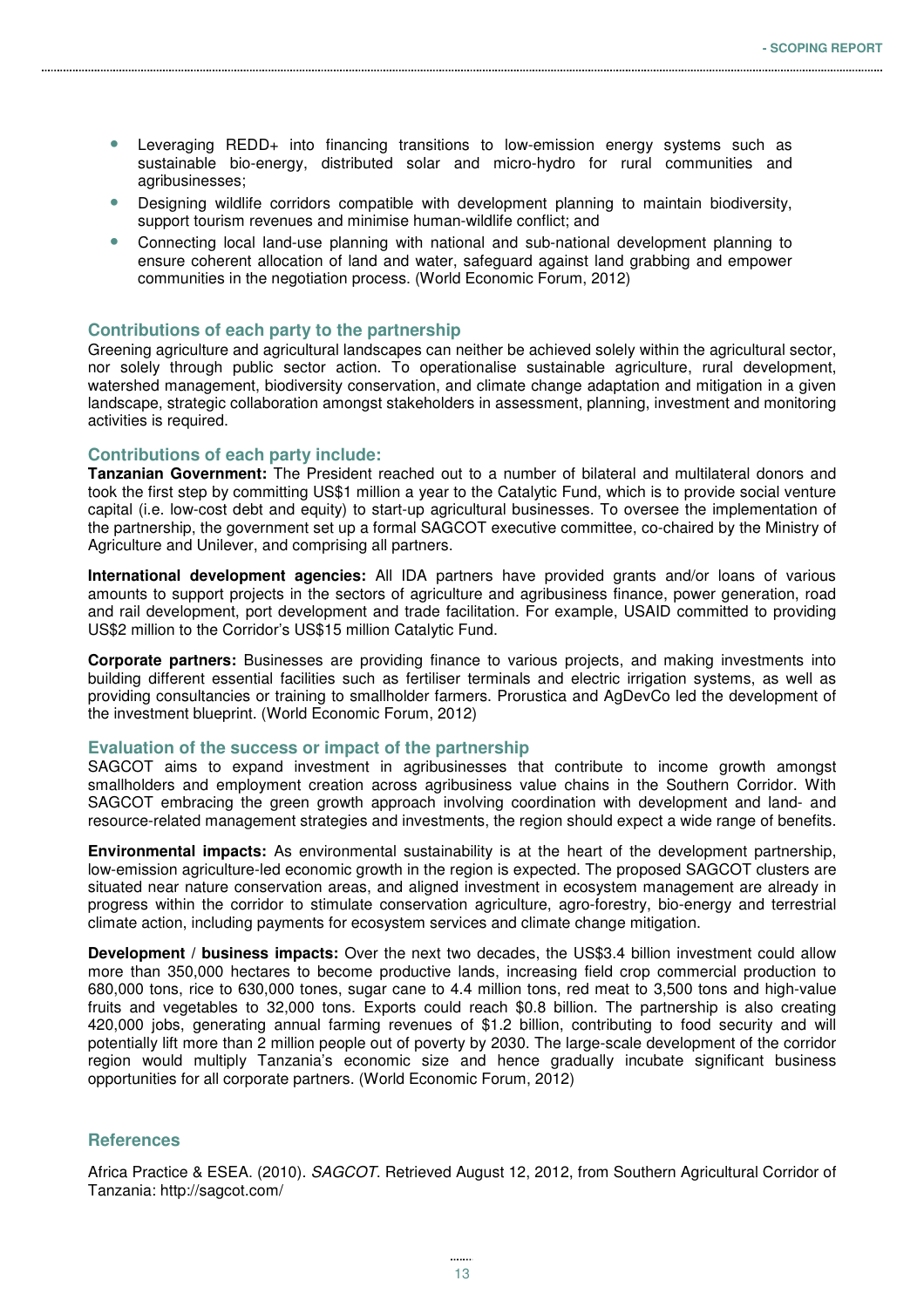World Economic Forum. (2012). Financing Green Growth in a Resource-constrained World. Geneva: World Economic Forum.

### 6.3 Ethiopia drought insurance pilot project

As the climate changes, weather plays a very important role and is a risk to agricultural productivity in LDCs that needs to be effectively managed. Owing to the prohibitive cost of assessing crop damage for a large number of small farmers, traditional crop insurance contracts are expensive to administer and not commercially viable in most rural settings. In contrast, 'index-based' insurance contracts that have pay-outs pegged to a particular weather parameter, like rainfall levels, do not require insurance companies to assess crop damages for individual farmers. The World Food Programme (WFP), in partnership with AXA Re, a French reinsurance company, piloted the world's first humanitarian insurance policy. AXA Re would provide contingency funding in the case of an extreme drought during Ethiopia's 2006 agricultural season. (WFP, 2006)

### **Objectives of the partnership**

The pilot is to demonstrate the feasibility of establishing contingency funding by transferring LDC weather risks to international risk markets. Such contractually guaranteed contingency funding contributes to a risk-management system that provides prompt assistance in times of drought before people resort to distress sales of assets - thereby protecting livelihoods, preventing more people from falling into destitution and enhancing resilience to future shocks (WFP, 2007)

### **Rationales of major partners**

**WFP/USAID/DANIDA:** Donor governments and international development agencies aim at a new approach to LDCs vulnerable to climate changeinduced natural disasters, where they look to break the cycle of poverty and mitigate food security emergencies and climate risks. Drought insurance means that future donations for victims

| <b>PROJECT DETAILS</b>                   |                                                          |  |
|------------------------------------------|----------------------------------------------------------|--|
| Year                                     | 2004-2006                                                |  |
| Donors                                   | World Food Programme (WFP);<br>USAID; DANIDA; World Bank |  |
| Key<br><b>Business</b><br><b>Partner</b> | AXA Re:                                                  |  |
| Country                                  | Ethiopia                                                 |  |
| Growth<br>Green<br><b>Sector</b>         | Disaster Reduction                                       |  |
| <b>Partnership</b><br>Approach           | Multi-stakeholder initiative                             |  |
| <b>Further info</b>                      | http://www.wfp.org                                       |  |

will no longer depend on the whims of donors, but on agreements with international financial corporations. Agencies can instead focus on providing fast relief to victims of catastrophic disaster events.

**AXA Re:** The reinsurer could expect to identify extremely large risk pools with weather data and analysis from other technical partners in designing broader natural disaster and catastrophic risk covers and products. It would penetrate into the rural economy and expand its customer base. By offering bundled micro-finance services, AXA Re would be able to maximise staff productivity, improve cost-effectiveness, and have a stronger impact on farmers' livelihoods.

### **Description of activities involved**

The risk index, which is an objective indicator of documented major droughts, and weather derivative contracts were designed in 2004-05 with technical partners to enable the quantification of Ethiopia's drought risk in agricultural areas and the establishment of financial protection to cover the extremes of the risk profile. Access to their data and expertise resulted in an index with 80% correlation with the number of food aid beneficiaries from 1994-2004. The index, updated every 10 days by the Ethiopian National Meteorological Agency (NMA), covered an area in which 17 million people live in 278 districts.

WFP developed the world's first insurance contract for humanitarian emergencies. AXA Re's coverage would have provided US\$7.1 million in contingency funding to WFP for the provision of assistance to Ethiopia in the case of extreme drought in 2006. The premium for the contract was paid by donor governments. The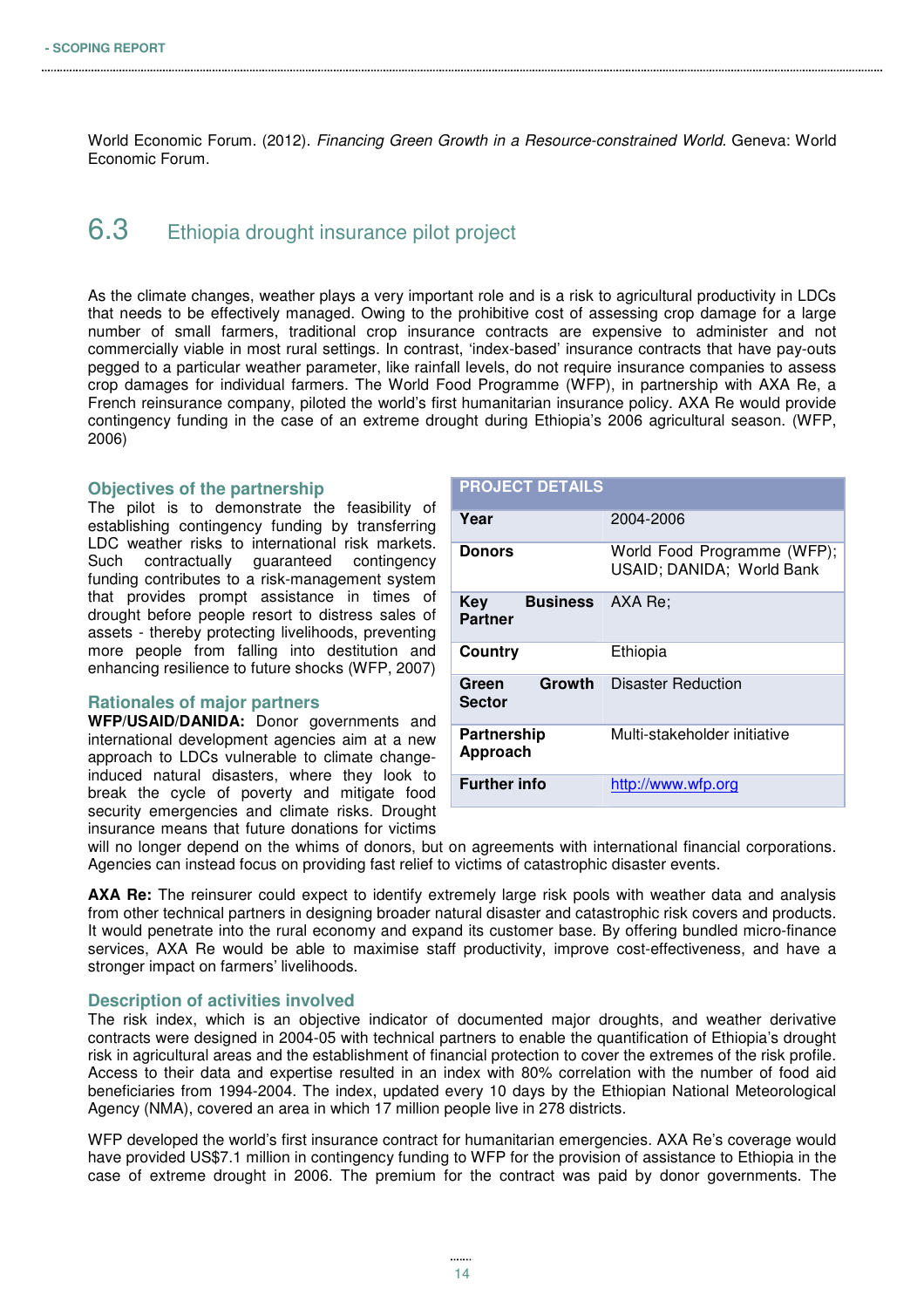contract was based on rainfall and was transacted with the international reinsurer. It covered 62,000 households or 310,000 beneficiaries during 2006. (AXA Re, 2005)

#### **Contributions of each party to the partnership**

The partnership combined the funding, actuarial expertise and weather risk-related knowledge which cannot be provided by any single player in the development field.

**WFP/USAID/DANIDA:** WFP financed the premium payment with donations from USAID and Denmark, amounting to US\$933,000. WFP built capacity with government, local partners and NMA to ensure that the pilot was feasible and that it met international market standards for quality of weather data.

**AXA Re:** The reinsurer and WB provided research funding, and business expertise in insurance products development which focuses on long-term financial sustainability.

**World Bank:** The WB's Commodity Risk Management Group monitored the index as the agricultural season progressed. (WFP, 2007)

### **Evaluation of the success or impact of the partnership**

This pilot project has been evaluated as a success by the WFP, Oxfam and Christian Aid.

**Business impacts:** The project enhanced AXA Re's climate knowledge and broadened its client base and hence increased its profitability.

**Development impacts:** Ethiopian weather risk was indexed and transferred to the international risk market at a price acceptable to all stakeholders. It also facilitated price discovery for Ethiopian drought risk in international markets. Such price information can help the government(s) and donors to focus on the most cost-effective means of dealing with weather risk. The developed index complemented the existing earlywarning system. By monitoring such an index in real time, as in 2006, the government(s) and its partners can anticipate drought-related losses over an agricultural season and assess their financial and operational preparedness. This pilot also contributed to the ultimate goal of a comprehensive risk-management solution for Ethiopia's food strategy. (WFP, 2007)

### **References**

AXA Re. (2005). Corporate Responsibility. Retrieved July 25, 2012, from AXA Group: http://www.axa.com/en/responsibility/customers/property-casualty/health-safety-assistance/

WFP. (2006, June 3). World Food Programme. Retrieved July 25, 2012, from World's first humanitarian insurance policy issued: http://www.wfp.org/node/598

WFP. (2007). Final Report on the Ethiopia Drought Insurance Pilot Project. Rome: World Food Programme.

### 6.4 Micro-Hydro Scheme around Mt Mulanje, Malawi

The national grid in Malawi reaches only a small percentage of the population and does not extend to remote rural areas such as Mulanje. Since the region enjoys very high levels of rainfall, micro-hydro power stations are suitable for up to 15 of Mt Mulanje's rivers based on technical assessments carried out by Practical Action through a European Commission-funded project. The business venture, Mulanje Electricity Generation Authority (MEGA), aims to bring locally-generated electricity to Malawian communities. (Business Innovation Facility, 2012)

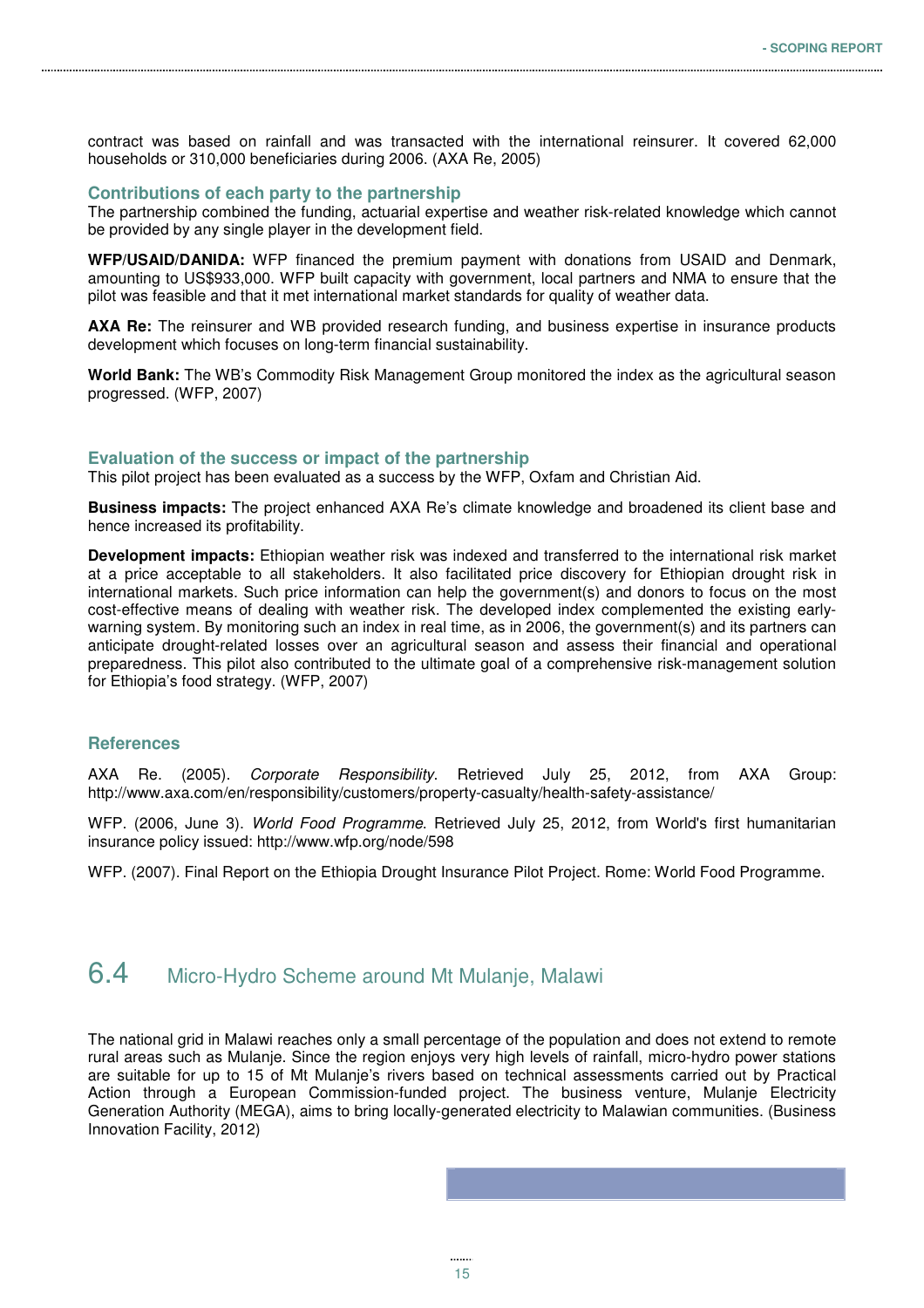### **Objectives of the partnership**

Constructed with the guidance of Practical Action, an organisation that has developed micro-hydro across the world, the infrastructure is to capture power from Lichenya River which flows down Mount Mulanje through Bondo community, and provide electricity to low-income communities with no prospect of electricity access according to current national infrastructure development plans. (Business Innovation Facility, 2012)

#### **Rationales of major partners**

**European Commission:** This initiative is to provide affordable, sustainable energy for local people. It will deliver wider benefits such as children attending school because they will not have to spend time grinding maize meal. Improved health outcomes are another motive as a result of the supply of electricity to clinics.

### **PROJECT DETAILS**

| 2008-2012                                               |
|---------------------------------------------------------|
| European Commission, Practical<br>Action, BIF           |
| Mulanje Mountain Conservation<br>Trust, Eastern Produce |
| Malawi                                                  |
| Energy                                                  |
| One-to-one approach                                     |
| http://www.mountmulanje.org.mw                          |
|                                                         |

**Mulanje Mountain Conservation Trust (MMCT):** The Trust aims to protect biodiversity on Mt Mulanje. Malawi is a very poor country where unsustainable and illegal resource use often happens due to widespread poverty and lack of economic opportunity. The project could illustrate that micro-hydro power generation can be a sustainable motivator of local economic development and improved livelihoods. (Business Innovation Facility, 2012)

### **Description of activities involved**

The micro-hydro power station is situated within Bondo, a community of seven villages with 23,033 inhabitants that live on the lower slope of Mt Mulanje. The construction of the 88kw power facility is almost complete. The critical next step is to manage generation and distribution of power. These installations are normally managed by local communities, but MMCT and Mulanje Renewable Energy Agency (MREA) aim to establish a corporate body, MEGA, to take on this role. With micro-finance assistance and by becoming shareholders, local residents will be able to purchase batteries for household electricity that can be charged by the micro-hydro plants. MEGA will attract funding and reinvest to replicate hydro stations around the mountain and extend electrification to many more communities. (IOD PARC, 2012)

### **Contributions of each party to the partnership**

Despite a favourable natural condition for hydro-power generation, the communities lacked seed funding and technical expertise, both of which cannot be provided by a single donor or business player.

**European Commission:** The Commission donated €425,000 (US\$514,400) to fund the project.

**Eastern Produce:** The regional tea company provided MKW500,000 (US\$1,800) for the power house and its tea estate contributed storage space and transportation.

**MMCT:** The Trust is responsible for the construction of the Bondo micro-hydro power station.

**Practical Action (Southern Africa):** The organisation conducted technical assessment and guidance for the plant construction. It also used its community-based planning energy tool to bring together different community segments to begin joint planning and so develop community ownership of the project.

**Business Innovation Facility (BIF – funded by DFID):** The BIF provided support to develop the MEGA business plan, establish MEGA as a legal entity, enable investment shareholding and establish good governance. (IOD PARC, 2012)

#### **Evaluation of the success or impact of the partnership**

Baseline monitoring and evaluation have been conducted by the International Organisation Development Ltd.

**Environmental impacts:** Availability of electricity will contribute towards reducing deforestation and fossil fuel use. (A full EIA has been carried out at Bondo and determined limited negative aspects of this particular construction.)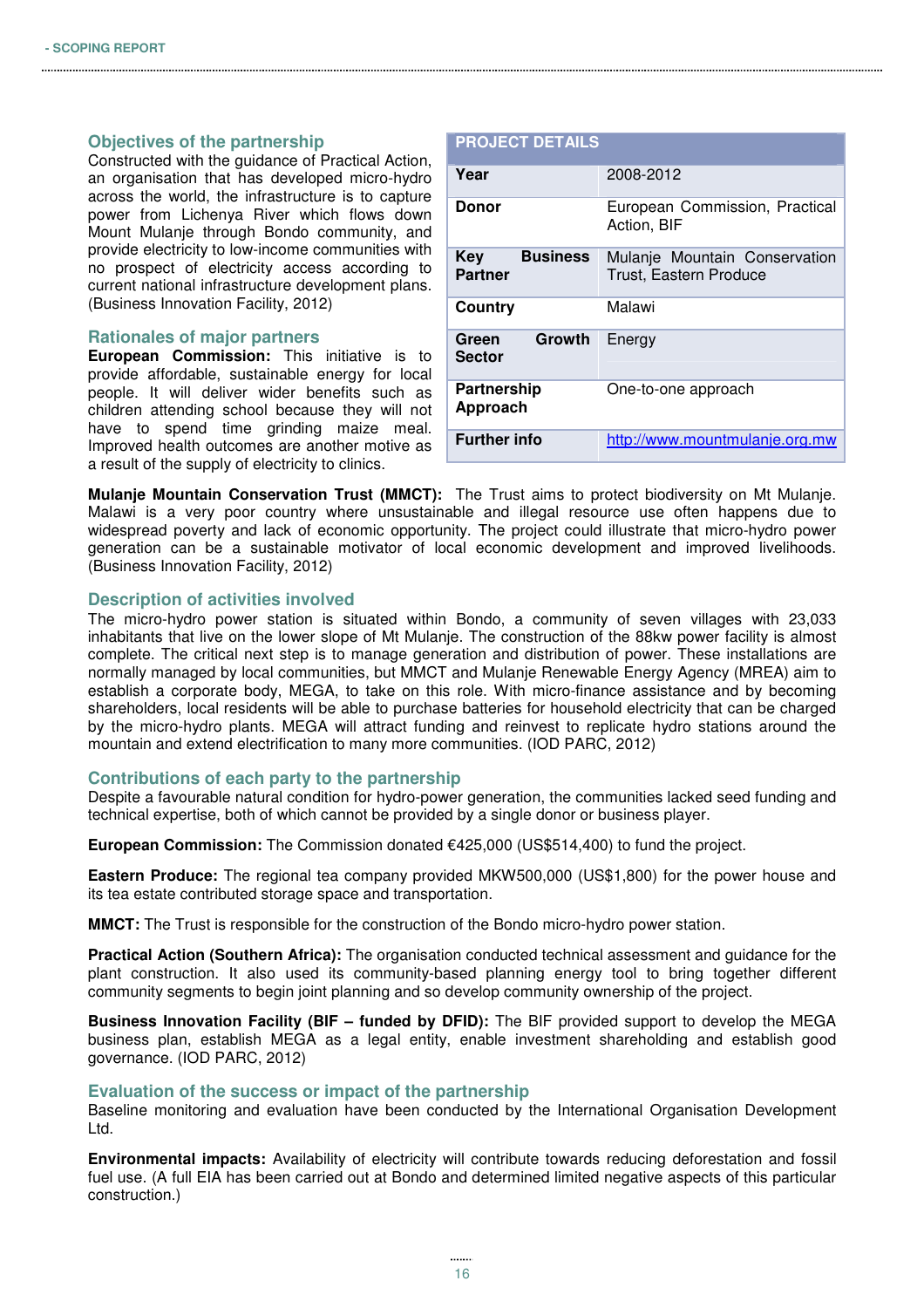**Development / business impacts:** The first phase of the project can supply direct to 427 households, 2 general dealer shops, 1 school, 1 clinic, 3 maize mills and 5 other businesses. All 9,000 villagers will benefit indirectly either through better healthcare, education or access to business opportunities. Electricity will open business opportunities for residents who produce fruits such as pineapples and avocado pears through the potential to invest in a fruit processing factory. It could also encourage many innovative enterprises to be established locally such as barber shops, groceries and other ventures. This would contribute significantly towards poverty reduction. (Business Innovation Facility, 2012)

### **References**

Business Innovation Facility. (2012, March). Practitioner Hub on Inclusive Business. Retrieved July 25, 2012, from Business Innovation Facility: http://www.businessinnovationfacility.org

IOD PARC. (2012, April). Bondo Mircro-Hydro Scheme. Retrieved July 25, 2012 , from IOD PARC: http://www.iodparc.com

### 6.5 Solar energy in Tunisia (The PROSOL programme)

To reduce the country's dependence on oil and gas, Tunisia's government has undertaken steps to promote the development and use of renewable energy. The Solar Promotion Programme (PROSOL) – a partnership amongst the Tunisian Ministry of Industry, Energy & SMEs, the National Agency for Energy Conservation (ANME), the state utility Société Tunisienne de l'Electricité et de Gaz (STEG), the Mediterranean Renewable Energy Centre (MEDREC), the United Nations Environment Programme (UNEP), and the Italian Ministry for the Environment, Land and Sea, aims at strengthening the solar water-heater (SWH) market in the residential sector, through financial support (MEDREC, 2008).

### **Objectives of the partnership**

Through this partnership the Tunisian government seeks to achieve a long-standing goal of transitioning households away from water heaters run on fossil fuels to SWHs by promoting a solar thermal market. The PROSOL programme was

| <b>PROJECT DETAILS</b>                   |                                                                                                   |  |
|------------------------------------------|---------------------------------------------------------------------------------------------------|--|
| Year                                     | Since 2005 (Re-launched in 2007)                                                                  |  |
| <b>Donors</b>                            | Nations Environment<br>United<br>Programme; Italian Ministry for the<br>Environment, Land and Sea |  |
| Key<br><b>Business</b><br><b>Partner</b> | Société Tunisienne de l'Electricité<br>et de Gaz; 3 commercial banks                              |  |
| Country                                  | Tunisia                                                                                           |  |
| Green<br>Growth<br><b>Sector</b>         | Energy                                                                                            |  |
| <b>Partnership</b><br>Approach           | Multi-stakeholder initiative                                                                      |  |
| <b>Further info</b>                      | http://www.medrec.org/en/                                                                         |  |

designed to address three main challenges: (i) Levelling the competitive playing field for renewables; (ii) Building-up both the demand and supply sides of the SWH market; and (iii) Overcoming the absence of consumer credit for renewable energy investments and reliable credit performances.

#### **Rationales of major partners**

**Tunisian Ministry/ANME/STEG:** A key objective is to reduce dependence on fossil fuels.

**Italian Ministry/UNEP:** The objective was to overcome barriers preventing deployment of renewable technologies that can contribute to green growth.

**Commercial banks:** Bankers acknowledge that risk aversion and lack of understanding of green technology financing have contributed to capital shortages in the market (CPI, 2012). A multi-stakeholder partnership to subsidise a loan facility would help to overcome risks for banks and demonstrate the commercial feasibility of such investments.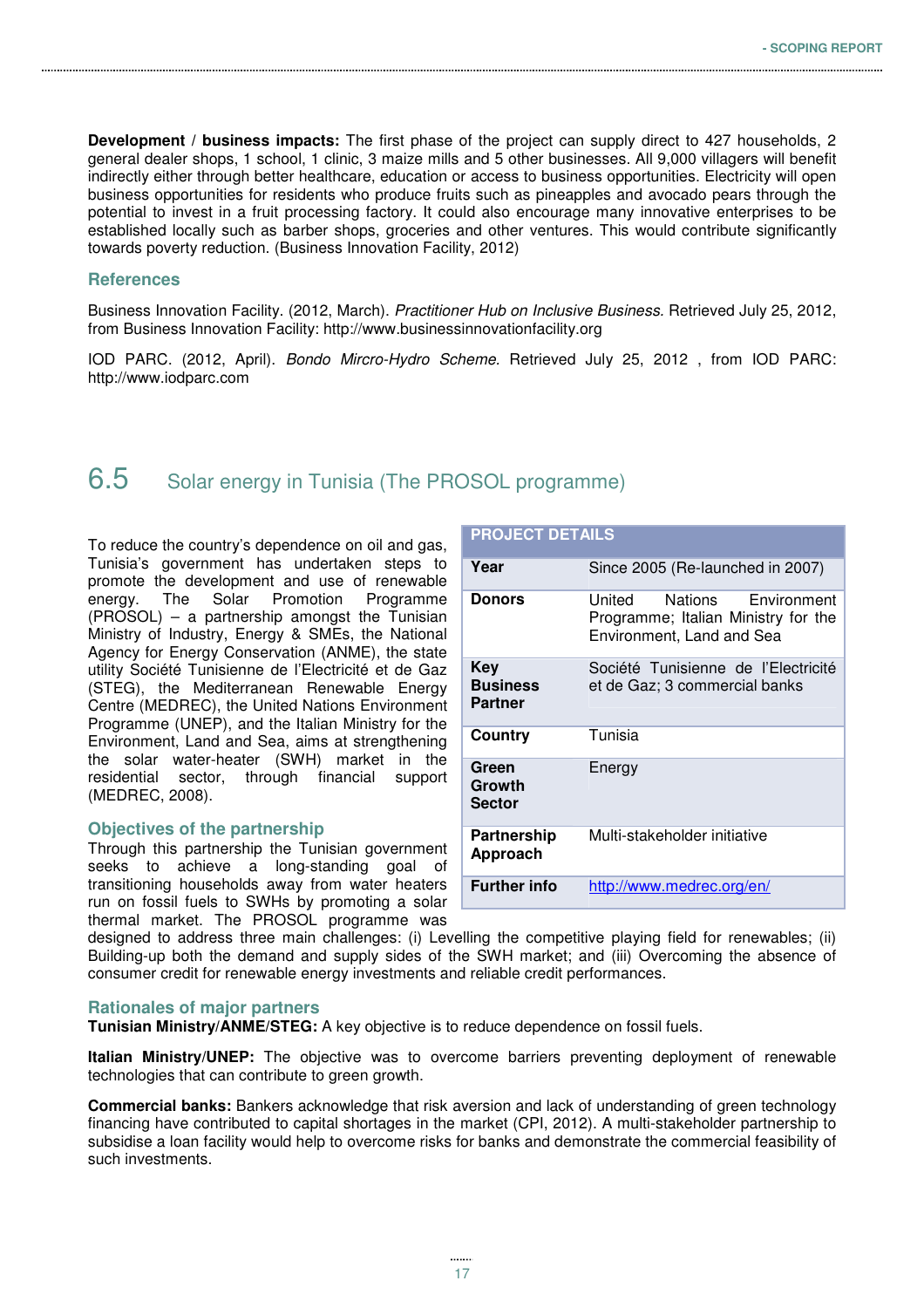### **Description of activities involved**

Financial and fiscal support combines a capital grant qualifying for a VAT exemption, customs duty reduction and a bank loan with a reduced interest rate. Repayment of the loan is organised through the regular utility bill of the state electric utility STEG, with local banks receiving support that allows them to finance SWH projects with reduced interest rates. A complementary interest rate subsidy was available during the first 2 years (2005-06) of the programme, reducing the interest rate of the loan to 0% to the final end user. This support was removed in 2007 and annual interest rates for loan repayment have been 6.5%. (UNEP, 2005) (MEDREC, 2008) (UNCSD, 2011)

### **Contributions of each party to the partnership**

**UNEP/ANME:** Both established a \$2 billion facility to provide the end users' interest rate and capital cost subsidies. ANME also provides a project management service. Since 2007, ANME provided a subsidy of 20% of the cost of SWH.

**Italian Ministry /MEDREC:** With the Centre being a project financial partner, the Italian Ministry provides a complementary subsidy.

**STEG:** The state utility acts as a refunding generator of credits promoting the use of SWH, by facilitating loan repayments through STEG customers' utility bills.

**Commercial banks:** They are responsible for financing about 70% of SWH cost through supplier credit (MEDREC, 2008) (UNEP, 2010).

### **Evaluation of the success or impact of the partnership**

PROSOL is hailed a success by a number of organisations, including UNEP, the San Giorgio Group and Rio+20. This example provides insights into how a developing country can align domestic and international support to level the playing field between low-carbon technologies and heavily subsidised fossil fuel-based alternatives. The outcomes achieved include savings in fossil fuel subsidy expenditures by the Tunisian Government, avoided CO2 emissions, increased energy independence, and economic development. In particular:

**Business impacts:** Training programmes have built banks' expertise in financing renewable energies. Awareness-building initiatives have communicated the profitability potential of the market to banks. For SWH suppliers, the turnover increased by 28% per year.

**Environmental impacts:** As of 2010, PROSOL helped avoid 705,000 tonnes of CO<sub>2</sub> and 251kto<sub>e</sub> of fossil fuel consumption. It reduced Tunisia's reliance on imported fuel.

**Development impacts:** Over 50,000 Tunisian families now get their hot water from solar energy, based on loans amounting to more than \$5 million in 2005 and \$7.8 million in 2006 – a substantial leverage to PROSOL's initial cost of \$2.5 million. The domestic solar thermal industrial cluster grew significantly and created about 3,000 new jobs (UNEP, 2005) (UNCSD, 2011) (CPI, 2012).

### **References**

CPI. (2012). San Giorgio Group Case Study: Prosol Tunisia. Venice: Climate Policy Initiative.

MEDREC. (2008). PROSOL Tunisia 2007. Montplaisir: MEDREC.

UNCSD. (2011). Rio+20: PROSOL - Solar Programme. Retrieved July 17, 2012, from United Nations Conference on On Sustainable Development 2012: http://www.uncsd2012.org/index.php?page=view&type=99&nr=39&menu=137

UNEP. (2005). Climate Change Finance - Solar Water Heating Loan Facility in Tunisia. Retrieved July 17, 2012, from United Nations Environment Programme: unep.org/climatechange/finance/LoanProgrammes/MEDREP/PROSOLinTunisia/tabid/…/Default.aspx

UNEP. (2010). Green Economy - Developing Countries Success Stories. Paris: United Nations Environment Programme.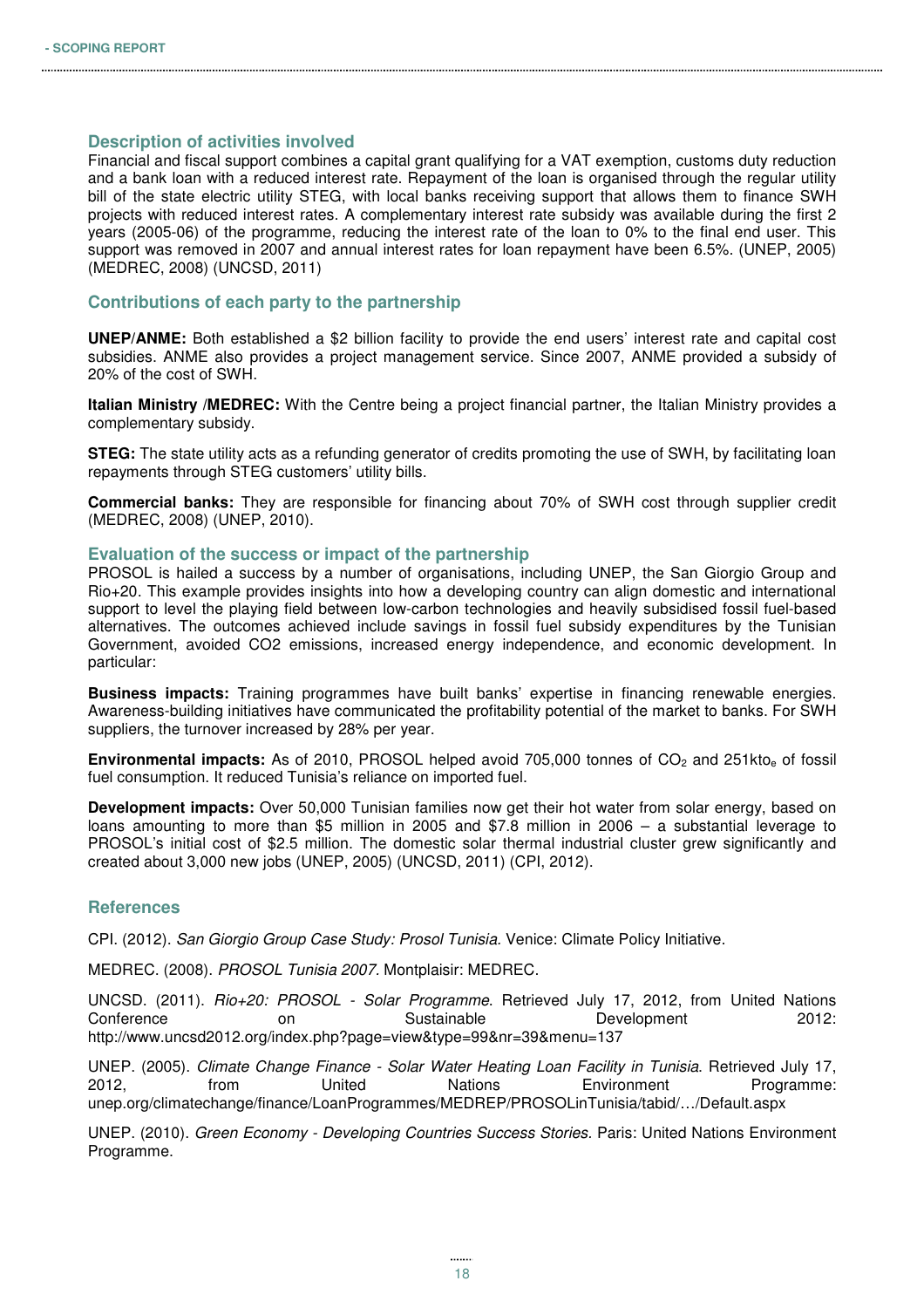### 6.6 Planting trees and reducing greenhouse gases in Tanzania

Around 4 million hectares of forest land vanishes on the African continent each year, for reasons ranging from conversion to agricultural use to illegal logging. In Tanzania, Green Resources, a multi-dimensional forest products company based in Norway, is reversing this trend, by turning unused grasslands into forests and building a 15 MW heat-and-power plant fuelled by recycled wood waste from its sawmills, with the support of IFC's investment and advisory solutions (IFC, 2009a).

### **Objective of the partnership**

Against the threat of global climate change, Green Resources AS, in partnership with IFC, is implementing an investment programme to enable a significant sequestration of carbon, reducing the amount of climate change-causing greenhouse gases in the atmosphere through expanding and modernising its saw mill operations, and

| <b>PROJECT DETAILS</b>                   |                                               |  |
|------------------------------------------|-----------------------------------------------|--|
| Year                                     | Since 2010                                    |  |
| Donor                                    | Finance<br>International<br>Corporation (IFC) |  |
| Key<br><b>Business</b><br><b>Partner</b> | Green Resources AS (GRAS)                     |  |
| Country                                  | Tanzania                                      |  |
| Growth<br>Green<br><b>Sector</b>         | Forest/Energy                                 |  |
| <b>Partnership</b><br>Approach           | One-to-one approach                           |  |
| <b>Further info</b>                      | http://www.ifc.org                            |  |

establishing additional plantations in Tanzania (IFC, 2009a).

### **Rationales of major partners**

**IFC:** The IFC believes this project will help sustainably address strong demand for timber and poles, given the growing regional demand for housing and for rural electrification in Africa (IFC, 2009b).

**Green Resources AS (GRAS):** The Company will gain from the financing provided by IFC and access to the carbon market. This will facilitate technological upgrading and economies of scale. It will also gain a new marketing tool from having all its plantations certified by the Forestry Stewardship Council. This project is expected to improve GRAS's profitability and attract more customers through the supply of a wider range of high quality forest products.

### **Description of activities involved**

Over three years, GRAS is pushing forward an investment programme to expand and modernise its saw mill operations in Sao Hill, Tanzania, and create more plantations in the country. The programme will include:

- Achieving internationally recognised certifications (FSC, CDM and ISO 14001/9001);
- Planting 9,000 ha of land with eucalyptus, pine, teak and indigenous trees;
- Expanding its equipment for harvesting and wood transportation;
- Modernising an existing saw mill to increase efficiencies and capacity; and
- Retrofitting a small wood waste-to-energy plant at the mill, and installing a new wood wastefired Combined Heating and Power (CHP) facility. (IFC, 2009b)

### **Contributions of each party to the partnership**

The total project cost is estimated at US\$64.2 million. Longer-term financing from a partner institution is needed as initial cash flow will remain low until improvements have been implemented.

**IFC:** The IFC offers a long maturity loan amounting to US\$16.5 million and a carbon delivery guarantee (CDG) for the sales of carbon credits produced by the CHP plant. Enhancing returns for the CHP project, the CDG will facilitate GRAS's access to the Carbon Emissions Reduction (CER) market and allow it to obtain better prices than otherwise possible. IFC is also supporting the company with a wood feasibility study to determine the amount of waste wood that would be available for the CHP plant.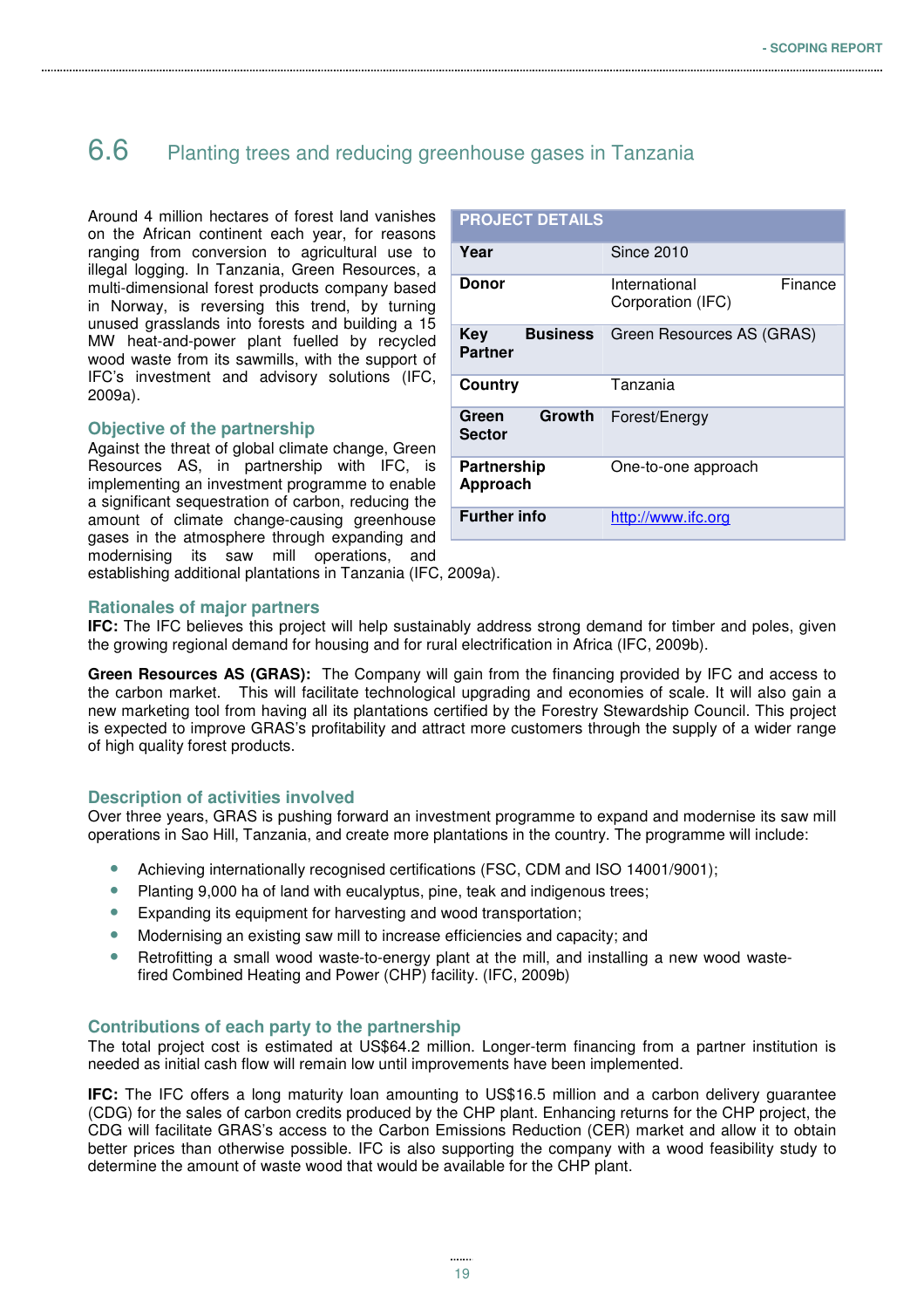**GRAS:** The Company is responsible for the full implementation of the project, including the feasibility study and construction work for the CHP plant, expanding its Sao Hill sawmill, and plantation work on the ground with its own technical expertise. It will also transfer its excess power capacity to Tanzania's national grid, helping meet growing demand for electricity. (IFC, 2009b)

### **Evaluation of the success or impact of the partnership**

**Environmental impacts:** By saving energy, as the new CHP plant is based on recycled and renewable feedstock, the project is sequestering 1.7 million tons of carbon emissions on average each year (10 million tons of CO<sub>2</sub> equivalents over the course of 10 years) from new plantations and new power plant that runs on wood waste. High-value wood products can be manufactured from scrap wood. It will develop a market for carbon credits through sale of excess carbon sequestration to developed countries.

**Business impacts:** The project will help GRAS multiply its capacity and efficiency of its operations as a result of renovation of the existing saw mill with more advanced technology. This in turn will enable the company to better utilise its raw materials and economise on energy use while achieving economies of scale. GRAS's profitability is expected to improve and consumers will benefit from the wider product range which will include higher quality lumber and value-added products.

**Development impacts:** The project has created significant employment opportunities to the local community (500 full-time jobs, and 2,500 seasonal jobs), which should in turn slow down rural migration. It will also build up Tanzania's commercial plantation industry, take harvesting pressure off natural forests, and create a strong revenue stream by increasing foreign exchange earnings for the country (IFC, 2009b).

#### **References**

IFC. (2009a). Green Resource Plants Trees, Reduces Greenhouse Gases in Tanzania Project. Retrieved August 19, 2012, from International Finance Corporation: http://www.ifc.org

IFC. (2009b). Green Resources. Retrieved August 19, 2012, from International Finance Corporation: http://www.ifc.org/ifcext/spiwebsite1.nsf/ProjectDisplay/SPI\_DP26506

### 6.7 Affordable Green Housing in Mexico City

A new global business is emerging – a rapidly growing market for eco-friendly commercial and residential buildings across the developing world. Cooling, lighting and ventilating buildings are responsible for the consumption of almost 40% of all energy generated across the world. Businesses that can transform the building sector will transform the world, by cutting down today's excessive energy consumption, offsetting emissions, and expanding supply of affordable, climate-friendly living spaces for a growing world population. The IFC has supported Mexico's VINTE, a company specialising in affordable housing for low- and middleincome families, to build greener housing. (IFC, 2012)

| <b>PROJECT DETAILS</b>                          |                                               |
|-------------------------------------------------|-----------------------------------------------|
| Year                                            | 2008-2011                                     |
| Donor                                           | Finance<br>International<br>Corporation (IFC) |
| <b>Key</b><br><b>Business</b><br><b>Partner</b> | <b>VINTE</b> (Viviendas Integrales)           |
| Country                                         | Mexico                                        |
| Growth<br>Green                                 | building<br>construction<br>Green             |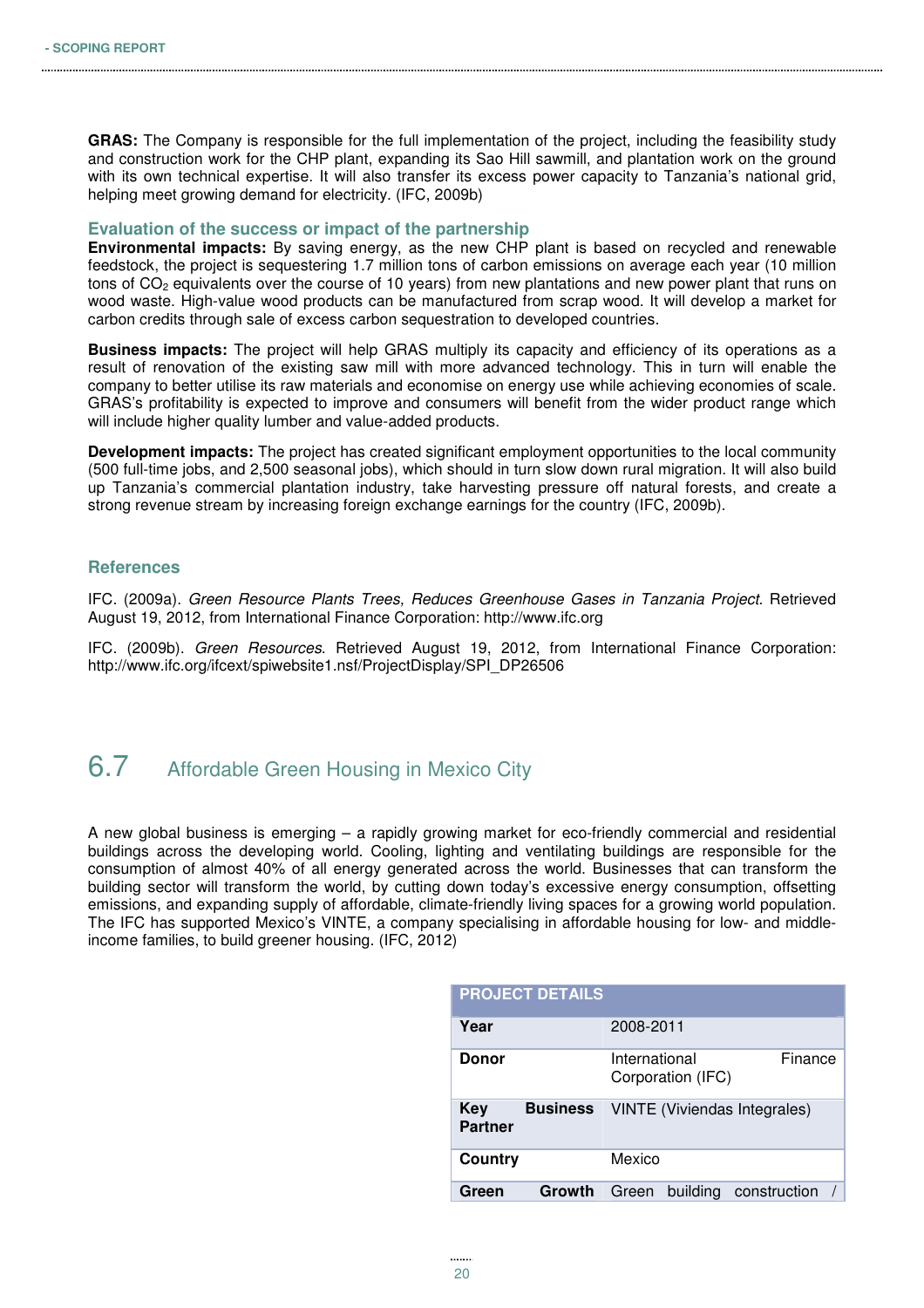### **Objective of the partnership**

VINTE has been an IFC client since 2008. This project aimed to enable low- and middle-income households to purchase near-zero-emission properties at affordable prices. By optimising design and focusing on energy consumption, it helps home buyers reduce their carbon footprint. (IFC, 2011a)

| <b>Sector</b>           | Energy efficiency   |
|-------------------------|---------------------|
| Partnership<br>Approach | One-to-one approach |
| <b>Further info</b>     | http://www1.ifc.org |

#### **Rationales of major partners**

**IFC:** The IFC is working globally to help reposition the building industry with a new focus on sustainability and energy efficiency. Increasing access to affordable housing is seen as a key element of expanding essential infrastructure in emerging markets. Housing creates value, equity, and wealth, and it helps raise living standards. The IFC is scaling up its investments in green building projects by providing long-term financing for clients who understand that sustainable development is more than a fad. (IFC, 2012)

**VINTE:** The Company is a smart developer which realises that a smaller carbon footprint also translates to greater marketability – and profitability. It believes that, just as cars track gasoline usage, homes should be able to monitor energy and water consumption for people at all income levels, letting them save money and protect the environment by cutting back when necessary. (IFC, 2011a)

#### **Description of activities involved**

IFC committed debt and equity investment to VINTE for building its pilot sites in Playa del Carmen, Quintana Roo state. A typical green and eco-friendly home is about 600 sq. ft. and contains a living room, dining room, kitchen, laundry patio, two bedrooms and a bathroom. Buyers are usually young professionals who grew up in Mexico City's informal housing settlements with marginal access to clean water, electricity, sanitation, roads, schools and parks. Coupled with well-planned urban developments, VINTE homes are designed to reduce gas bills and fitted with a special wall meter that allows residents to monitor water, electricity and gas consumption. Monitoring devices are sometimes provided to the wealthy today, but VINTE is one of the first to provide them for middle- and low-income housing. Prices start at US\$22,000 while many of VINTE's customers have annual incomes between US\$9,000 and US\$20,000. (IFC, 2011b)

### **Contributions of each party to the partnership**

**IFC:** For this project, the IFC provided US\$22.5 million to VINTE, including US\$12.5 million debt and US\$10 million equity in 2008. In July 2010, to help VINTE issue three-year long-term bonds (US\$23.9 million) in the domestic Mexican capital markets, IFC also provided a partial credit guarantee, which would raise the credit rating of the issuance.

**VINTE:** The developer implements the project from site preparation and basic infrastructure to housing construction. (IFC, 2011b)

#### **Evaluation of the success or impact of the partnership**

**Environmental impacts:** Near zero energy homes reduce environmental impacts by producing almost as much renewable energy as they consume in utilities. By adhering to "Our Green Design Guide" developed by Artha Capital, homes being developed are expected to reduce energy consumption by over 30% and greenhouse gas emissions by  $10,000$  CO<sub>2</sub> tons per year.

**Development impacts:** VINTE homes are contributing to sustainable urban infrastructure and surrounding community development; developments were previously built by local and federal authorities but were neglected due to lack of resources. The architectural design benefits from the Near Zero Energy concept which follows bioclimatic criteria, technical efficiency, and telemetry systems – facilitating savings up to 90% of the total cost of the average consumption of energy in the region.

**Business impacts:** In addition to advantages of marketing and profitability, VINTE's innovative and unique business model is a success because the company targets consumers who are planning to live in the housing development that remains affordable to working families. It has sold more than 8,500 homes in the last six years and become a model in Mexico for strong financial performance and technologically innovative housing products. VINTE's bond programme creates a presence for the company in the capital debt markets while tapping into longer term funding. (IFC, 2011b)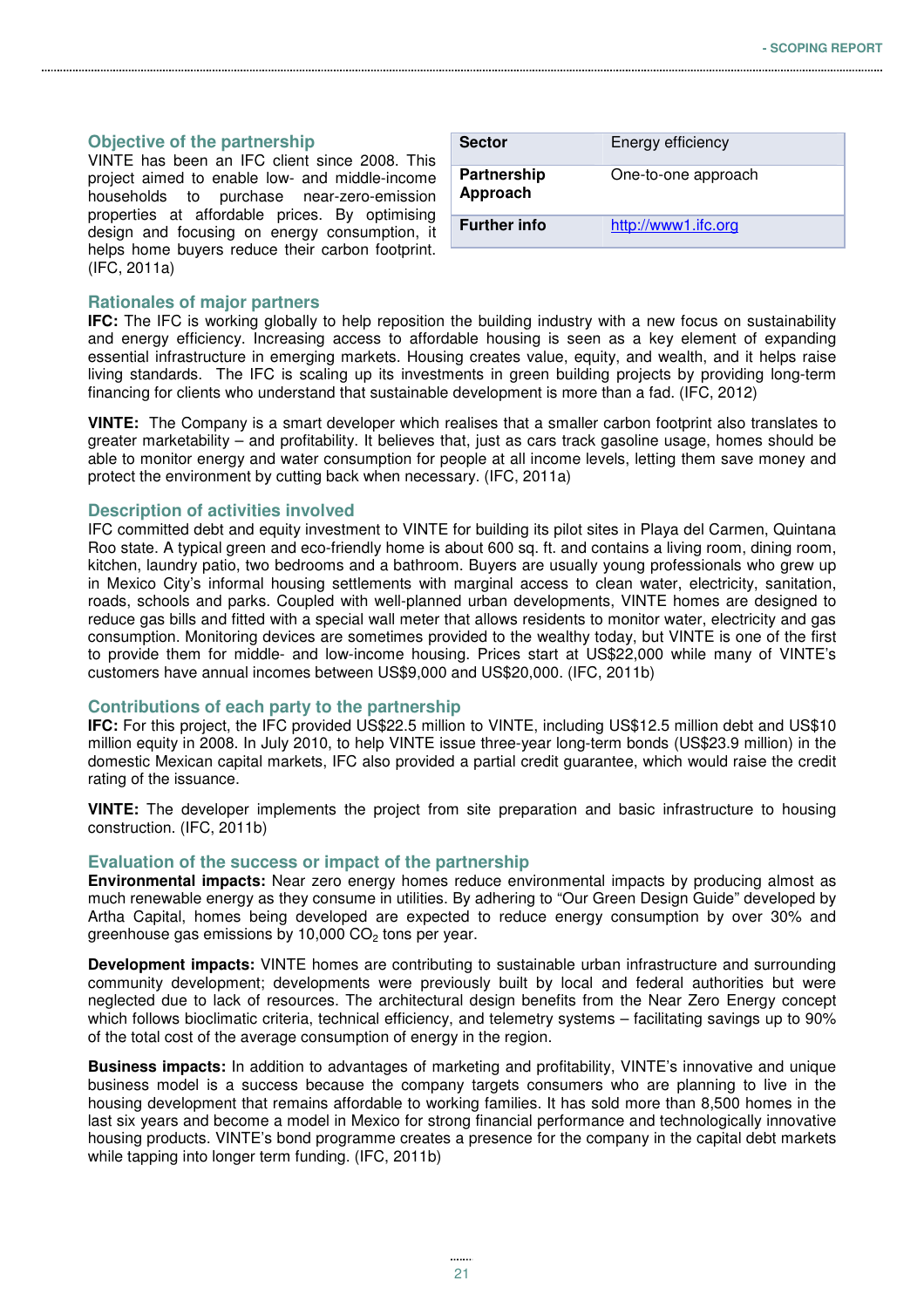### **References**

IFC. (2011a). Green Builings: Property Developers. Retrieved August 6, 2012, from International Finance Corporation: http://www1.ifc.org/

IFC. (2011b, February 17). IFC Client VINTE's Low-Income Homes Help Reduce Carbon Footprint - Offering Holistic Approach to Climate Change. Retrieved August 6, 2012, from International Finance Corporation: http://www1.ifc.org/

IFC. (2012). Climate Change - Private Sector Solutions. Washington DC: International Finance Corporation.

### 6.8 Investing for an energy-efficient chemicals sector in Russia

The Russian chemicals industry is one of the country's most polluting and inefficient. It is responsible for

more than 20 million tons of direct carbon emissions annually and about 1 million of toxic substances released into the environment. Amid the steep economic downturn in Russia during the global financial crisis, Samara region, where KuAz - the leading Russian manufacturer of caprolactam (the raw material for synthetic fibres, engineering plastics, automotive and other downstream products) and one of the top five Russian producers of nitrogenous fertilisers - is located, has suffered a 30% contraction in economic output, far worse than the national average. Nonetheless, KuAz has entered into a partnership with IFC which provided a corporate loan to fund the company's energy efficiency programme. The significant cost reduction as a result has helped KuAz maintain its entire workforce. (IFC, 2005)

| <b>PROJECT DETAILS</b>                   |                                               |  |
|------------------------------------------|-----------------------------------------------|--|
| Year                                     | 2009-2010                                     |  |
| Donor                                    | Finance<br>International<br>Corporation (IFC) |  |
| Key<br><b>Business</b><br><b>Partner</b> | KuibyshevAzot OJSC (KuAz)                     |  |
| Country                                  | Russia                                        |  |
| Growth<br>Green<br><b>Sector</b>         | Heavy industry & manufacturing                |  |
| <b>Partnership</b><br>Approach           | One-to-one approach                           |  |
| <b>Further info</b>                      | http://www.ifc.org                            |  |

#### **Objectives of the partnership**

As part of the IFC's Climate Change Programs in the Russian Federation, this project aimed to use energy efficiency and cleaner production as routes to reduced costs, increased competitiveness, and better environmental performance of KuAz – a flagship company in the Russian chemicals industry. This partnership was to support KuAz in its execution of an investment programme for refurbishing, upgrading and expanding its production facilities (IFC, 2010a).

### **Rationales of major partners**

**IFC:** For IFC, the main strategic priority in Russia is tackling climate change with an integrated investment and advisory platform. Through this project, IFC, with support from its donor partners, took a holistic approach to stimulating the market for investments in energy efficiency and cleaner production by providing real sector clients with dedicated credit lines and expert advice. (IFC, 2010b)

**KuAz:** Russia's chemical industry leader believes that sustainability and good business results go hand-inhand. A commitment to energy efficiency and an environmentally friendly heavy industry business model should be a key to its success. By implementing cleaner production technologies and best practice, the Company would reduce costs, prevent pollution and help offset the negative effects of climate change. (IFC, 2010a) (IFC, 2010b)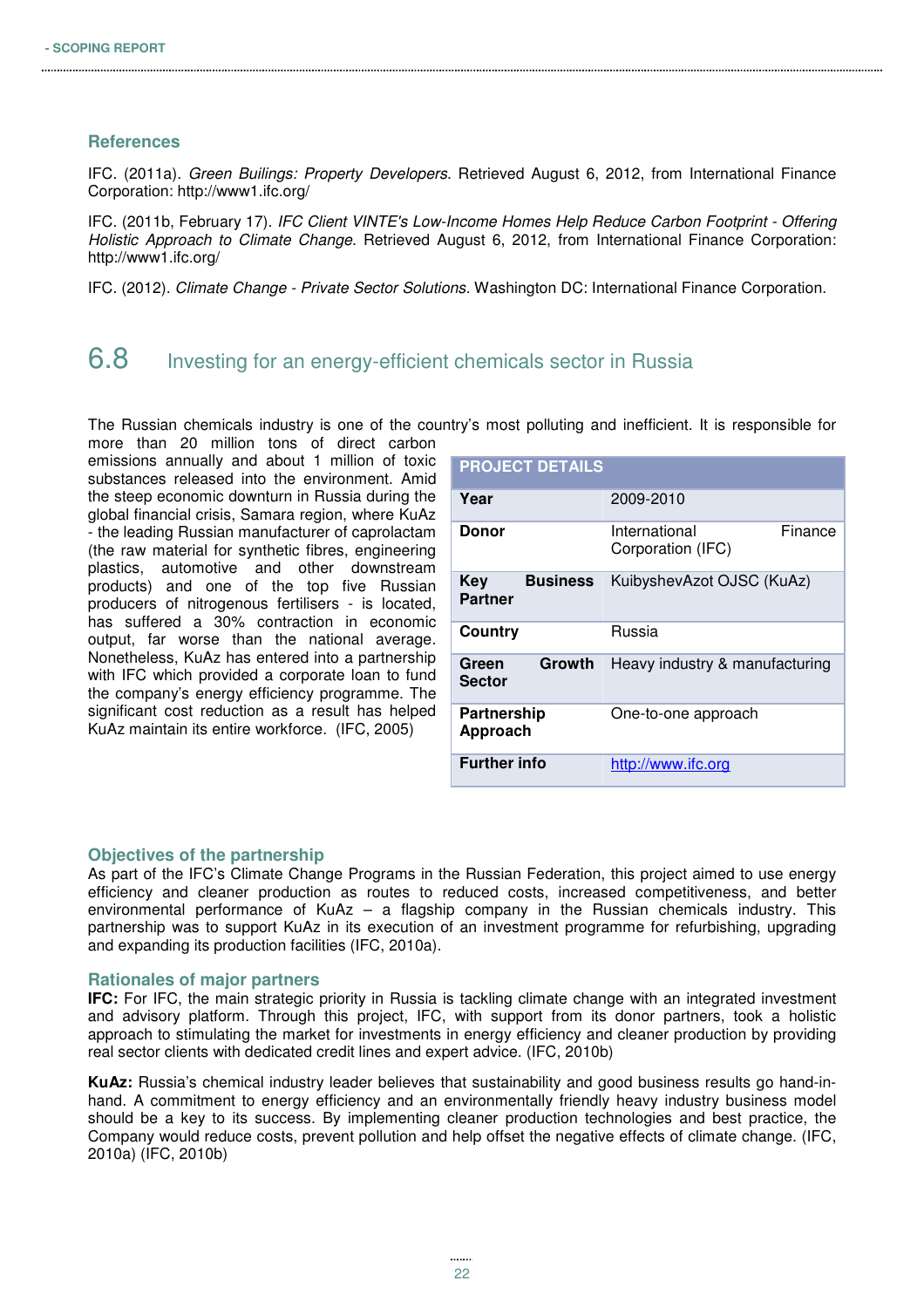### **Description of activities involved**

The IFC investment supported KuibyshevAzot Open Joint Stock Company in implementation of its 2009-10 energy efficiency and clean production programme. An Environmental, Social, Health & Safety (ESHS) audit was completed; based on the audit findings and the resulting Environmental & Social Action Plan (ESAP), KuAz developed and implemented a complete set of environmental, occupational health and safety activities and management tools to meet best practices. As part of its partnership with IFC, KuAz assessed and carried out a number of programmes to improve energy efficiency and minimise discharges to the natural environment. (IFC, 2005)

#### **Contributions of each party to the partnership**

This partnership was crucial to KuAz's energy efficiency and clean production programme because IFC's loan provided the company with long-term financing that was not possible to secure from commercial banks or capital markets.

**IFC:** The IFC used its advisory services and expertise to identify profitable and environmentally beneficial opportunities for investment. It provided a US\$20 million loan to finance KuAz's environmental upgrade programme.

**KuAz:** The total project cost was US\$50 million. KuAz was responsible for the rest of this amount and executing the energy efficiency and clean production programme in the Company's production plants from its genesis to completion. (KuAz, 2009)

#### **Evaluation of the success or impact of the partnership**

**Environmental impacts:** This project has resulted in significant energy savings and a reduction in carbon emissions of 115,000 tons per year (equivalent to taking 23,000 cars off the road). (IFC, 2010b)

**Development impacts:** The significant reduction in energy consumption in the Company's production process has helped it maintain its entire workforce, remaining an anchor of a local community that depends heavily on its 5,500 jobs. (KuAz, 2009)

**Business impacts:** The Company has benefitted from \$9 million in energy cost savings a year. Also, as a result of the IFC's investment, KuAz could gain further access to World Bank Group's experience in the areas of energy efficiency and cleaner production, helping secure a sustainable future. (KuAz, 2009) (IFC, 2010a)

### **References**

IFC. (2005). Summary of Project Information (SPI). Retrieved August 10, 2012, from International Finance Corporation: http://www.ifc.org

IFC. (2010a). Climate Change - Filling the Financing Gap 2010. Washington DC: International Finance Corporation.

IFC. (2010b, December 31). IFC Climate Change Programs Russian Federation. Retrieved August 10, 2012, from The World Bank: http://documents.worldbank.org/curated/en/2010/12/14318232/ifc-climate-changeprograms-russian-federation

KuAz. (2009). Summary of Proposed Investment of Energy Efficiency Project. Retrieved August 10, 2012, from KuibyshevAzot Joint-Stock Company: http://www.kuazot.ru/eng/ecology/project\_en\_ifc\_en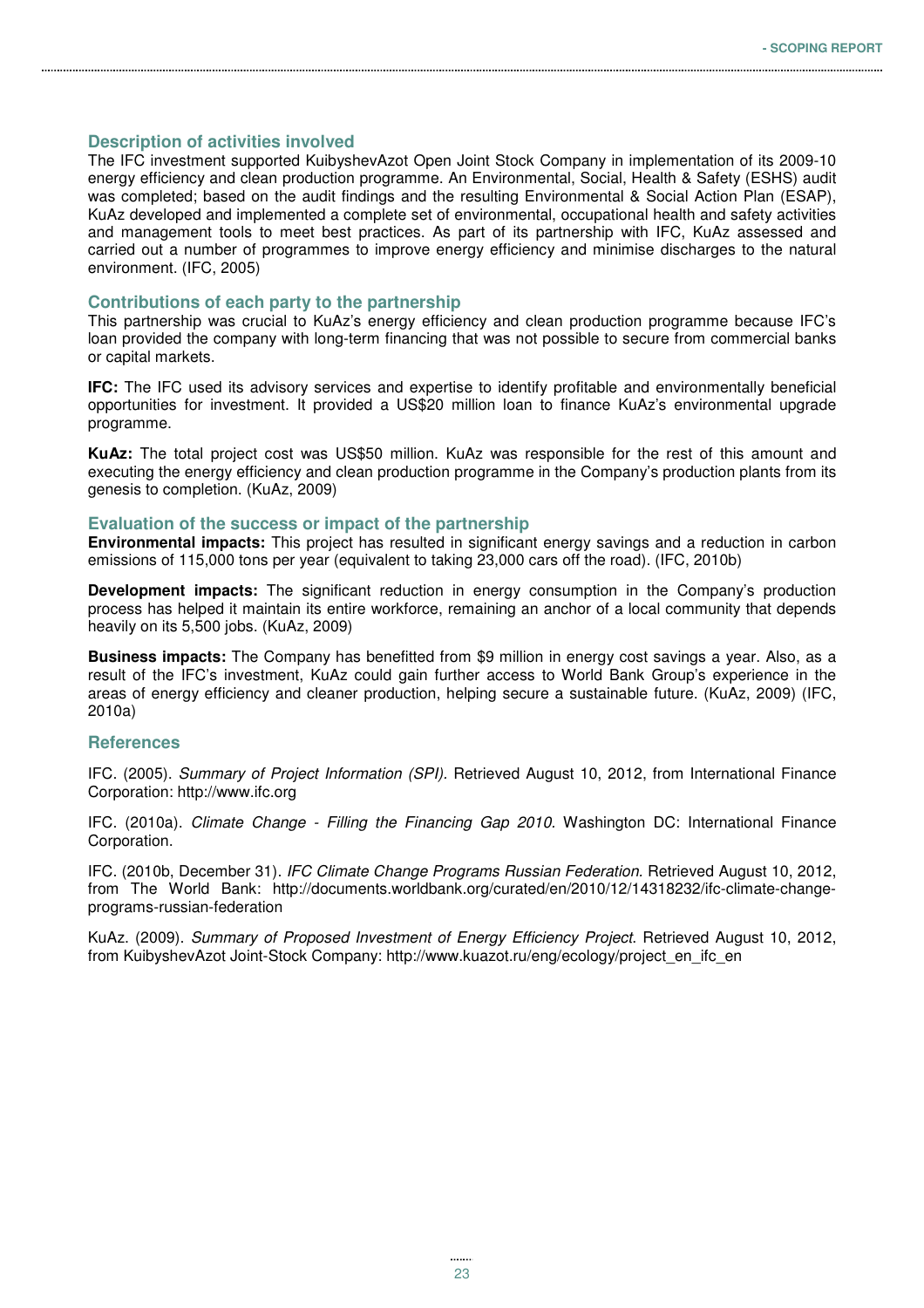### 6.9 Fuel-Cell Bus Commercialisation in China

In most Chinese cities, air pollution is a severe environmental and health problem. Coal combustion and oil consumption – the two primary sources of air pollution – are responsible for 90% of China's energy use. The transport sector, dependent almost entirely on oil, is projected to account for most of the incremental demand

for oil over the next two decades. The significant growth in number of vehicles projected for the coming decades will considerably aggravate the urban air pollution problem while also contributing to global warming. The partnership served as a catalyst for cost reduction of fuel-cell buses (FCB) for public transit in Chinese cities and stimulus for technology transfer activities by supporting significant parallel pilots of FCBs and their fuelling infrastructures in Beijing and Shanghai. (UNDP, 2007)

### **Objectives of the partnership**

The partnership was to facilitate the commercial introduction of fuel-cell buses in China through: "(i) determining the current technical and operational viability of FCBs and accumulating knowledge regarding their current and future potential cost and performance; (ii) building the technical, operational, managerial and planning capacity for long-term use of FCBs; and (iii) stimulating national-level awareness of FCBs and developing a coordinated strategy for the next phase of FCB commercialisation in China." (Chinafcb, 2003)

| <b>PROJECT DETAILS</b>                     |                                                                                       |  |  |
|--------------------------------------------|---------------------------------------------------------------------------------------|--|--|
| Year                                       | 2002-2006 (Phase I)                                                                   |  |  |
|                                            | 2007-2010 (Phase II)                                                                  |  |  |
| Donor                                      | UNDP: Global Environment<br>Facility; Chinese Ministry<br>_of<br>Science & Technology |  |  |
| Key l<br><b>Business</b><br><b>Partner</b> | <b>Public Transit Company</b>                                                         |  |  |
| Country                                    | China                                                                                 |  |  |
| Growth<br>Green<br><b>Sector</b>           | Transport                                                                             |  |  |
| Partnership<br>Approach                    | Multi-stakeholder initiative                                                          |  |  |
| <b>Further info</b>                        | http://www.chinafcb.org.cn                                                            |  |  |

### **Rationales of major partners**

**UNDP:** The Program's support to the Chinese Ministry of Science & Technology (MOST) was designed to demonstrate the operational and commercial viability of hydrogen FCBs in China, which could set an example for other countries in pursuit of sustainable transport. (UNDP, 2007)

**MOST:** The project in pilot cities would help with capacity building relating to FCBs, increasing the understanding of FCBs among national and municipal governments, investors, media and other key stakeholders; as well as strengthening policy and planning capabilities for the rest of China, with the objective of achieving greener growth. (Chinafcb, 2003)

**Public Transit Company/Suppliers:** The knowledge and experience gained from this project would enable the technology suppliers to identify cost reduction opportunities (including local manufacturing), and the municipal public transit companies would gain valuable experience needed to adopt larger fleets of FCBs in the future. It would also enhance scientific, technical and industrial capacity for commercialising FCBs. (Chinafcb, 2003)

### **Description of activities involved**

**Phase I:** 3 Fuel-Cell Buses were provided to Beijing during the Olympic Games 2008 along with a FCB workshop and garage and a hydrogen refuelling station, the first of its kind in China. This was coupled with capacity building and awareness-raising activities towards commercialisation in China.

**Phase II:** Identical activities were completed in Shanghai incorporating the lessons from Phase I. Phase II (i) demonstrated the operational viability of FCBs and their refuelling infrastructure by setting up FCB fleets and supportive facilities in Shanghai; (ii) accumulated technical and policy knowledge for advancing commercialisation of FCB technology and the supply chain nationally; and (iii) promoted an enabling environment for FCB expansion in other cities through the design of a roadmap for commercialisation of fuel cell buses in China. (Chinafcb, 2003) (UNDP, 2007)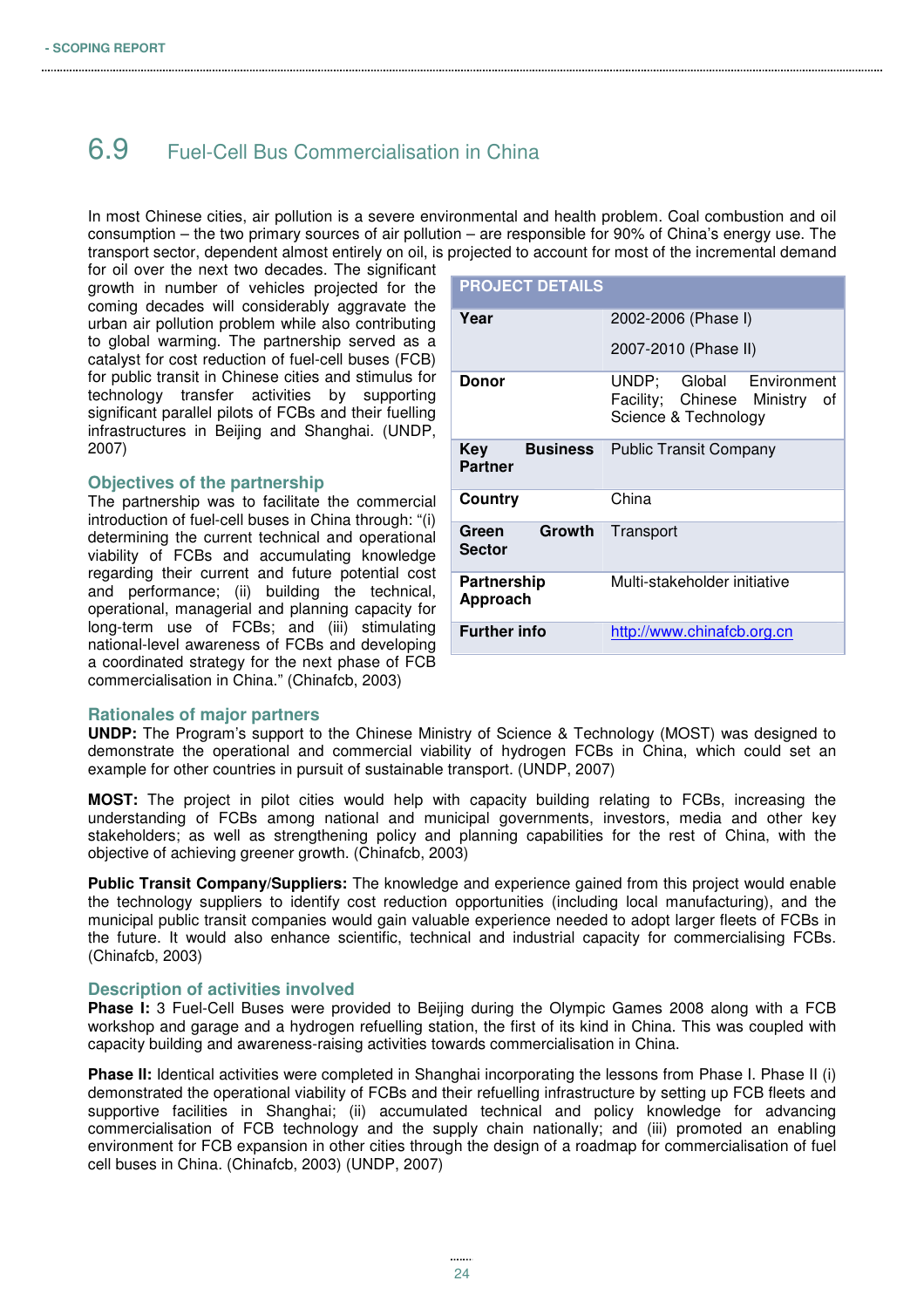### **Contributions of each party to the partnership**

**UNDP/GEF:** Both agencies contributed a total of US\$11.7 million to fund this fuel-cell bus project.

**Chinese Government (MOST):** The national government provided US\$16.3 million to finance this project. MOST headed an Advisory Committee providing overall advice and guidance to the project at the national level.

**Private Sector:** It co-financed the project with US\$2.45 million. The Public Transit Companies in Beijing and Shanghai operated six FCBs. Fuel-cell cars were designed by Shanghai Volkswagen's Passat GP and comanufactured by Shanghai Fuel Cell Vehicle Powertrain Co. Ltd, Tongji University, and Shaihai Automotive Industry Corporation. The buses were developed by Tsinghua University and Beiqi Foton Motor Company. Private sector supplies also provide advice on the setting up of the trial system and guidance on how to analyse the data collected. (Chinafcb, 2003) (UNDP, 2007) (IPHE, 2009)

### **Evaluation of the success or impact of the partnership**

**Environmental impacts:** The widespread use of FC vehicles in over 13 Chinese cities can reduce urban air pollution with an average saving of 9.1 million tonnes of greenhouse gas emissions per year. (IPHE, 2009)

**Development impacts:** This co-operation has helped bring down the cost of FCB technology to levels that will enable their widespread cost-competitive introduction in the mega-cities of many developing countries. It makes hybrid, electric cars, buses and taxis accessible for the people. (Chinafcb, 2003)

**Business impacts:** The results of the pilot have been used to promote and replicate FCBs as a commercially viable transportation alternative for cities sharing similar environmental characteristics and conditions and hence brought new business opportunities for the transportation sector in China. (UNDP, 2007)

#### **References**

Chinafcb. (2003, April 7). Project Description. Retrieved August 10, 2012, from Demonstration Project for Fuel Cell Bus Commercialization in China: http://www.chinafcb.org.cn

IPHE. (2009, January 7). Demonstration & Deployment. Retrieved August 10, 2012, from IPHE: http://www.iphe.net/partners/china/demonstrations.html

UNDP. (2007). Demonstration for Fuel-Cell Bus Commercialization in China (I/II). Beijing: United Nations Development Programme.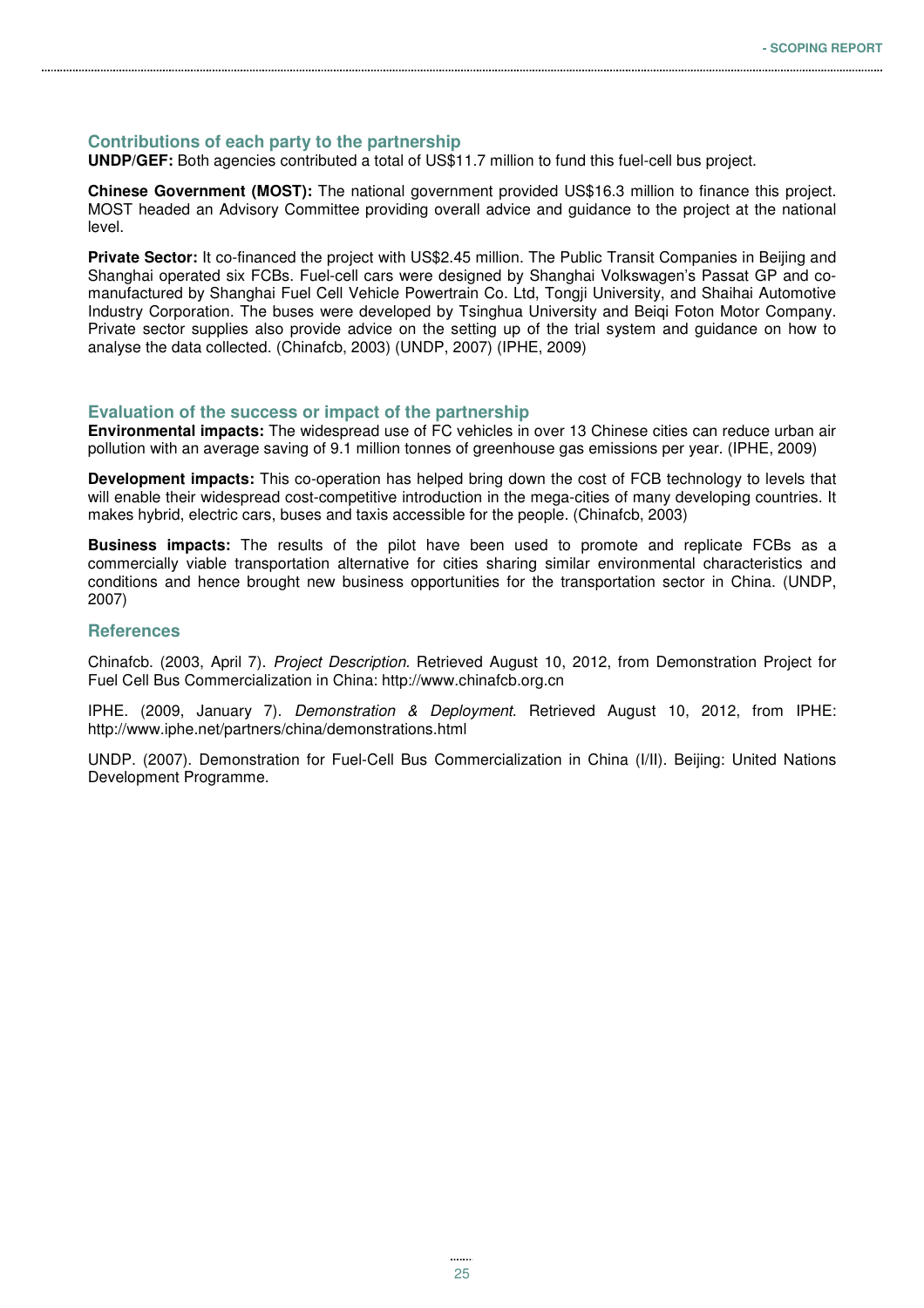### 6.10 Co-Processing of Waste Materials in Cement Production

In many developing and newly industrialised countries, ever increasing quantities of waste are disposed of in an uncontrolled manner, incinerated or dumped in poorly operated landfill sites. Solid waste is generally managed without re-course to the technological infrastructure for safe disposal, appropriate laws and/or enforcement and awareness of the damage caused and the high cost of remediation. As a result, the uncontrolled disposal of waste becomes particularly serious - and contaminates soil, water and air - where hazardous industrial waste is involved. Living conditions also deteriorate and public health is threatened.

With co-processing (alternative fuels and raw materials (AFR) are used in cement kilns in place of fossil fuels and primary raw materials), the cement industry offers an economically viable and environmentally friendly solution to a large range of waste problems. AFR generated from waste enter the cement production process

which otherwise consumes a significant amount of natural resources and energy. This helps optimise the use of them, cut emissions, and is at the same time a safe method of waste disposal, if managed properly.

Started in 2003, the initial partnership agreement between Holcim Ltd, the world's second-largest producer of cement and GTZ (now called GIZ), funded by the German Federal Ministry for Economic Cooperation & Development, led to the development of guidelines for the utilisation of waste materials in the cement industry. They are particularly designed to improve waste management in developing countries. At the end of 2005 the partners entered into a second three year co-operation arrangement to advance the implementation of the guidelines which was successful in more than 20 countries until now. (Holcim-GTZ, 2009) (Holcim Ltd, 2009)

### **Objectives of the partnership**

Despite the general acceptance of co-processing as an integrated part of waste management in Europe and the continuous increase in AFR use in cement plants in industrialised countries, the

| <b>PROJECT DETAILS</b>                    |                                                                                                                                |  |
|-------------------------------------------|--------------------------------------------------------------------------------------------------------------------------------|--|
| Year                                      | 2003 – 2006 (Phase I)<br>2005 - 2009 (Phase II)                                                                                |  |
| Donor                                     | Deutsche Gesellschaft für<br>Technische Zusammenarbeit<br>(GTZ) GmbH                                                           |  |
| <b>Business</b><br>Key<br><b>Partners</b> | Holcim<br>Ltd:<br>The Institute of Ecopreneurship,<br>The University of Applied<br>Sciences Northwestern<br>Switzerland (FHNW) |  |
| <b>Countries</b>                          | Worldwide                                                                                                                      |  |
| Growth<br>Green<br><b>Sector</b>          | Waste /<br>Green<br>building<br>construction                                                                                   |  |
| <b>Partnership</b><br>Approach            | One-to-one approach                                                                                                            |  |
| <b>Further info</b>                       | http://www.holcim.com                                                                                                          |  |

question as to why co-processing has not been better promoted as an ecologically beneficial form of energy and material recovery in developing countries arises. What basic rules and principles need to be observed to achieve environmentally sound use of AFR in less developed countries? In Phase I, the partnership intended to offer answers to these questions through developing and testing internationally acceptable guidelines for the use of waste materials in cement plants in pilot countries where both GTZ and Holcim are active: Chile, Mexico, Morocco and the Philippines. In Phase II, the goal of the extended partnership was to improve waste management in selected developing countries and to increase resource efficiency through responsible use of waste as fuel and raw materials in the cement industry. (Holcim-GTZ, 2009)

### **Rationales of major partners**

Improving waste management and environmentally sound cement production is of interest to both companies and is fully in line with their individual visions.

**GTZ:** As the German Government's international development arm, it is the vision of GTZ to successfully promote international cooperation which contributes to sustainable development throughout the world and hence improve people's living conditions. It supports companies and service providers in developing practical consulting services on quality, environment and occupational safety to produce more efficiently while reducing negative environmental impacts of their operations. Private sector involvement helps achieve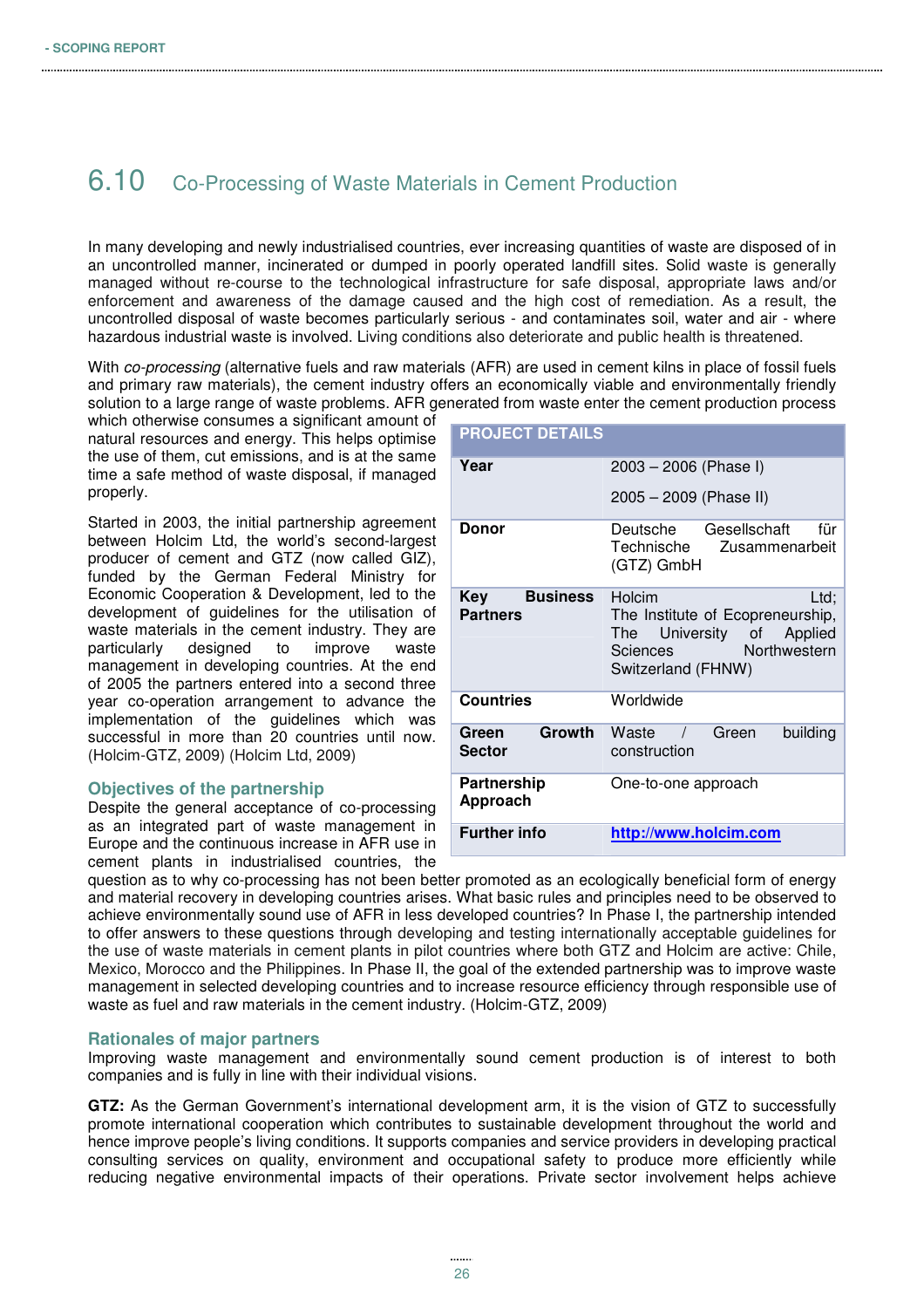development policy goals by creating jobs, introducing technological innovations in developing and transition countries, and improving production processes.

**Holcim:** The Company desires to be the world's most respected player in the cement industry, creating value for all stakeholders by placing sustainability at the core of its business strategy, including production processes, product portfolio and access to new markets. To raise resource efficiency and reduce ecological footprint, Holcim's ultimate global objective was to increase the overall share of AFR to 75% worldwide and – as far as technically achievable – up to 100%. By the end of this strategic alliance, Holcim believed it would gain reputational advantage as a competent and trustworthy business partner by the public sector and relevant stakeholders in the pilot countries. (Holcim-GTZ Alliance, 2003) (Holcim-GTZ, 2009)

### **Description of activities involved**

Phase I – Drafting and model application in selected countries of internationally recognised guidelines governing the co-processing of waste materials in cement production

Pilot projects in four countries enabled testing of the guidelines and compiled experience with co-processing at the local level. The nature of the tasks undertaken was determined by local conditions, with the focus on legislation, awareness raising and networking. The activities involved:

- Synthesis of experience gathered and making it available to groups involved in the coprocessing of waste materials at cement factories to help encourage people to discuss the subject on the basis of acquired insight and to speak frankly about the chances it offers, the risks it poses, and the misgivings it generates;
- Drafting of guidelines that has gained global validity and acceptance by an international working group made up of global players such as the United Nations Environment Programme (UNEP) and the Secretariat of the Basel Convention (SBC), public institutions such as the Federal German Environmental Agency, and NGOs (Greenpeace, WWF etc); and
- Amendment/updating of the guidelines for selected countries (Chile, Mexico, Morocco and a South-East Asian country). Holcim operates cement factories and promotes the use of alternative fuels in these countries, while GTZ advises the respective environment ministries on waste management issues (special waste, municipal waste disposal, management of contaminated material etc.).

Phase II – Improvement of waste management in selected developing countries and increase of resource efficiency in the cement and construction industry

The extended GTZ-Holcim partnership continued to promote and anchor co-processing of waste in cement kilns as an integrated part of solid waste management in developing countries in a participatory way. However, the new phase was larger than the first one as five more countries were included and new topics were addressed, including co-processing of household and hospital waste plus associated economic issues, the use of sustainable construction materials and the reuse of construction waste, also within low-cost housing schemes. Results included:

- The waste management improved in selected developing countries through increased and regulated application of co-processing; and
- Concepts have been developed showing the potential and significance of (a) re-use of construction and demolition waste, (b) alternative binders and (c) use of cement/concrete in low-cost housing for its contribution to sustainable development in developing countries.

### **Contributions of each party to the partnership**

Despite all the technical know-how which Holcim has collected, despite the declared intent of Holcim's corporate management to engage in responsible, sustainable waste management, and despite the group's initial technical groundwork, the company's attempts to substitute alternative fuels for energy resources at their cement factories in developing countries has only met with limited success. The main reasons for this are political reservations, legal uncertainties and a lack of waste-management schemes. Viewed against that backdrop, GTZ makes an ideal partner for Holcim, because GTZ provides its partners with advice and guidance in many projects in the aforementioned areas. GTZ's development- and environmental-policy insight and the proximity of technical cooperation projects to political decision makers are comparative advantages which GTZ can contribute into its cooperation with partners. (Holcim Ltd, 2009)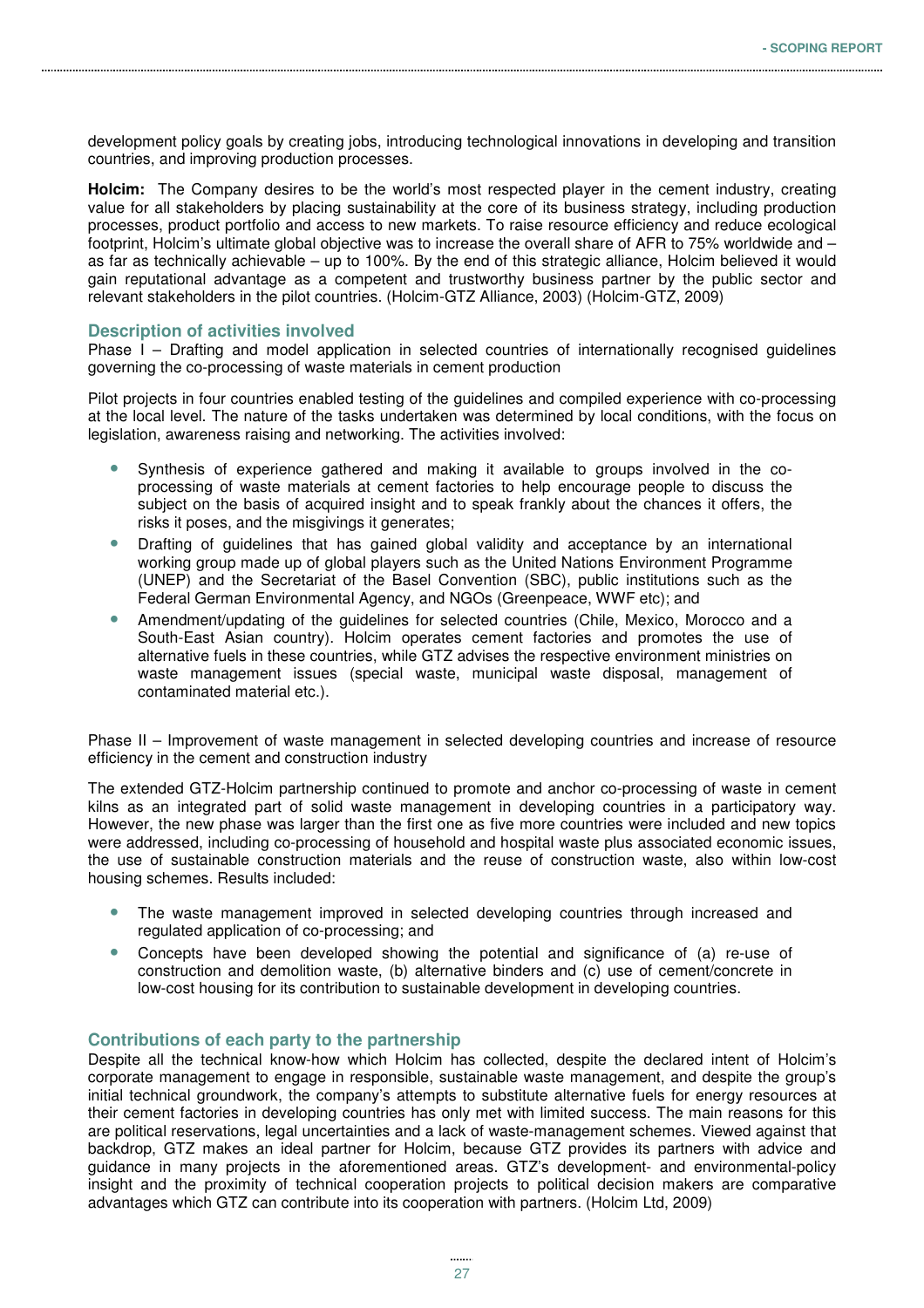**GTZ:** The Agency donated €960,000 to mainly finance the salaries of the workers during the test run in Phase I. It provided support in the form of advisory services, training and capacity-building to facilitate implementation of the guidelines and ensure their orderly application.

**Holcim:** The Company operated the cement plants and assured the sorting training, the packing material for the resources and the transport costs from their installation facility to the cement production plants.

**FHNW:** The Institute coordinated this cooperation alliance.

A Steering Committee made up of two representatives each from Holcim and GTZ and additional high-level actors and selected stakeholders were responsible for implementing the project. A neutral coordinating body (FH Basel) documented the project's progress. (Holcim-GTZ Alliance, 2003) (Holcim-GTZ, 2009)

### **Evaluation of the success or impact of the partnership**

**Environmental impacts:** Implementation of the co-processing guidelines in all Holcim's cement plants has improved waste management in Chile, El Salvador, Indonesia, the Philippines and Morocco. There is a significant reduction in the existing waste-disposal deficits of developing countries, leading to an improved management of natural resources, reduced exploitation of natural resources, reduced degradation of intact habitats and reduced emission of greenhouse gases. The co-processing of waste materials in cement kilns is an alternative form of disposal that sensibly supplements – instead of competing with – the principle of "prevention – recycling – disposal". (Holcim-GTZ, 2009) (Holcim Ltd, 2009)

**Development impacts:** The guidelines on co-processing of waste material in cement production are now used in 12-15 developing countries. Drawing on these guidelines, the Secretariat of the Basel Convention on the Control of Trans-boundary Movements of Hazardous Wastes and their Disposal has drafted globally binding technical guidelines in 2011. It has improved the image of "waste" by introducing a transparent, beneficial form of utilisation. Raising awareness and building up technical know-how among public and private sectors, this partnership contributes to sustainable communities – both regarding waste issues, but also construction and living conditions – with a focus on low-cost housing initiatives. It is also conducive to a more sustainable cement and construction industry by closing the material loop and promoting innovative technologies. Developing countries will be able to save foreign currency otherwise needed to procure costly raw materials. (Holcim-GTZ Alliance, 2003)

**Business impacts:** In more developing countries, Holcim is becoming a trusted partner offering services for national and local authorities in the field of waste management as future framework conditions will favour the recycling and reuse of construction material. The partnership with GTZ is speeding up the opening of new business opportunities regarding sustainable solutions for construction. (Holcim Ltd, 2009)

### **References**

Holcim Ltd. (2009). GTZ-Holcim partnership - co-processing contributes to better waste management. Retrieved August 6, 2012, from Holcim: http://www.holcim.com/sustainable-development/case-studies/casestudies-by-topic/casestudies/gtz-holcim-partnership-co-processing-contributes-to-better-wastemanagement.html

Holcim-GTZ. (2009). The GTZ-Holcim strategic alliance on co-processing waste material in cement production. Offenbach: ROHLAND & more Mediengesellschaft mbH.

Holcim-GTZ Alliance. (2003). Drafting and Model Application in Selected Countries of Internationally Recognized Guidelines Governing the Co-processing of Waste Materials in Cement Production. Retrieved August 6, 2012, from Holcim-GTZ Alliance - Coprocem: http://www.coprocem.org/holcim-gtz-alliance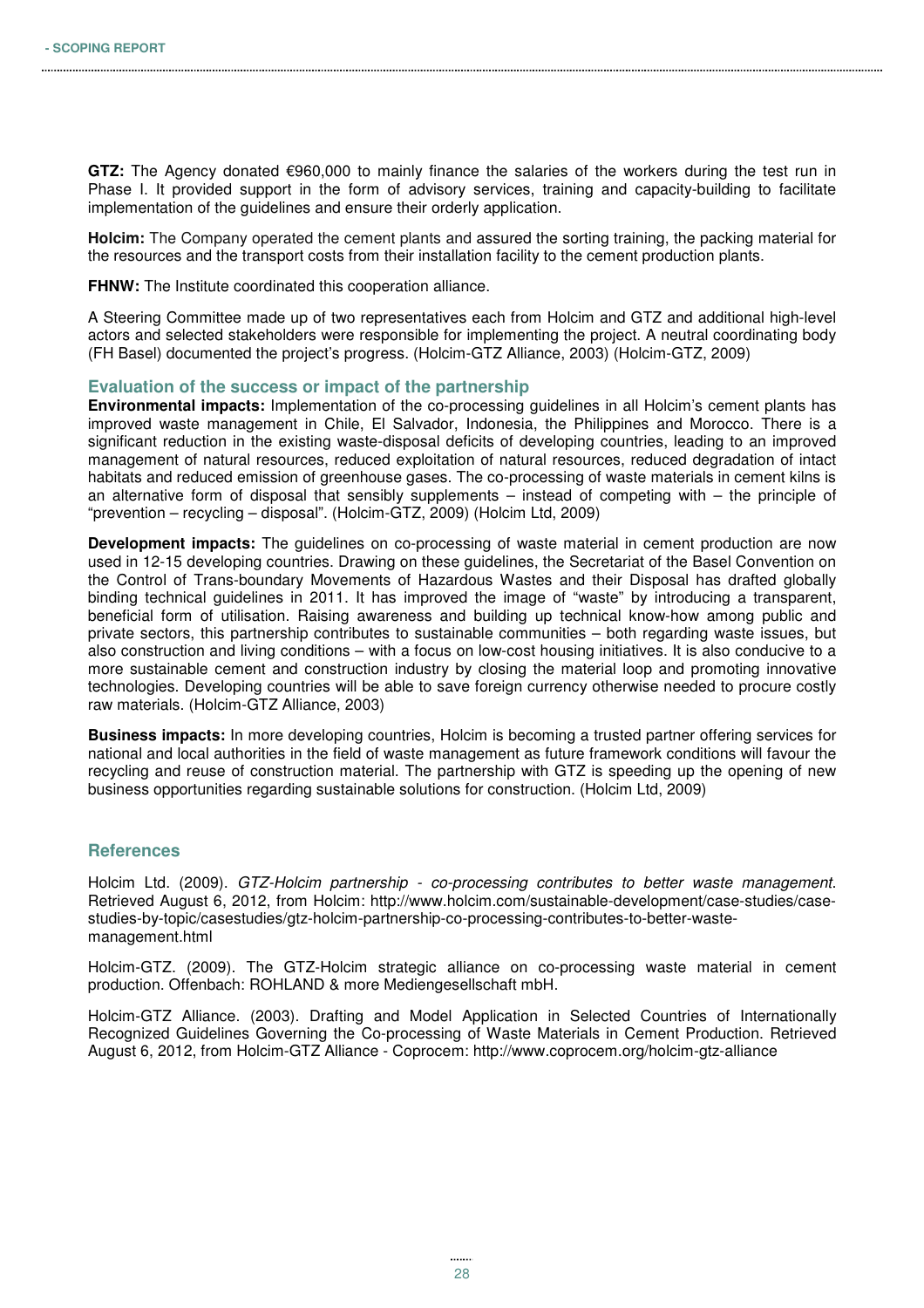### 6.11 Post-consumer Plastics Recycling System for Tanzania

With donations from the Swedish Government, Zanrec Plastics, a small Swedish company, aims to develop local infrastructure for collecting plastics,and implementing regional recycling and waste management systems on the Island of Zanzibar, Tanzania. The system was established where people can earn money

from collecting and selling the waste into collection units. The plastic would then be refined and ground into recycled plastic raw material. The project employed local populations, raised awareness on solid waste management and converted used plastics into value-added products. (SIDA, 2011) (IAP, 2012)

### **Objectives of the partnership**

The partnership was to utilise recycled plastic material as a basis for development of a new product, made partially or fully from recycled plastics. This inclusive business project concerns the implementation of a locally adapted, commercially driven recycling and plastic waste management system which generates maximum social and environmental impacts. (IAP, 2012)

| <b>PROJECT DETAILS</b>                  |                                         |  |
|-----------------------------------------|-----------------------------------------|--|
| Year                                    | 2011-2012                               |  |
| Donor                                   | SIDA (through IAP)                      |  |
| Key<br><b>Partner</b>                   | <b>Business</b> Zanrec Plastics Limited |  |
| Country                                 | Tanzania                                |  |
| <b>Growth</b><br>Green<br><b>Sector</b> | Waste                                   |  |
| Partnership<br>Approach                 | One-to-one approach                     |  |
| <b>Further info</b>                     | http://businessinnovationfacility.org   |  |

### **Rationales of major partners**

**SIDA/IAP:** The Swedish International Development Co-operation Agency is to mobilise resources and encourage companies like Zanrec to develop their core businesses in order to contribute to better conditions for poor people. The Innovations Against Poverty (IAP) programme provides funding and assistance to allow people in developing countries to grow out of poverty through enterprises which take advantage of fresh ideas and include local people. (SIDA, 2011)

**Zanrec Plastics Ltd:** The Company aims to identify needs on the local market that could be fulfilled by plastic product such as functional school furniture. The developed product would be a part of the Company's business concept, meaning that it should be a sustainable product, well adapted to the local society and produced locally. It is to become a catalyst for long-term change towards a cleaner and richer Zanzibar.

### **Description of activities involved**

This business model involved purchasing used plastic from waste pickers via a plastic refund system, then recycling and processing the plastics into value-added products. Along with the main activities, the project also included campaigns which increased local awareness about recycling and waste management, collection of waste-streams by engagement at all levels of society through an engagement strategy; as well as production and sales of eco-social raw material and products with functional logistical solutions and a green production centre for local and global products. (IAP, 2012)

### **Contributions of each party to the partnership**

The system was designed as a public-private partnership to gather the financial resources from international development assistance, business expertise from a private company and the community networks from local stakeholders in Zanzibar.

**SIDA/IAP:** The Agency subsidised the project with a financial grant of €127,345 for developing the infrastructure for collecting plastics and implementing the recycling system, as well as developing an operational strategy and commercial plan for implementation, expansion and internationalisation.

**Zanrec Plastics Ltd:** The Company was responsible for developing, implementing, and operating the system, as well as designing, building and managing a plastic processing plant. (Zanrec Plastics, 2012)

**Other stakeholders:** Zanzibar Government, Switch Responsible Ventures AB, Rylanders Foundation and FTIAB, Renova AB were brought together through a steering committee to develop appropriate policies,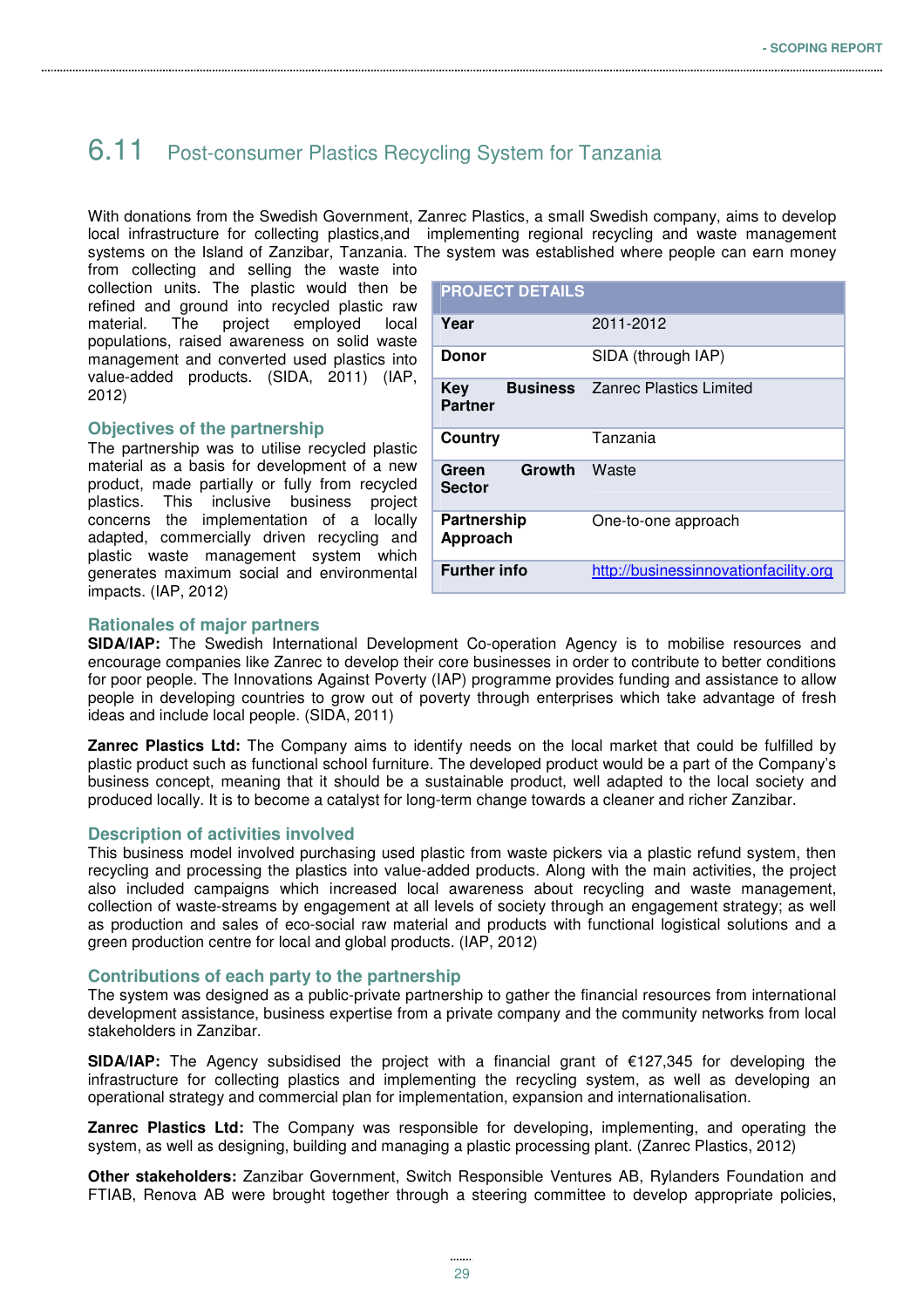legislation and strategies for creating a favourable business environment for effective solid waste management.

#### **Evaluation of the success or impact of the partnership**

A project group at Chalmers Teknisk Design has examined the processes and impacts of this partnership.

**Environmental impacts:** The end-to-end collection system has handled and recycled around 500 tons of plastic locally as it introduces a life-cycle opportunity for plastic materials. Approximately 500,000 individuals have been informed about recycling. Around 50,000 primary school students were trained on recycling and environmental awareness.

**Business impacts:** These included public relations benefits, knowledge gained about the local market and environment, and assistance in product development through the identification of requirements for the school furniture. A number of design concepts were developed / evaluated against these demands from users and potential investors in an iterative process.

**Development impacts:** This partnership provided work opportunities in the local community. The collection system has generated 2,000 full-time employment opportunities. Up to 100 people are employed at the processing plant. The local community is educated on sustainability and recycling. (IAP, 2012)

#### **References**

IAP. (2012, April). Zanrec Plastics - Recycling for Post-Consumer Plastics. Retrieved August 26, 2012, from Innovations Against Poverty: http://www.businessinnovationfacility.org

SIDA. (2011, November 14). Press Release - Nine innovative entrepreneurs get funding from Sweden. Retrieved August 26, 2012, from Swedish International Development Cooperation Agency (SIDA) : http://www.sida.se

Zanrec Plastics. (2012). Zanrec Plastics Recycling System on Zanzibar: Project Summary. Retrieved August 26, 2012, from Zanrec Plastics: http://www.zanrec.se

### 6.12 Incubating solid waste management co-operatives in India

Urban India generates 40 million tons of rubbish each year, a figure that is increasing by over two million tons every year. Yet, only a quarter of that rubbish is collected by government contractors with limited recycling facilities available. The rest is often neglected and left to decay, producing methane, which is estimated to be 23 times more harmful to residents than carbon dioxide. Through a partnership with Innovation Against Poverty (IAP), funded by SIDA, Waste Ventures aims to build an inclusive business model in waste management which empowers the waste collectors, gives them financial benefit and yields a positive impact on the environment. (Solon, 2012)

| <b>PROJECT DETAILS</b>                   |                                                                    |  |  |
|------------------------------------------|--------------------------------------------------------------------|--|--|
| Year                                     | 2011 - Present (Ongoing)                                           |  |  |
| Donor                                    | Innovation Against Poverty (funded by<br>SIDA)                     |  |  |
| Key<br><b>Business</b><br><b>Partner</b> | Waste Capital Partners LLC; Waste<br>Ventures India Pvt Ltd; Basix |  |  |
| <b>Country</b>                           | India                                                              |  |  |
| Growth<br>Green<br><b>Sector</b>         | Recycling/Waste management                                         |  |  |
| <b>Partnership</b><br>Approach           | Multi-stakeholder initiative                                       |  |  |
| <b>Further info</b>                      | http://www.businessinnovationfacility.org                          |  |  |

#### **Objectives of the partnership**

Working with local NGOs, the partnership intends to incubate some waste pickers' co-operatives which replace the current collect-and-dump solid waste management model. It addresses two of the most pressing problems in developing cities: environmental degradation and social exclusion. Waste is growing rapidly as a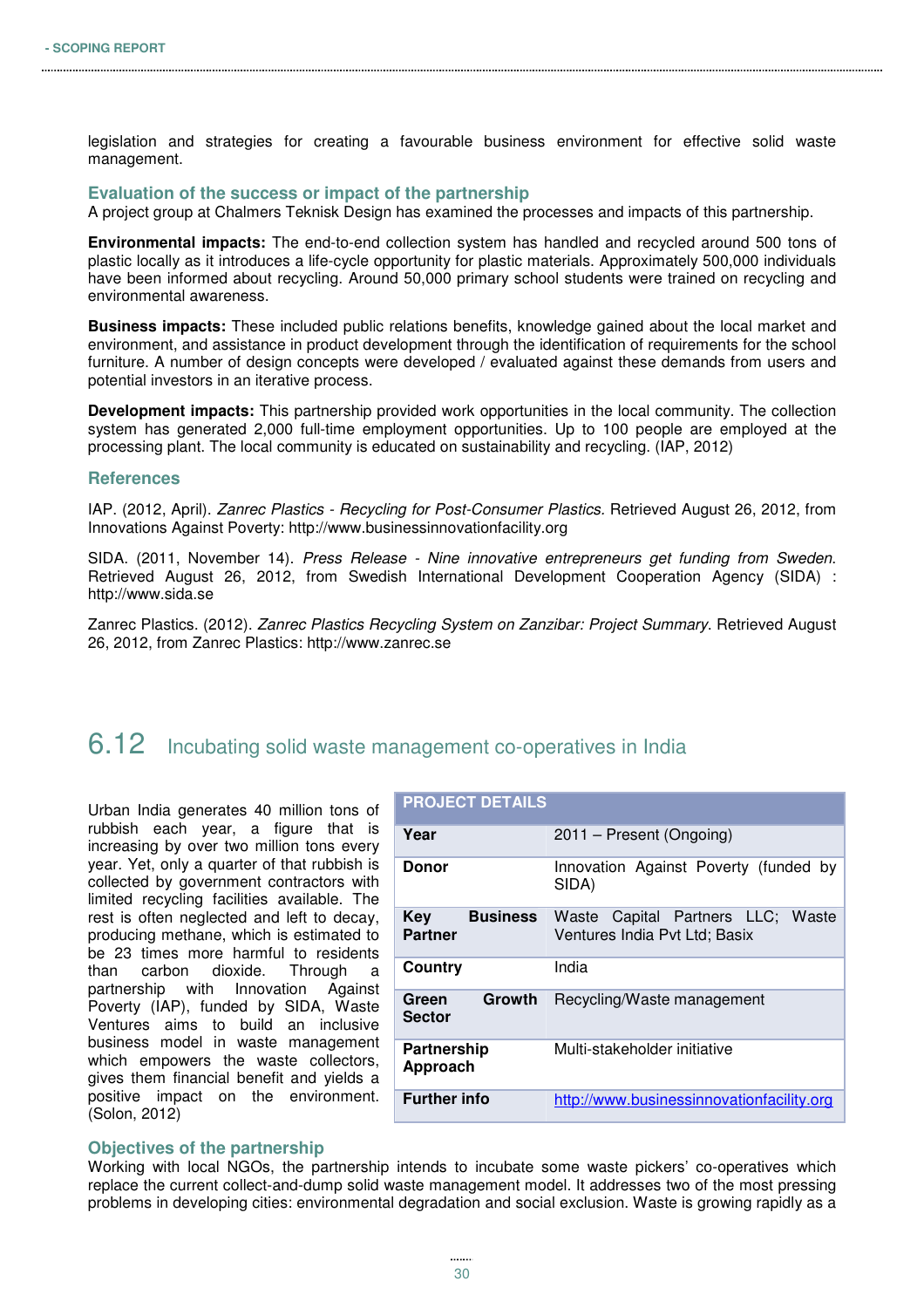potent contributor to greenhouse gases while waste pickers process recyclables at the expense of their health and dignity. (Waste Ventures, 2011)

#### **Rationales of major partners**

**SIDA/IAP:** The Swedish International Development Co-operation Agency is to mobilise resources and encourage companies like Waste Capital Partners LLC to develop their core businesses in order to contribute to better conditions for poor people. The IAP programme provides funding and assistance to allow people in developing countries to escape poverty through enterprises which take advantage of fresh ideas and include local people. (SIDA, 2011)

**Waste Capital Partners LLC/Waste Ventures:** Working in partnership, the Company and its charity arm searches for and incubates waste picker co-operatives. The Company sources potential candidates for commercial investment and carbon credit development. The situation in India presents a major market opportunity as contractors' kickbacks sustain inefficiencies, valuable waste has been simply dumped and existing waste management expertise is insufficiently leveraged. (Waste Capital Partners, 2012)

### **Description of activities involved**

In this project, Waste Capital Partners are incubating four small-scale waste management companies through their Indian affiliate, Waste Ventures India. These companies are being owned and operated by waste pickers as co-operatives, who are provided with an operational blueprint, enabling them to multiply their profit margins by five. They are doing this by charging a fee for door-to-door waste collection, chipping and selling recyclables, producing compost to upgrade poor soil, and eventually creating biomass briquettes from garden waste, all while earning carbon credits. The co-operatives are going to provide services to four progressive municipal governments interested in integrated solid waste management conducted by waste pickers. One of these four cities is the municipality of Mhow in the Indore District of Madhya Pradesh. (IAP, 2012)

#### **Contributions of each party to the partnership**

**SIDA/IAP:** The Agency provided a grant of up to €200,000 for incubating four waste management cooperatives. (SIDA, 2011)

**Waste Capital Partners:** The Company finds investment to feed into Waste Ventures and incubates four small-scale waste management companies. It also gives these communities access to global carbon markets with its solid waste management expertise and business experience in India.

**Waste Ventures:** Taking a minority stake, the charity/social enterprise offers these co-operatives start-up support, including training in processing waste, learning to compost the organic material and technical / management advice. (Waste Capital Partners, 2012)

#### **Evaluation of the success or impact of the partnership**

**Environmental impacts:** Composing 50% of waste collected helps to save 60 kg of CO<sub>2</sub> per ton of organic waste (or reducing greenhouse gases by 1.5%). Around 30% of waste is recyclable. This leads to an 80% reduction in landfill, and a saving of 20 tons of  $CO<sub>2</sub>$  released into the atmosphere every year.

**Development impacts:** For every city, about 100 waste pickers will be employed, trained and provided with protective gear to prevent respiratory inflammation and injury due to the conditions of working with waste in developing cities. Their life expectancy would therefore increase by 25%. The income of these waste pickers will triple (their earnings are rising from an average of \$1.50 (97p) per day by recycling scraps of garbage found in landfill sites to around \$7 (£4.55) per day), enabling them to send their children to school instead of helping their parents collect waste to supplement the family income.

**Business impacts:** The Company will receive a 4-6% revenue share after the co-operatives' first year of operation and reach profitability in Year 4 (enjoying a 40% profit margin). Allowed to register, validate and sell CERs with CDM registration for a percentage share of revenue, this business will break even in Year 5. Also, Waste Ventures has already been recognised by the WWF as one of the 50 green game-changers. It is currently growing to more cities in India. (Waste Ventures, 2011) (IAP, 2012)

#### **References**

IAP. (2012, April). Waste Ventures - Incubating inclusive solid waste management companies. Retrieved August 12, 2012, from Innovations Against Poverty: http://www.businessinnovationfacility.org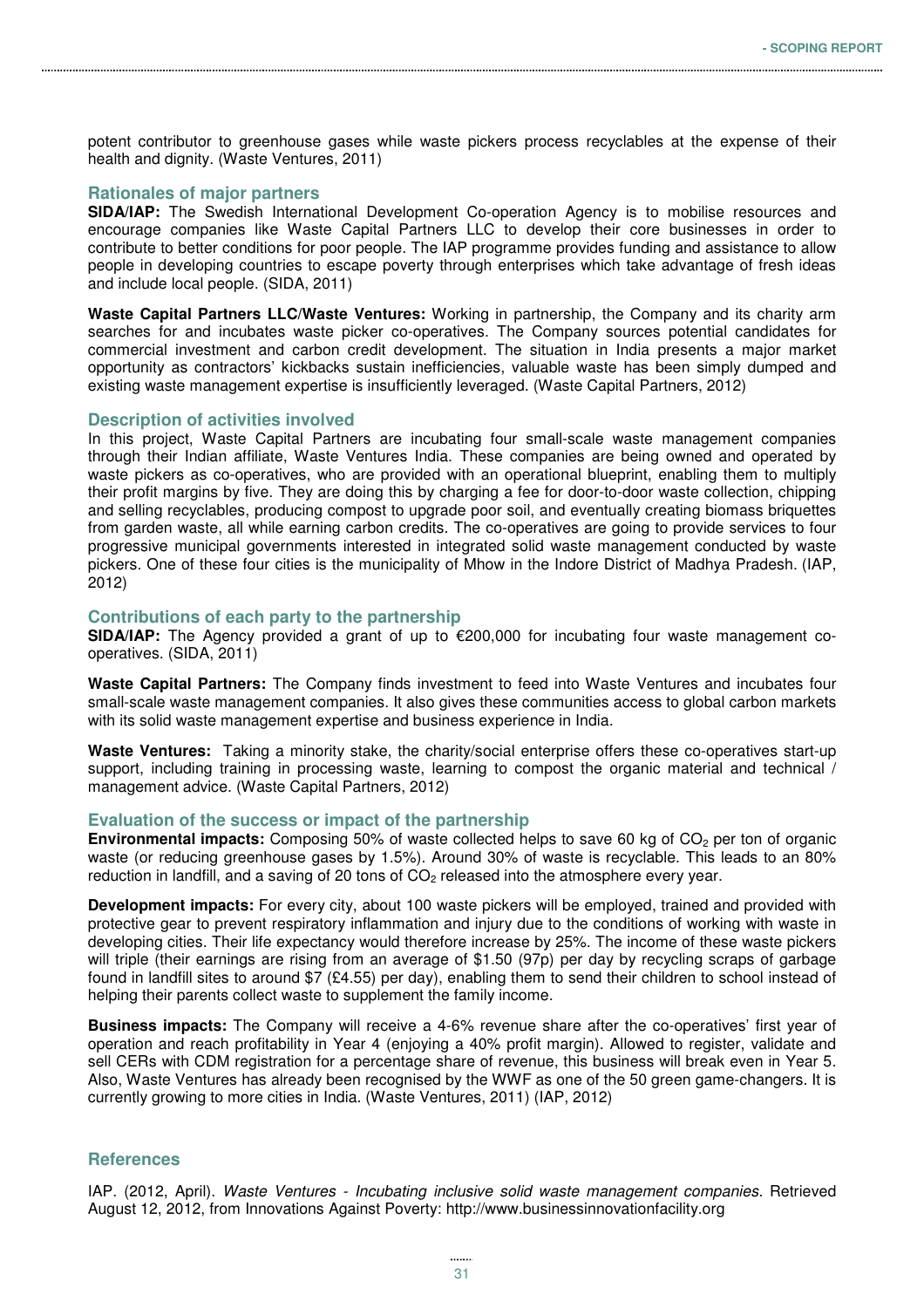SIDA. (2011, November 14). Press Release - Nine innovative entrepreneurs get funding from Sweden. Retrieved August 12, 2012, from Swedish International Development Cooperation Agency (SIDA): http://www.sida.se

Solon, O. (2012, January 11). Waste Ventures gives India's waste pickers access to carbon markets. Retrieved December 8, 2012, from Wired News Archive: http://www.wired.co.uk/news/archive/2012- 01/11/waste-ventures

Waste Capital Partners. (2012). Partnership with Waste Ventures. Retrieved August 12, 2012, from Waste Capital Partners: http://www.wastecapitalpartners.com/waste-ventures

Waste Ventures. (2011, July 26). Waste Ventures - Project to Take 100 Indian Waste Pickers Permanently out of Poverty. Retrieved August 12, 2012, from Global Giving: http://www.globalgiving.org/pfil/8667/projdoc.pdf

### 6.13 Community-led Water Quality Management in Egypt

Contamination of scarce water resources from improper disposal of liquid and solid wastes to canals and drains is a growing problem throughout rural areas of Egypt. In the past, a small fraction of Egypt's 4,500 rural villages had proper wastewater disposal facilities or solid waste management and approximately 12

billion cubic meters of wastewater were returned to watercourses each year, seriously degrading water quality in many areas, and negatively impacting human health and the country's economy. The USAID, the Coca-Cola Africa Foundation (TCCF), the International Resources Group (IRG), and UNICEF in collaboration with the Egyptian Ministry of Water Resources & Irrigation have worked through the Water & Development Alliance (WADA) to improve water quality management and environmental services in Gharbiya and Qena Governorates, Egypt. (UNICEF, 2007)

### **Objectives of the partnership**

The partnership aimed to improve watershed management through carrying out public awareness and outreach activities on water resources management; providing target<br>communities with low-cost appropriate communities with low-cost appropriate technologies for wastewater treatment; promoting

| <b>PROJECT DETAILS</b>                    |                                                            |  |  |
|-------------------------------------------|------------------------------------------------------------|--|--|
| Year                                      | 2007-2009                                                  |  |  |
| <b>Donors</b>                             | USAID/Egypt, TCCF                                          |  |  |
| <b>Business</b><br>Key<br><b>Partners</b> | Coca-Cola<br><b>NW</b><br>Africa.<br>IRG,<br><b>UNICEF</b> |  |  |
| Country                                   | Egypt                                                      |  |  |
| <b>Growth</b><br>Green<br><b>Sector</b>   | Water                                                      |  |  |
| <b>Partnership</b><br>Approach            | Multi-stakeholder initiative                               |  |  |
| <b>Further info</b>                       | http://www.thecoca-<br>colacompany.com                     |  |  |

waste recycling schemes in agricultural areas as an alternative to dumping waste into canals or drains; introducing practical methods for domestic solid waste disposal and management; and providing technical assistance and training to local organisation. (Water & Development Alliance, 2008)

#### **Rationales of major partners**

**The Water & Development Alliance (WADA):** A partnership between Coco-Cola Company and USAID, it supported improved management of limited water supplies, a key priority of the Government of Egypt.

**USAID:** The Agency works with Egyptian counterparts to construct and upgrade water and wastewater facilities in underserved rural areas for the purpose of improving the health and living conditions of Egyptians.

**Coca-Cola Company:** Also as part of its CSR projects for reputational benefits, the Company commits itself to contributing to social and environmental development causes worldwide. It can potentially play an important role towards achieving the goal of water safety and sustainability. (Water & Development Alliance, 2008)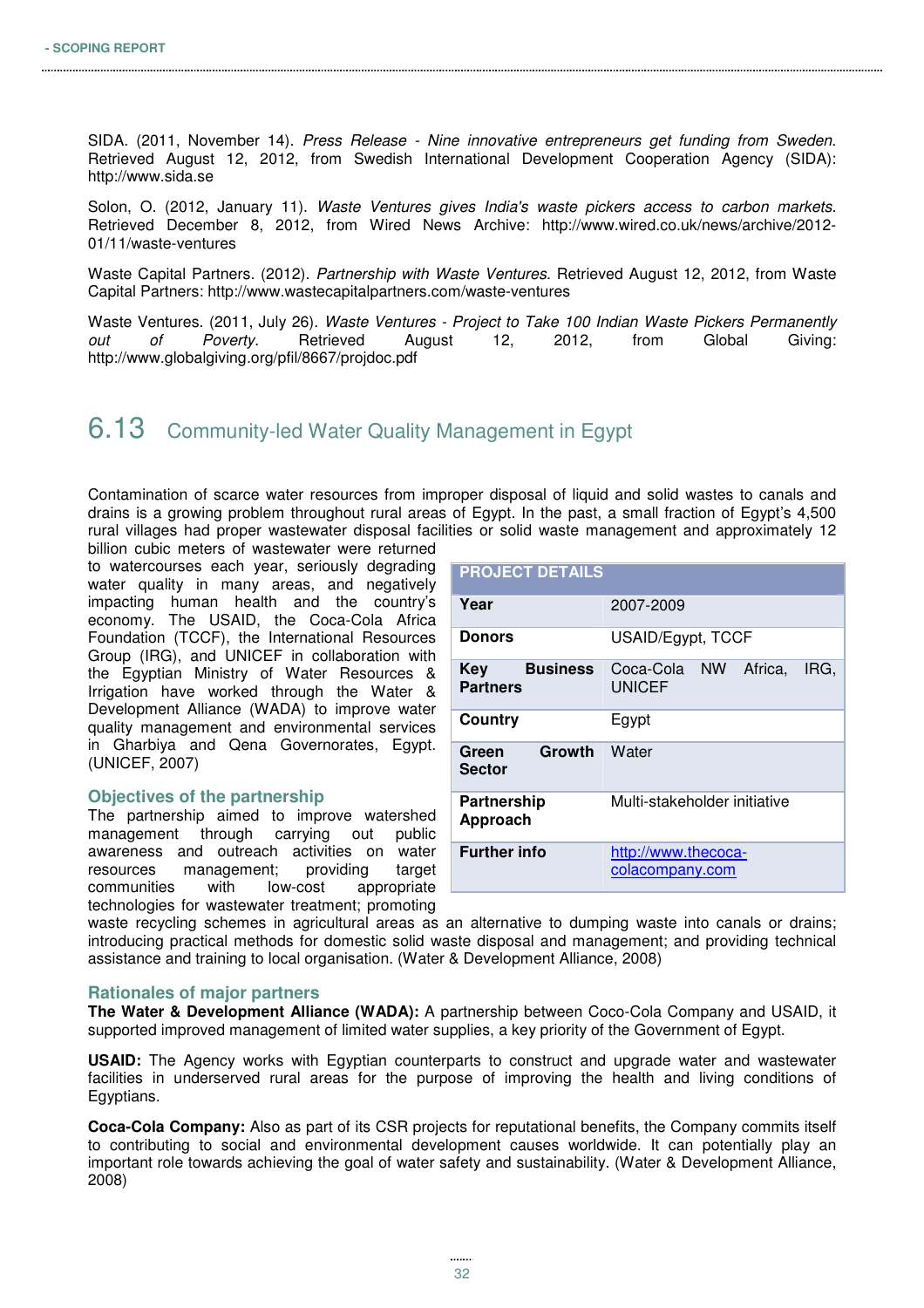### **Description of activities involved**

Approaches for household and agricultural waste management are locally appropriate and able to be managed at the rural village level. This includes community-led solid waste collection, disposal, and recycling that create jobs and prevent pollution of shared water courses.

Wastewater treatment technologies were promoted and locally constructed. Community Development Associations, local government authorities, Branch Canal Water Users Associations, and stakeholders in selected pilot areas were involved in all stages of the project to ensure sustainability. A series of training workshops and public awareness initiatives address specific institutional and technical needs of the local participating organisations, and raise awareness of targeted water users and the public at large. (Water & Development Alliance, 2008) (The Coca-Cola Company, 2008)

#### **Contributions of each party to the partnership**

Both the high cost (estimated at over \$10 billion) and scarcity of available land are challenges to constructing wastewater treatment plants which cannot be met by any single player.

**USAID/TCCF/Government of Egypt:** Each of these donors provided funding of \$250,000 to support the project.

**IRG:** The Group assessed alternative methods for treatment and disposal as well as re-use of solid waste and wastewater. It was also responsible for the design, implementation and monitoring of a wastewater treatment facility and agricultural waste recycling scheme.

**UNICEF:** It focused on community awareness campaigns and training that will both provide information to the public about healthy water resource management and mobilise community members in the preservation and improvement of their water facilities.

### **Evaluation of the success or impact of the partnership**

IRG and TCCF were responsible for project evaluation.

**Development impacts:** A total of 20 local labourers were trained in the care and maintenance of the treatment facilities. There were 80,000 rural residents benefiting from improved liquid and solid waste disposal practices and management plus reduced health hazards through decentralisation of management to rural communities, and greater local responsibility for maintaining irrigation drainage infrastructure. (Water & Development Alliance, 2008)

**Environmental impacts:** Two wastewater treatment facilities were constructed and recycling equipment for agricultural waste provided to project areas. Between 2007 and 2010, wastewater treatment facilities constructed in these two governorates collectively served 54,000 people. An estimated 493 million litres of wastewater annually now receive secondary treatment prior to discharge, improving water quality in the drains and for use in irrigation. (Coca-Cola, 2012)

### **Bibliography**

Coca-Cola. (2012). The Water Stewardship and Replenish Report. Atlanta: The Coca-Cola Company.

The Coca-Cola Company. (2008). Replenish Report - Achieving Water Balance through Community Water Partnerships. Atlanta: The Coca-Cola Company.

UNICEF. (2007, August 5). UNICEF, the Coca-Cola Foundation and partners join forces to improve water quality in Egypt. Retrieved July 25, 2012, from UNICEF Press Centre: http://www.unicef.org/media/media\_40520.html

Water & Development Alliance. (2008, March). Environmental Services for Improving Water Quality Management. Retrieved July 25, 2012, from The Coca-Cola Company: http://assets.cocacolacompany.com/a5/68/2332eb8548d29c59ca106852e330/Egypt\_031808.pdf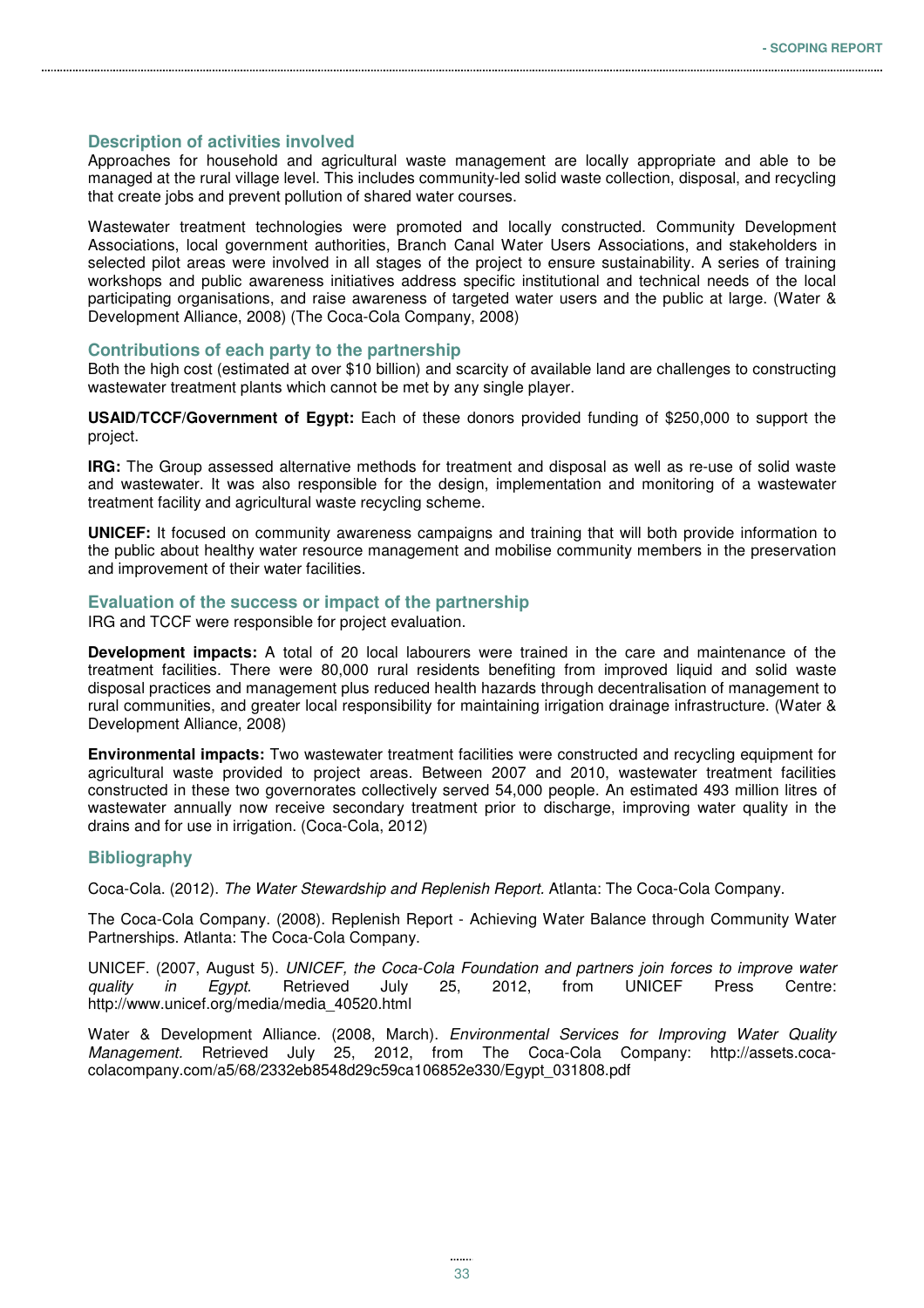## **7 Lessons from selected literature on opportunities for donor-business partnerships and green growth**

### 7.1 Recommendations from the 4<sup>th</sup> High Level Forum on Aid Effectiveness

The 4<sup>th</sup> High Level Forum on Aid Effectiveness made the following recommendations with regard to the development of donor-business partnerships:

### Integrating the private sector in the local development context

Representatives of donor agencies could take steps to:

- Systematically seek the participation of representatives of the business sector in the global, national and local dialogue in order to expand and enhance donor-business collaboration for development. Capacities of all sides, including business associations and cooperatives, should be strengthened to engage the business sector.
- Promote broader market and value chain development approaches that bring together large and small companies, government authorities, donors and other stakeholders in coordinated and integrated efforts to support income generation, sustainable production and capacity development. (HLF4, 2011)

Broaden partnerships between donors and the business sector

Representatives of the donor agencies could take steps to:

- Share and apply lessons learnt on what makes cooperation between donors and the business sector work.
- Promote leadership and political commitment by governments to prepare the groundwork to ensure donor-business partnerships are demand-driven, balanced and sustainable. This includes effective policy, legal and regulatory frameworks, anchoring such cooperation into national and sector plans and engaging local stakeholders and local communities. This also requires capacities in donor agencies to identify and transparently select the best partners for donor-business partnerships and effectively manage the contractual and regulatory processes.
- Work towards shared objectives by building trust as well as sharing the risks. Shared decisions should factor in risks and include the donor agencies, making available, as fitting, a broad range of instruments, including financial and contractual instruments, with appropriate terms, conditions and risk management which can mitigate the political, economic and financial risks to encourage private investment in developing countries.
- Encourage transparency and competition as a means to assure good governance of such processes. Governments should ensure that public and private cooperation including publicprivate partnerships are demand-driven and competitive in order to increase the chances of innovation and bring benefits to the local business sector. (HLF4, 2011)

### 7.2 Areas of opportunity relating to green growth specifically

Commissioned by 3GF (2012), a recent report by McKinsey & Co. provides an overview of the opportunity to accelerate the transition to a green economy through public-private partnerships in six high-impact resource productivity areas: food waste, motor system efficiency, urban water leakage, industrial waste water, grid integration and advanced bio-based fuels and chemicals. Although the analysis in the report may be tailored for domestic public-private partnerships, the opportunities presented in these six sectors carry high reference value for international donor-business partnerships.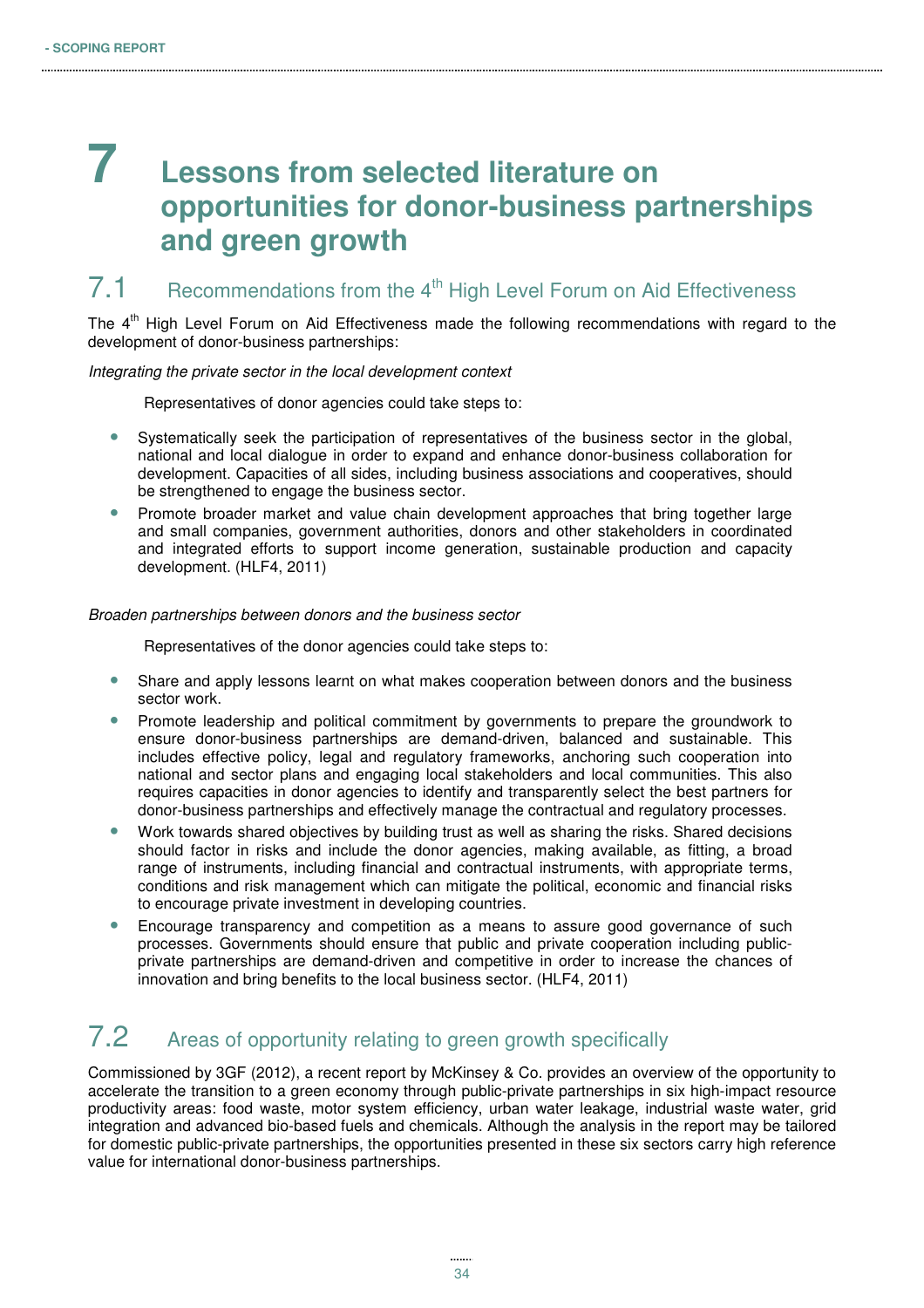The six resource productivity opportunities below, according to this report, have the potential to generate resource savings worth up to US\$ 840 billion per year in 2030 or over 22% of the total potential global resource productivity benefits identified in the report 'Resource Revolution: meeting the world's energy, materials, food, and water needs' by Dobbs et al (2011) published by McKinsey Global Institute. (See the graph below.) These areas of opportunities include some of the green growth sectors we studied for this scoping paper, including agriculture, manufacturing, water and energy.



- 1 **Food waste:** Food waste represents the biggest opportunity for resource productivity of the six opportunities analyzed here with savings worth up to US\$340 billion globally, per year, by 2030. This opportunity exists in middle‐ and low‐income economies with less advanced supply chains. In fruits and vegetables, for example, roughly 50% of all produce grown is wasted in the EU, the US, and in Sub‐Saharan Africa, according to the data from FAO in 2011. However, in middle‐ and low‐income economies, inadequate supply chain infrastructure means that waste is concentrated from postharvest to distribution. Reducing food waste would be very capital-intensive in developing countries where the supply chain infrastructure is not in place.
- 2 **Motor system efficiency:** Improving motor system efficiency could yield up to US\$240 billion in annual resource savings by 2030 globally. Industrial motor systems represent roughly 45% of global electricity consumption, and 70% of manufacturing sector consumption. Motor system efficiency represents one of the largest opportunities in energy efficiency within the industrial sector. At the same time, motor systems seem to be an under-explored opportunity in terms of optimising efficiency. While improving the efficiency of motors themselves can reduce the electricity consumption of a given plant by 2-5%, improving the efficiency of the systems in which motors are embedded can yield reductions of up to 20-30%, according to UNIDO's data in 2010.
- 3 **Urban water leakage:** Globally, reducing urban water leakage could provide up to US\$170 billion in resource benefits by 2030. In many countries, more than a third of urban water is wasted — and in some countries that figure is higher. In Turkey, for instance, 59% of the water supply is wasted. In terms of volume savings, improved irrigation practices have the highest benefit. However, as municipal water is valued at about 15 times as much as bulk water used in agriculture — due to requirements in treating water to ensure safer consumption — the value saved by reducing urban leakage is significantly higher.
- 4 **Waste water reuse:** Global Water Intelligence suggests that the world needs to reuse half its water supply if it is to meet its water challenges over the next two decades. Current reuse rates in most countries fall well below this target — 14% of water is re-used in the United States and China, 11% in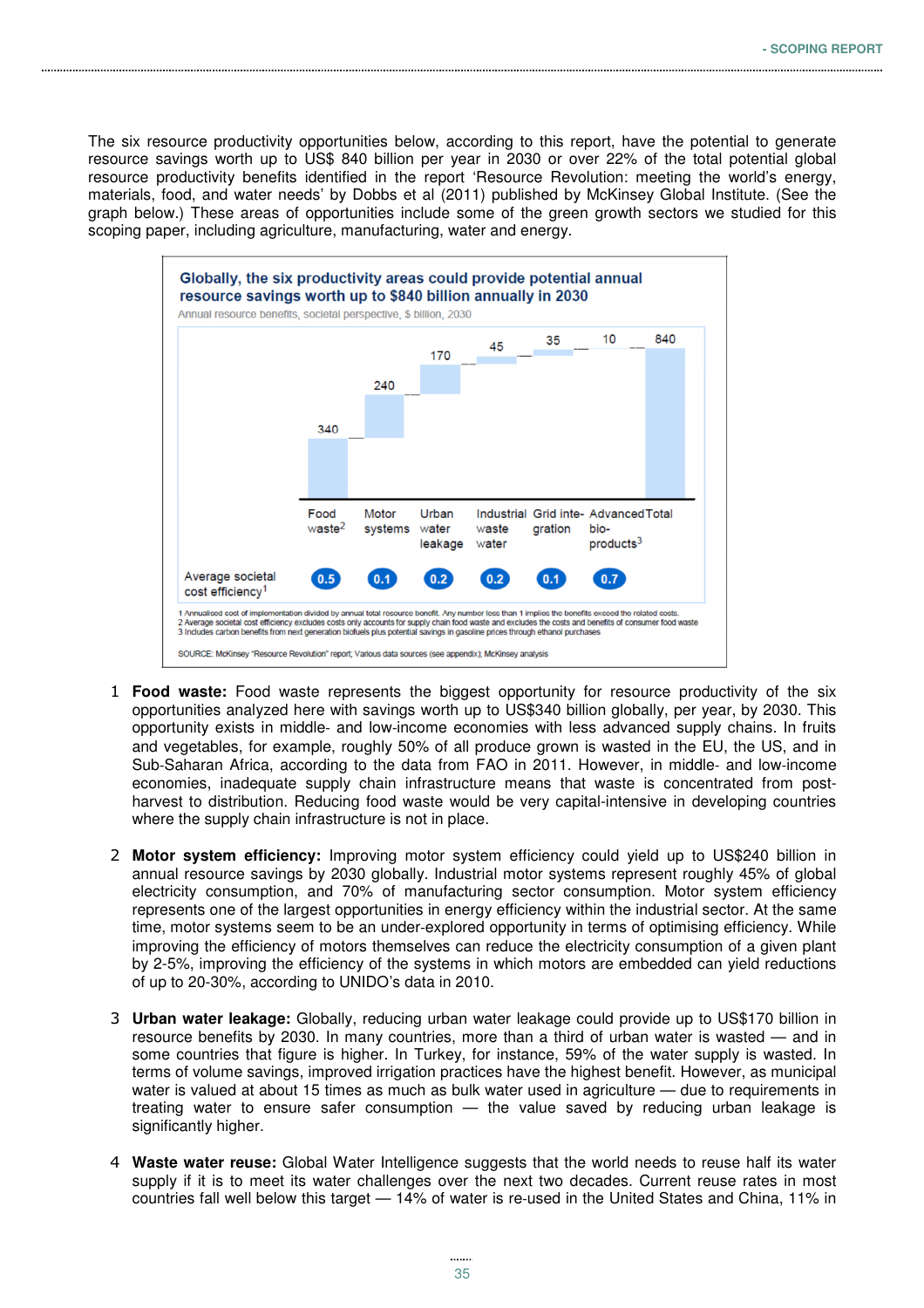Spain, but only around 4% in developing countries like Mexico. Past McKinsey analysis of the issue shows that increasing the reuse of wastewater could lead to up to US\$45 billion in annual resource savings by 2030.

- 5 **Grid integration:** Optimising transmission infrastructure to support the integration of renewable energy sources presents a significant economic opportunity. In Europe, a roughly US\$1.5 billion annualised investment in transmission expansion could lead to electricity savings of roughly \$11 billion annually by 2030 and carbon savings of US\$1 billion, for net savings of over US\$10 billion per year. These savings come primarily from electricity production costs due to lower requirements for relatively carbon-intensive back-up capacity throughout the system. Assuming the European opportunity can be extrapolated worldwide, it translates into a roughly US\$35 billion global annual opportunity in 2030. The savings estimates for grid integration are based on estimates for Europe in 2030 (from the "Power Perspectives 2030," European Climate Foundation, 2011), adjusted for Europe's estimated share of the world's energy production in 2030 (12%), as well as the proportion of the world's production occurring in countries with greater than 25% renewable penetration in capacity terms (36%), as this is where the grid integration opportunity is likely to be greatest.
- 6 **Advanced bio**‐**based fuels and chemicals:** The savings opportunity from a substantial shift away from fossil‐based fuels and chemicals towards bio‐based products is hard to quantify because key technologies are still at an early stage of moving into industrial scale application with falling costs. The estimate shown here is conservatively based on 60 billion gallons of biofuels supply with direct carbon benefits of US\$ 30 per tonne. The development of a cost-effective advanced bio‐products market would also lay the foundations for advanced bio‐based fuels and chemicals, providing further benefits.

The cost-benefit ratio of each of these opportunities is less than one, implying that from a societal perspective these investments have a positive return.<sup>2</sup> Of the opportunities, motor systems, grid integration, urban water leakage and waste water reuse have the best societal returns. Advanced bio‐based fuels and chemicals and food waste have lower societal returns, but it should be noted that food waste in nominal value has a relatively high potential with 40% share of the total global resource opportunities described here. (3GF, 2012)

### 7.3 Requirements for skills development and entrepreneurship support in relation to green growth

A recent paper by OECD (2012) features low-carbon green growth opportunities for SMEs. It discusses the role of international donors in supporting SMEs in developing countries in their transition to green growth. The authors suggest that skills and awareness are the key missing links for SMEs to harness the opportunities of green growth. Having analysed the aid statistics to see if donors are supporting skills development and awareness raising, the paper argues that the support of donors to address climate change is primarily focused on providing large scale finance, especially to infrastructure projects (e.g. railway transport). The finance to support SMEs was far smaller. Some of the donor-supported programmes, including those of Japan, European Union, and Finland, do enable SMEs to pursue green growth. However, their means of support focus on providing grants and concessional loans to locally proposed projects but do not address the aspects of skills development or awareness-raising in general.

Climate change is a recent phenomenon that is creating waves within the SME sector. Although currently these effects are only minor, the potential for future impacts, both positive and negative, is a real possibility. Currently, some firms are using climate change as a marketing opportunity to gain clientele and create new markets. Achieving environmental accreditation and complying with environmental regulations are often a burden for SMEs, but is increasingly a requirement. Yet, although climate change will have major costs, it will also create opportunities for SMEs to innovate and create new market niches. Government support can assist SMEs to work through these changes, regulatory requirements, and accreditations.

 $2$  A societal discount rate of 4% is assumed.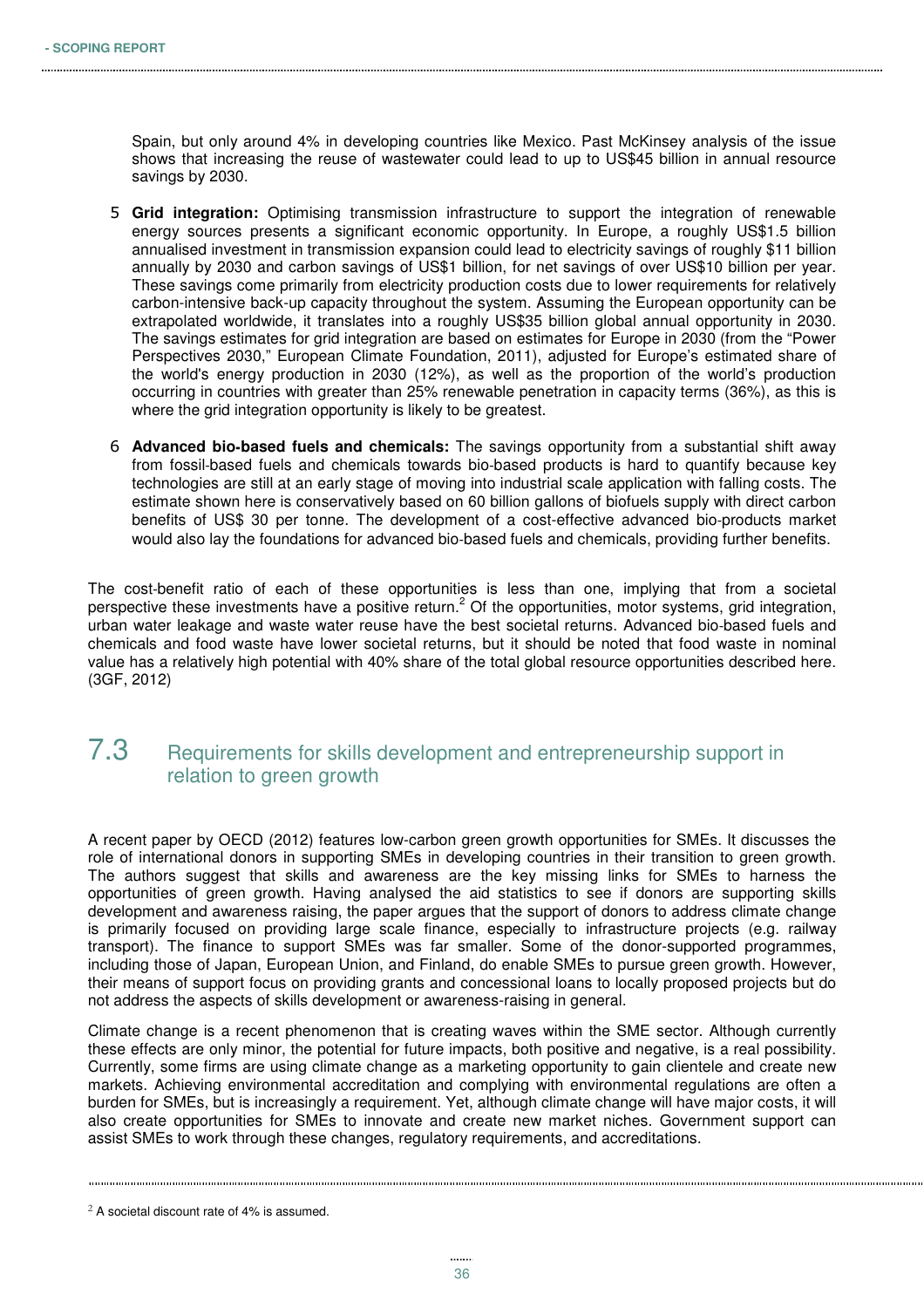In relation to SMEs, this has implications for skills development and upgrading; there is great variation in the awareness of skills needs in these areas across OECD countries, and where training in these areas is taking place, it is higher-skilled workers who are participating. Both these results point to the need for systematic ways of skills assessment for firms in emerging areas and an overall focus on increasing participation levels of lower-skilled employees in these key 'future fundamental' skill sets.

The issues affecting SMEs in developed countries show that the needs of the firm remain really at the 'software', more invisible level of strengthening the firm's capacities to address the challenges imposed by the transition to a greener production system. A lesson to learn is that infrastructure-oriented donor funding needs to have embodied measures for skills development if it is to be effective; aid orientation today still relies too much on the 'hardware' (e.g. infrastructure and urban planning), in a world where the knowledge economy needs to be supported by skills for entrepreneurship and skills to take on-board the requirements and advantages of low-carbon production.

Therefore, support for the transition of SMEs to a green economy in developing countries cannot rely exclusively on infrastructure, because the management and skills development aspects are as important for firm development as the 'hardware' support. The recommendation given is that international donors should strengthen their support to develop skills and raise awareness among SMEs to harness economic opportunities. Engaging the private sector in both developed and developing countries are likely to be the key to successful green development and de-carbonisation of economies. (Usui & Martinez-Fernandez, 2011)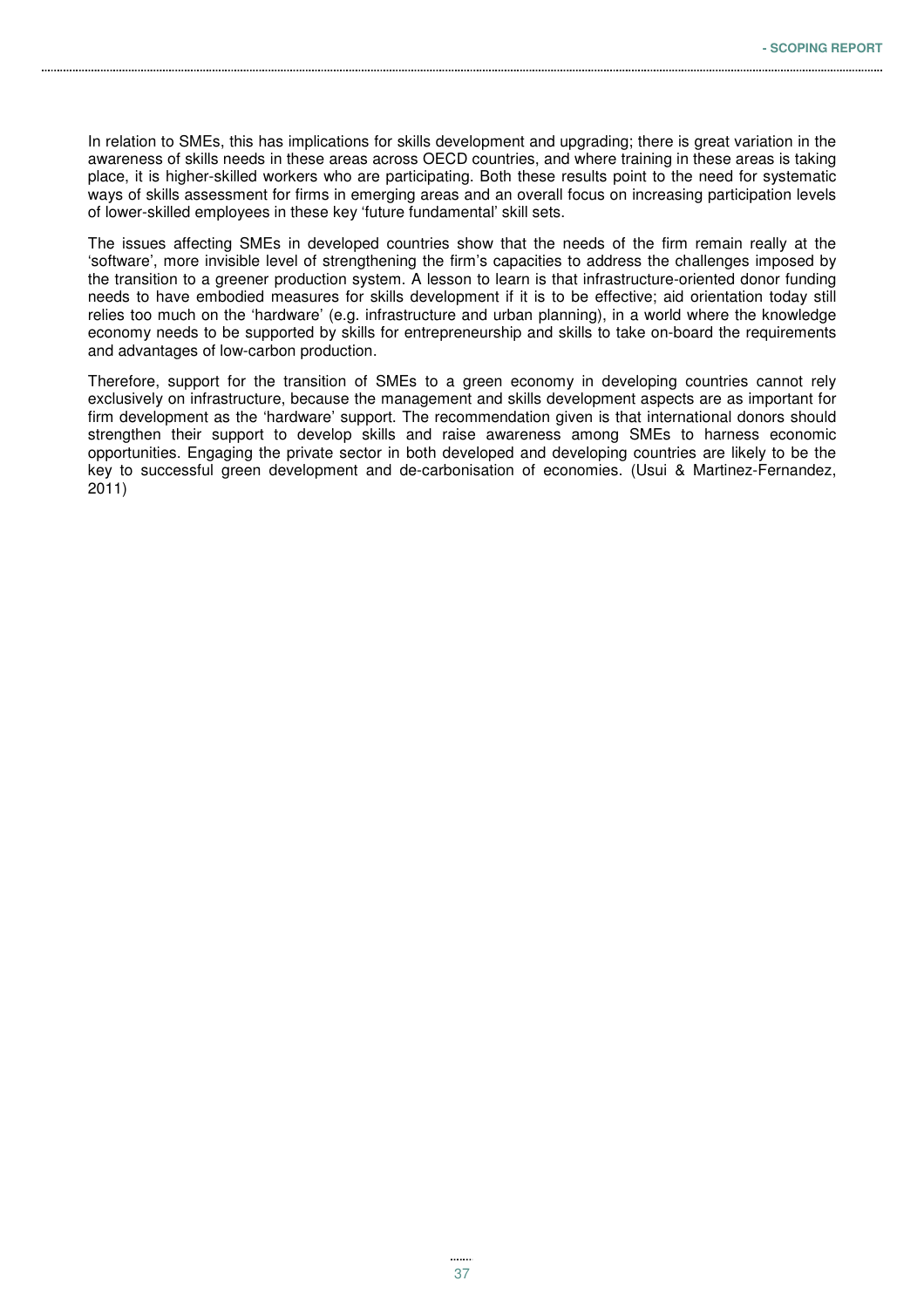# **8 Conclusion**

Donor-business partnerships provide significant opportunities to tackle problems that individual players by themselves cannot address. Therefore it is now widely recognised that the donor community should collaborate more actively and closely with businesses at the operational and policy levels, both domestically and globally. The achievement of more environmentally sustainable and socially inclusive forms of growth is the new imperative, and there is great potential to jointly develop innovative new financing mechanisms, technologies and business models that will begin to deliver green growth in developing countries, as the case studies have shown.

The case studies have been categorised into three common partnership approaches: the one-to-one approach, multi-stakeholder initiatives, and the platform approach. The table below summarises the pros and cons as well as the suitability for different development purposes of the three main partnership approaches.

|                    | Partnership approach | One-to-one approach                                                                                                               | Multi-stakeholder initiative                                                                                      | Platform for achieving<br>global development<br>goals                                                                                                                                                                                                                                                     |
|--------------------|----------------------|-----------------------------------------------------------------------------------------------------------------------------------|-------------------------------------------------------------------------------------------------------------------|-----------------------------------------------------------------------------------------------------------------------------------------------------------------------------------------------------------------------------------------------------------------------------------------------------------|
| Project operations | Pros                 | Simple and<br>straightforward<br>Quick to set up<br>Results can be<br>achieved<br>relatively<br>quickly.                          | Ability to<br>address<br>complex<br>challenges in<br>the market<br><b>Diversified</b><br>inputs<br>More inclusive | Ability to<br>mobilise joint<br>efforts at a<br>larger scale<br>Longer time<br>spans with<br>more stable<br>funding<br>More<br>diversified<br>inputs<br>Does not rely<br>on any one<br>player<br>Wider<br>process<br>means not<br>vulnerable to<br>failure of<br>individual<br>project or<br>relationship |
|                    | Cons                 | Limited scope<br>of impact<br>Can distort<br>competition<br>Limited<br>diversity of<br>inputs<br>Risk of failure<br>of individual | Higher<br>transactions<br>costs and<br>complexity<br>Takes longer to<br>achieve impact                            | High degree<br>of complexity<br>in projects<br>and<br>governance<br>Takes longer<br>to achieve<br>impact                                                                                                                                                                                                  |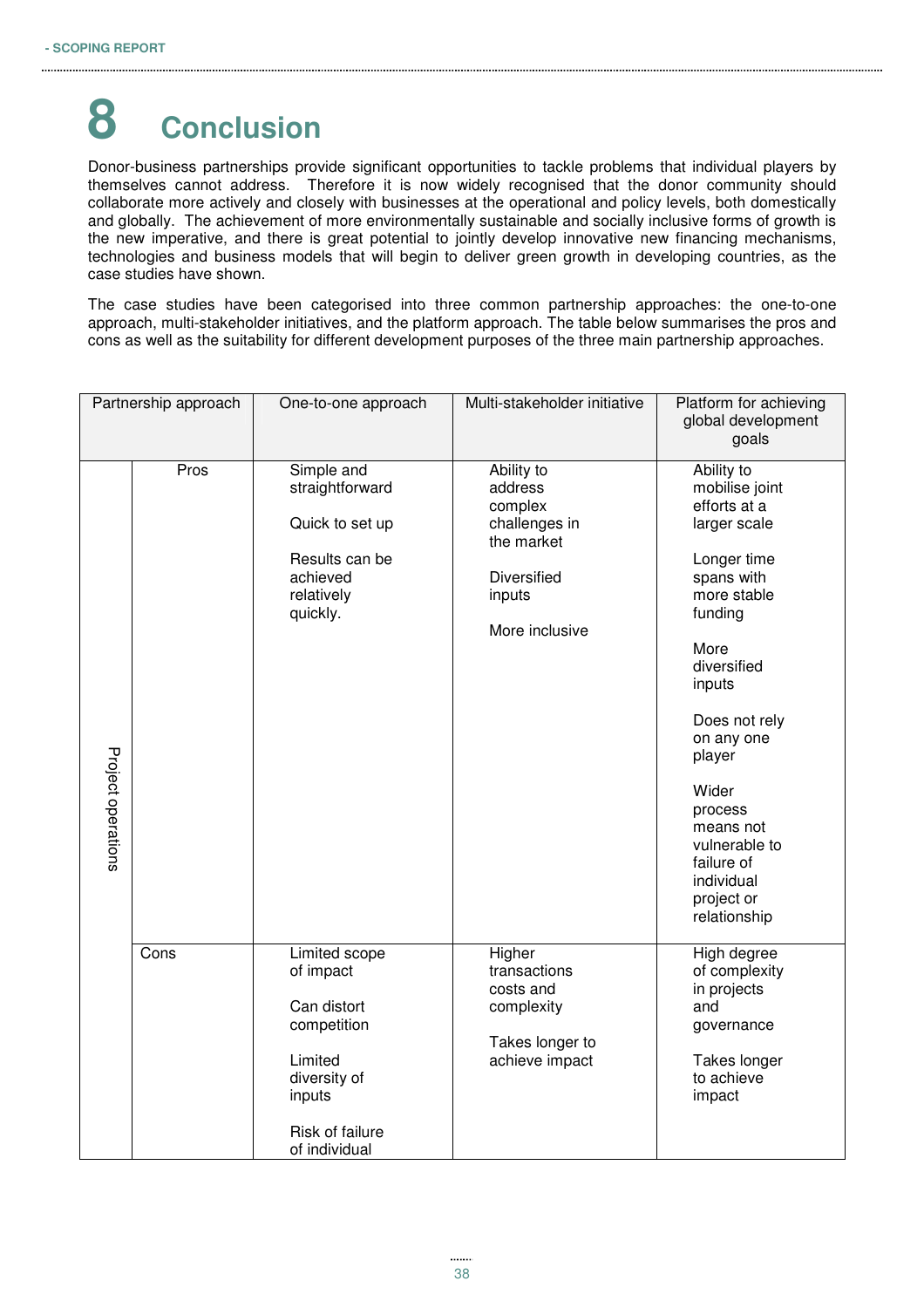|                                          | Partnership approach                                          | One-to-one approach                                                                                                                                                                                                                        | Multi-stakeholder initiative                                                                                                                                                                                                             | Platform for achieving<br>global development<br>goals                                                                                                                  |
|------------------------------------------|---------------------------------------------------------------|--------------------------------------------------------------------------------------------------------------------------------------------------------------------------------------------------------------------------------------------|------------------------------------------------------------------------------------------------------------------------------------------------------------------------------------------------------------------------------------------|------------------------------------------------------------------------------------------------------------------------------------------------------------------------|
|                                          |                                                               | project                                                                                                                                                                                                                                    |                                                                                                                                                                                                                                          |                                                                                                                                                                        |
| Achievability of benefit<br>maximisation | Inclusiveness                                                 | Low                                                                                                                                                                                                                                        | High                                                                                                                                                                                                                                     | High                                                                                                                                                                   |
|                                          | Collectiveness                                                | Low                                                                                                                                                                                                                                        | Medium                                                                                                                                                                                                                                   | High                                                                                                                                                                   |
|                                          | Sustainability                                                | Low                                                                                                                                                                                                                                        | Medium                                                                                                                                                                                                                                   | Medium                                                                                                                                                                 |
|                                          | Transparency                                                  | Low                                                                                                                                                                                                                                        | Low                                                                                                                                                                                                                                      | Low                                                                                                                                                                    |
|                                          | Accountability                                                | Medium                                                                                                                                                                                                                                     | Medium                                                                                                                                                                                                                                   | Low                                                                                                                                                                    |
|                                          | Development<br>purposes for which the<br>approach is suitable | Small-scale<br>financing<br>Public-private<br>partnerships<br>Experimenting<br>with<br>technological<br>innovation<br>Technology<br>transfer<br>Early stage of<br>product<br>development<br>Promotion of an<br>inclusive<br>business model | Demonstration<br>of market<br>feasibility of a<br>new product or<br>service<br>Creation of local<br>market for a<br>green product<br>Installing higher-<br>cost<br>infrastructure<br>Raising<br>awareness on<br>sustainability<br>issues | Solutions<br>which require<br>sector-wide<br>change<br>Multi-<br>dimensional<br>problems that<br>need many<br>different<br>players to<br>collaborate in<br>addressing. |

Donor-business partnerships to promote development, particularly in the area of green growth, are generally still at an early stage. For this reason, there is not yet a strong evidence base on which to assess which approaches work best and in what contexts. Although our case studies have showcased some examples of these approaches, there is as yet limited published evidence of impact – particularly independent evaluation - in relation to many of these case study examples. Thus, as a possible next step, it is suggested that we could investigate particular partnership types that are of interest to AusAid in more detail, gathering primary data and information, in order to assess impact, identify lessons learnt, and provide recommendations on potentially fruitful avenues for future donor-business partnerships to promote green growth.